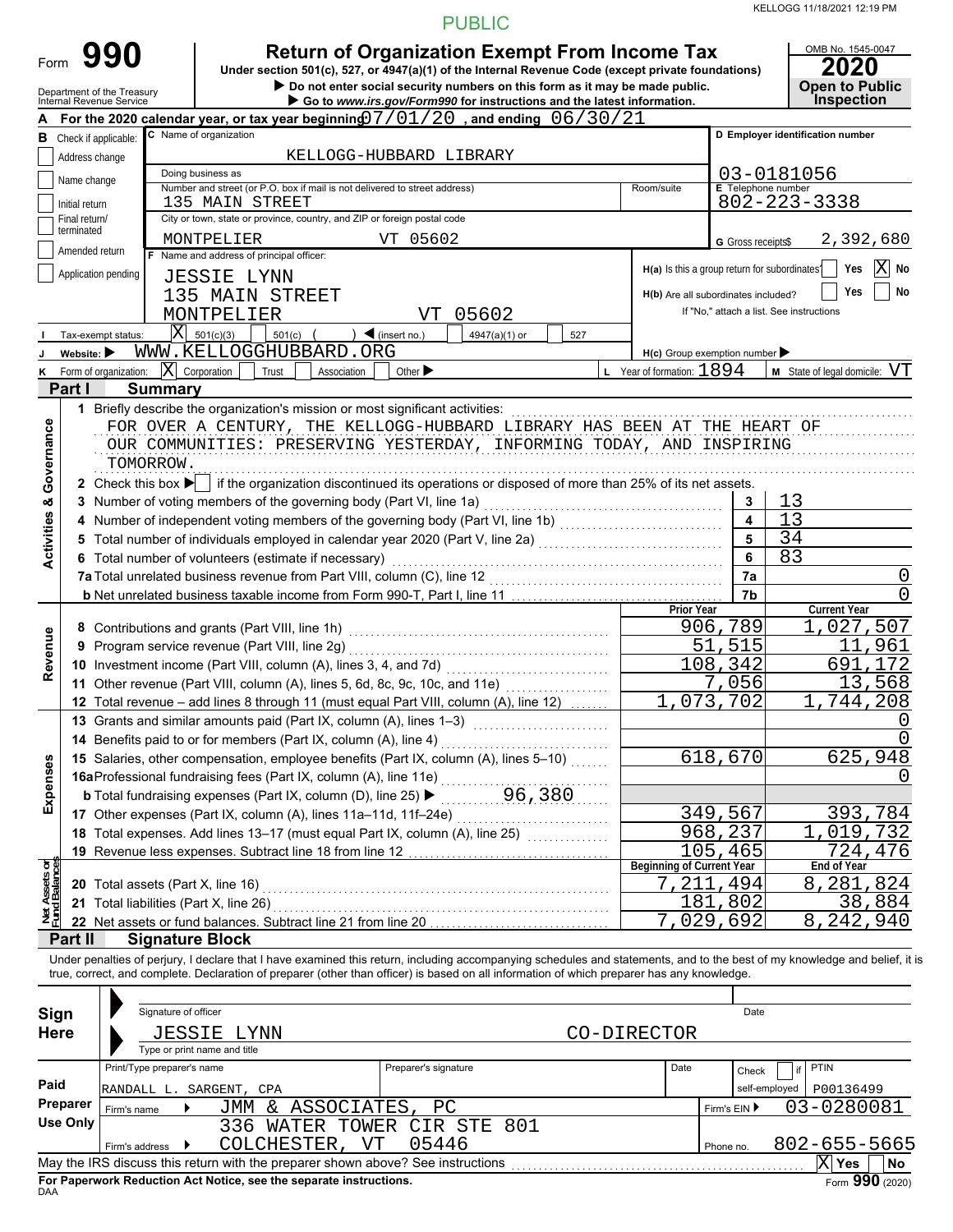|                  | Form 990 (2020) KELLOGG-HUBBARD LIBRARY                                                                                                                                                                                                                                                                                                     |                       | 03-0181056  |               | Page 2                                                  |
|------------------|---------------------------------------------------------------------------------------------------------------------------------------------------------------------------------------------------------------------------------------------------------------------------------------------------------------------------------------------|-----------------------|-------------|---------------|---------------------------------------------------------|
| Part III         | <b>Statement of Program Service Accomplishments</b>                                                                                                                                                                                                                                                                                         |                       |             |               |                                                         |
| TOMORROW.        | 1 Briefly describe the organization's mission:<br>FOR OVER A CENTURY, THE KELLOGG-HUBBARD LIBRARY HAS BEEN AT THE HEART OF<br>OUR COMMUNITIES: PRESERVING YESTERDAY, INFORMING TODAY, AND INSPIRING                                                                                                                                         |                       |             |               |                                                         |
|                  | 2 Did the organization undertake any significant program services during the year which were not listed on the<br>prior Form 990 or 990-EZ?<br>If "Yes," describe these new services on Schedule O.                                                                                                                                         |                       |             |               | Yes $\overline{X}$ No                                   |
| 3<br>services?   | Did the organization cease conducting, or make significant changes in how it conducts, any program<br>If "Yes," describe these changes on Schedule O.                                                                                                                                                                                       |                       |             |               | $\overline{\phantom{a}}$ Yes $\overline{\mathrm{X}}$ No |
| 4                | Describe the organization's program service accomplishments for each of its three largest program services, as measured by<br>expenses. Section 501(c)(3) and 501(c)(4) organizations are required to report the amount of grants and allocations to others,<br>the total expenses, and revenue, if any, for each program service reported. |                       |             |               |                                                         |
|                  | 4a (Code: ) (Expenses \$ 734, 143 including grants of \$<br>THE KELLOGG-HUBBARD LIBRARY PROVIDES FREE LIBRARY SERVICE FOR RESIDENTS OF<br>SIX COMMUNITIES IN WASHINGTON COUNTY, VERMONT AND MAINTENANCE OF FULL<br>SERVICES, INCLUDING BUILDINGS AND GROUNDS.                                                                               |                       |             | ) (Revenue \$ | $11,961$ )                                              |
|                  |                                                                                                                                                                                                                                                                                                                                             |                       |             |               |                                                         |
|                  |                                                                                                                                                                                                                                                                                                                                             |                       |             |               |                                                         |
|                  |                                                                                                                                                                                                                                                                                                                                             |                       |             |               |                                                         |
| N/A              |                                                                                                                                                                                                                                                                                                                                             |                       |             |               |                                                         |
|                  |                                                                                                                                                                                                                                                                                                                                             |                       |             |               |                                                         |
|                  |                                                                                                                                                                                                                                                                                                                                             |                       |             |               |                                                         |
|                  |                                                                                                                                                                                                                                                                                                                                             |                       |             |               |                                                         |
| 4c (Code:<br>N/A | $(\mathsf{Expenses}$                                                                                                                                                                                                                                                                                                                        | including grants of\$ |             | ) (Revenue \$ |                                                         |
|                  |                                                                                                                                                                                                                                                                                                                                             |                       |             |               |                                                         |
|                  |                                                                                                                                                                                                                                                                                                                                             |                       |             |               |                                                         |
|                  |                                                                                                                                                                                                                                                                                                                                             |                       |             |               |                                                         |
|                  |                                                                                                                                                                                                                                                                                                                                             |                       |             |               |                                                         |
| (Expenses \$     | 4d Other program services (Describe on Schedule O.)                                                                                                                                                                                                                                                                                         | including grants of\$ | (Revenue \$ |               |                                                         |
|                  | 4e Total program service expenses                                                                                                                                                                                                                                                                                                           | 734.143               |             |               |                                                         |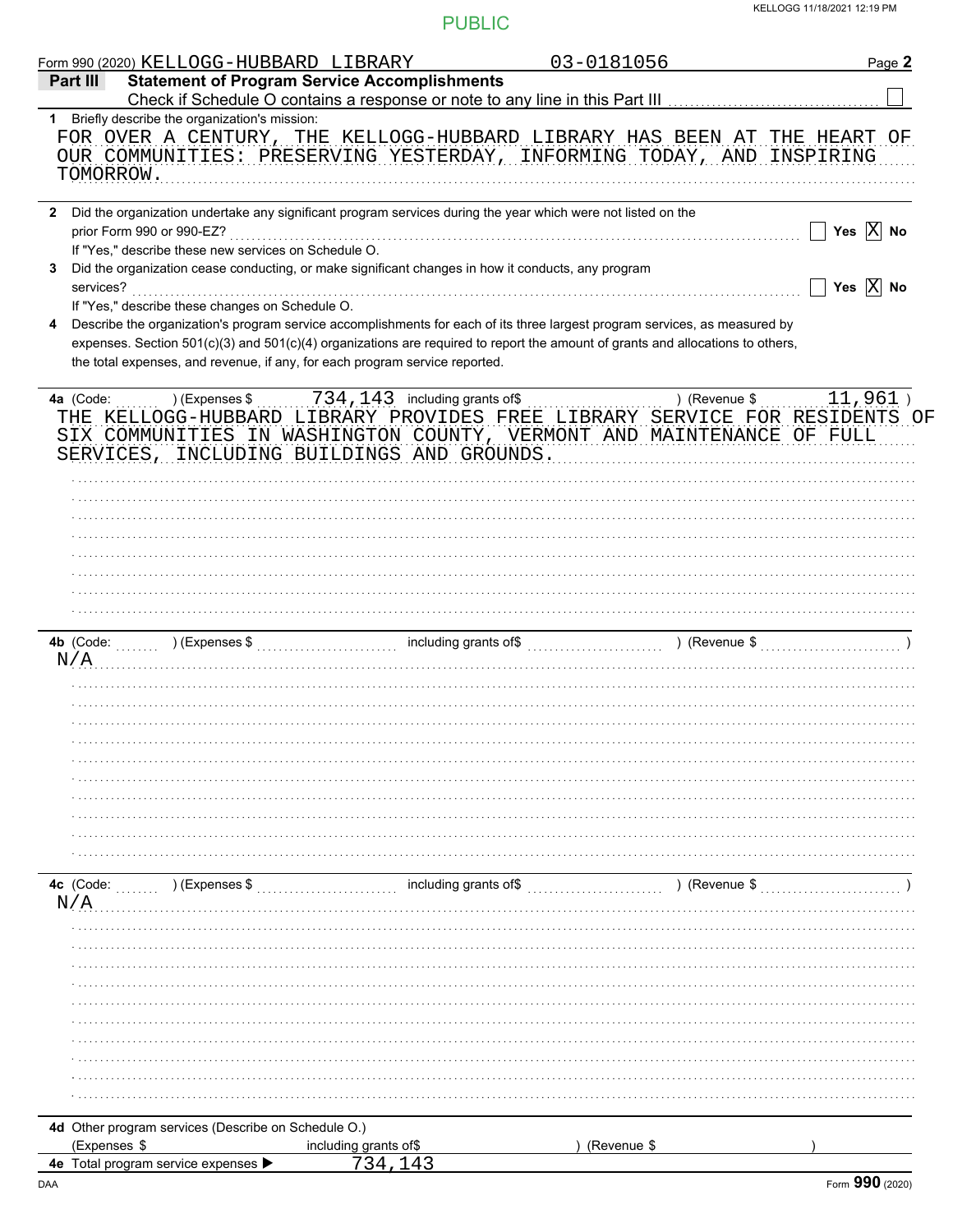|           | 03-0181056<br>Form 990 (2020) KELLOGG-HUBBARD LIBRARY                                                                                                                                                                       |                   |                            | Page 3                            |
|-----------|-----------------------------------------------------------------------------------------------------------------------------------------------------------------------------------------------------------------------------|-------------------|----------------------------|-----------------------------------|
|           | <b>Checklist of Required Schedules</b><br><b>Part IV</b>                                                                                                                                                                    |                   |                            |                                   |
|           |                                                                                                                                                                                                                             |                   | <b>Yes</b>                 | No                                |
| 1         | Is the organization described in section $501(c)(3)$ or $4947(a)(1)$ (other than a private foundation)? If "Yes,"                                                                                                           |                   |                            |                                   |
| 2         | complete Schedule A<br>Is the organization required to complete Schedule B, Schedule of Contributors (see instructions)?                                                                                                    | 1<br>$\mathbf{2}$ | Χ<br>$\overline{\text{X}}$ |                                   |
| 3         | Did the organization engage in direct or indirect political campaign activities on behalf of or in opposition to                                                                                                            |                   |                            |                                   |
|           | candidates for public office? If "Yes," complete Schedule C, Part I                                                                                                                                                         | 3                 |                            | X                                 |
| 4         | Section 501(c)(3) organizations. Did the organization engage in lobbying activities, or have a section 501(h)                                                                                                               |                   |                            |                                   |
|           | election in effect during the tax year? If "Yes," complete Schedule C, Part II                                                                                                                                              | 4                 |                            | X                                 |
| 5         | Is the organization a section $501(c)(4)$ , $501(c)(5)$ , or $501(c)(6)$ organization that receives membership dues,                                                                                                        |                   |                            |                                   |
|           | assessments, or similar amounts as defined in Revenue Procedure 98-19? If "Yes," complete Schedule C, Part III                                                                                                              | 5                 |                            | X                                 |
| 6         | Did the organization maintain any donor advised funds or any similar funds or accounts for which donors                                                                                                                     |                   |                            |                                   |
|           | have the right to provide advice on the distribution or investment of amounts in such funds or accounts? If                                                                                                                 |                   |                            |                                   |
|           | "Yes," complete Schedule D, Part I                                                                                                                                                                                          | 6                 |                            | X                                 |
| 7         | Did the organization receive or hold a conservation easement, including easements to preserve open space,                                                                                                                   |                   |                            |                                   |
|           | the environment, historic land areas, or historic structures? If "Yes," complete Schedule D, Part II<br>Did the organization maintain collections of works of art, historical treasures, or other similar assets? If "Yes," | 7                 |                            | X                                 |
| 8         | complete Schedule D, Part III                                                                                                                                                                                               | 8                 | Χ                          |                                   |
| 9         | Did the organization report an amount in Part X, line 21, for escrow or custodial account liability, serve as a                                                                                                             |                   |                            |                                   |
|           | custodian for amounts not listed in Part X; or provide credit counseling, debt management, credit repair, or                                                                                                                |                   |                            |                                   |
|           | debt negotiation services? If "Yes," complete Schedule D, Part IV                                                                                                                                                           | 9                 |                            | X                                 |
| 10        | Did the organization, directly or through a related organization, hold assets in donor-restricted endowments                                                                                                                |                   |                            |                                   |
|           | or in quasi endowments? If "Yes," complete Schedule D, Part V                                                                                                                                                               | 10                | Χ                          |                                   |
| 11        | If the organization's answer to any of the following questions is "Yes," then complete Schedule D, Parts VI,                                                                                                                |                   |                            |                                   |
|           | VII, VIII, IX, or X as applicable.                                                                                                                                                                                          |                   |                            |                                   |
| а         | Did the organization report an amount for land, buildings, and equipment in Part X, line 10? If "Yes,"                                                                                                                      |                   |                            |                                   |
|           | complete Schedule D, Part VI                                                                                                                                                                                                | 11a               | Χ                          |                                   |
|           | Did the organization report an amount for investments—other securities in Part X, line 12, that is 5% or more                                                                                                               |                   |                            | X                                 |
| c         | of its total assets reported in Part X, line 16? If "Yes," complete Schedule D, Part VII<br>Did the organization report an amount for investments—program related in Part X, line 13, that is 5% or more                    | 11 <sub>b</sub>   |                            |                                   |
|           | of its total assets reported in Part X, line 16? If "Yes," complete Schedule D, Part VIII                                                                                                                                   | 11c               |                            | X                                 |
| d         | Did the organization report an amount for other assets in Part X, line 15, that is 5% or more of its total assets                                                                                                           |                   |                            |                                   |
|           | reported in Part X, line 16? If "Yes," complete Schedule D, Part IX                                                                                                                                                         | 11d               |                            | <u>X</u>                          |
|           | Did the organization report an amount for other liabilities in Part X, line 25? If "Yes," complete Schedule D, Part X                                                                                                       | 11e               |                            | $\overline{X}$                    |
| f         | Did the organization's separate or consolidated financial statements for the tax year include a footnote that addresses                                                                                                     |                   |                            |                                   |
|           | the organization's liability for uncertain tax positions under FIN 48 (ASC 740)? If "Yes," complete Schedule D, Part X                                                                                                      | 11f               | Χ                          |                                   |
|           | 12a Did the organization obtain separate, independent audited financial statements for the tax year? If "Yes," complete                                                                                                     |                   |                            |                                   |
|           | Schedule D, Parts XI and XII                                                                                                                                                                                                | 12a               | Χ                          |                                   |
| b         | Was the organization included in consolidated, independent audited financial statements for the tax year? If                                                                                                                |                   |                            |                                   |
|           | "Yes," and if the organization answered "No" to line 12a, then completing Schedule D, Parts XI and XII is optional                                                                                                          | 12 <sub>b</sub>   |                            | <u>X</u><br>$\overline{\text{X}}$ |
| 13<br>14a | Is the organization a school described in section $170(b)(1)(A)(ii)$ ? If "Yes," complete Schedule E<br>Did the organization maintain an office, employees, or agents outside of the United States?                         | 13<br>14a         |                            | $\mathbf X$                       |
| b         | Did the organization have aggregate revenues or expenses of more than \$10,000 from grantmaking,                                                                                                                            |                   |                            |                                   |
|           | fundraising, business, investment, and program service activities outside the United States, or aggregate                                                                                                                   |                   |                            |                                   |
|           | foreign investments valued at \$100,000 or more? If "Yes," complete Schedule F, Parts I and IV                                                                                                                              | 14b               |                            | Χ                                 |
| 15        | Did the organization report on Part IX, column (A), line 3, more than \$5,000 of grants or other assistance to or                                                                                                           |                   |                            |                                   |
|           | for any foreign organization? If "Yes," complete Schedule F, Parts II and IV                                                                                                                                                | 15                |                            | Χ                                 |
| 16        | Did the organization report on Part IX, column (A), line 3, more than \$5,000 of aggregate grants or other                                                                                                                  |                   |                            |                                   |
|           | assistance to or for foreign individuals? If "Yes," complete Schedule F, Parts III and IV                                                                                                                                   | 16                |                            | Χ                                 |
| 17        | Did the organization report a total of more than \$15,000 of expenses for professional fundraising services on                                                                                                              |                   |                            |                                   |
|           | Part IX, column (A), lines 6 and 11e? If "Yes," complete Schedule G, Part I See instructions                                                                                                                                | 17                |                            | X                                 |
| 18        | Did the organization report more than \$15,000 total of fundraising event gross income and contributions on<br>Part VIII, lines 1c and 8a? If "Yes," complete Schedule G, Part II                                           | 18                | Χ                          |                                   |
| 19        | Did the organization report more than \$15,000 of gross income from gaming activities on Part VIII, line 9a?                                                                                                                |                   |                            |                                   |
|           | If "Yes," complete Schedule G, Part III                                                                                                                                                                                     | 19                |                            | <u>X</u>                          |
| 20a       | Did the organization operate one or more hospital facilities? If "Yes," complete Schedule H                                                                                                                                 | 20a               |                            | X                                 |
| b         | If "Yes" to line 20a, did the organization attach a copy of its audited financial statements to this return?                                                                                                                | 20 <sub>b</sub>   |                            |                                   |
| 21        | Did the organization report more than \$5,000 of grants or other assistance to any domestic organization or                                                                                                                 |                   |                            |                                   |
|           | domestic government on Part IX, column (A), line 1? If "Yes," complete Schedule I, Parts I and II                                                                                                                           | 21                |                            | X                                 |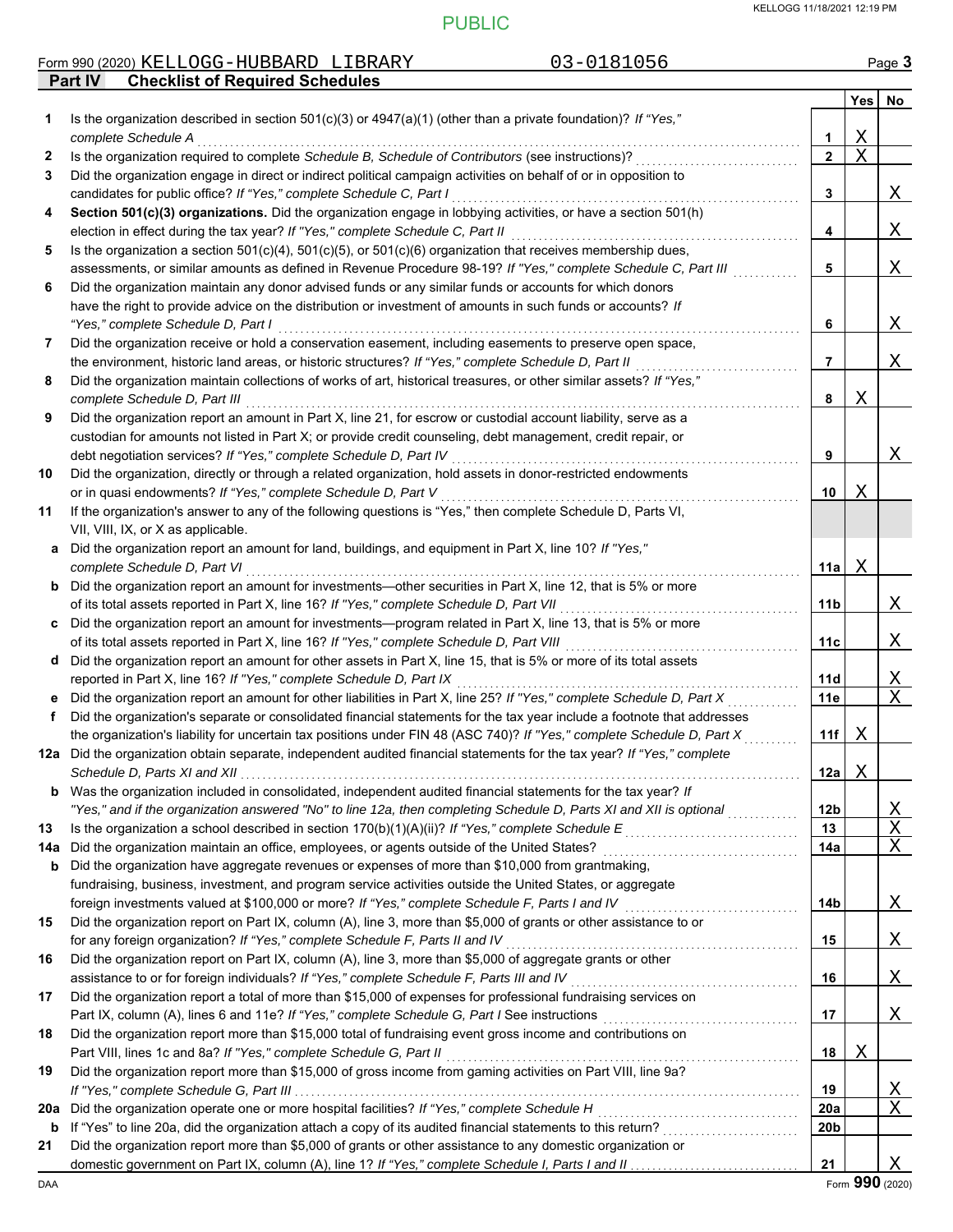|          | 03-0181056<br>Form 990 (2020) KELLOGG-HUBBARD LIBRARY                                                                                                                                   |                 |     | Page 4                     |
|----------|-----------------------------------------------------------------------------------------------------------------------------------------------------------------------------------------|-----------------|-----|----------------------------|
|          | <b>Checklist of Required Schedules (continued)</b><br><b>Part IV</b>                                                                                                                    |                 |     |                            |
| 22       | Did the organization report more than \$5,000 of grants or other assistance to or for domestic individuals on                                                                           |                 | Yes | No                         |
|          | Part IX, column (A), line 2? If "Yes," complete Schedule I, Parts I and III                                                                                                             | 22              |     | X                          |
| 23       | Did the organization answer "Yes" to Part VII, Section A, line 3, 4, or 5 about compensation of the                                                                                     |                 |     |                            |
|          | organization's current and former officers, directors, trustees, key employees, and highest compensated                                                                                 |                 |     |                            |
|          | employees? If "Yes," complete Schedule J                                                                                                                                                | 23              |     | Χ                          |
|          | 24a Did the organization have a tax-exempt bond issue with an outstanding principal amount of more than                                                                                 |                 |     |                            |
|          | \$100,000 as of the last day of the year, that was issued after December 31, 2002? If "Yes," answer lines 24b                                                                           |                 |     |                            |
|          | through 24d and complete Schedule K. If "No," go to line 25a                                                                                                                            | 24a             |     | X                          |
| b        | Did the organization invest any proceeds of tax-exempt bonds beyond a temporary period exception?                                                                                       | 24 <sub>b</sub> |     |                            |
| c        | Did the organization maintain an escrow account other than a refunding escrow at any time during the year                                                                               |                 |     |                            |
| d        | to defease any tax-exempt bonds?<br>Did the organization act as an "on behalf of" issuer for bonds outstanding at any time during the year?                                             | 24c<br>24d      |     |                            |
|          | 25a Section 501(c)(3), 501(c)(4), and 501(c)(29) organizations. Did the organization engage in an excess benefit                                                                        |                 |     |                            |
|          | transaction with a disqualified person during the year? If "Yes," complete Schedule L, Part I                                                                                           | 25a             |     | X                          |
| b        | Is the organization aware that it engaged in an excess benefit transaction with a disqualified person in a prior                                                                        |                 |     |                            |
|          | year, and that the transaction has not been reported on any of the organization's prior Forms 990 or 990-EZ?                                                                            |                 |     |                            |
|          | If "Yes," complete Schedule L, Part I                                                                                                                                                   | 25 <sub>b</sub> |     | X                          |
| 26       | Did the organization report any amount on Part X, line 5 or 22, for receivables from or payables to any current                                                                         |                 |     |                            |
|          | or former officer, director, trustee, key employee, creator or founder, substantial contributor, or 35%                                                                                 |                 |     |                            |
|          | controlled entity or family member of any of these persons? If "Yes," complete Schedule L, Part II                                                                                      | 26              |     | X                          |
| 27       | Did the organization provide a grant or other assistance to any current or former officer, director, trustee, key                                                                       |                 |     |                            |
|          | employee, creator or founder, substantial contributor or employee thereof, a grant selection committee                                                                                  |                 |     |                            |
|          | member, or to a 35% controlled entity (including an employee thereof) or family member of any of these<br>persons? If "Yes," complete Schedule L, Part III                              | 27              |     | Χ                          |
| 28       | Was the organization a party to a business transaction with one of the following parties (see Schedule L, Part                                                                          |                 |     |                            |
|          | IV instructions, for applicable filing thresholds, conditions, and exceptions):                                                                                                         |                 |     |                            |
| а        | A current or former officer, director, trustee, key employee, creator or founder, or substantial contributor? If                                                                        |                 |     |                            |
|          | "Yes," complete Schedule L, Part IV                                                                                                                                                     | 28a             |     | <u>X</u>                   |
| b        | A family member of any individual described in line 28a? If "Yes," complete Schedule L, Part IV                                                                                         | 28b             |     | $\overline{X}$             |
| c        | A 35% controlled entity of one or more individuals and/or organizations described in lines 28a or 28b? If                                                                               |                 |     |                            |
|          | "Yes," complete Schedule L, Part IV                                                                                                                                                     | 28c             |     | <u>X</u>                   |
| 29       | Did the organization receive more than \$25,000 in non-cash contributions? If "Yes," complete Schedule M                                                                                | 29              |     | $\overline{\text{X}}$      |
| 30       | Did the organization receive contributions of art, historical treasures, or other similar assets, or qualified                                                                          |                 |     |                            |
|          | conservation contributions? If "Yes," complete Schedule M<br>Did the organization liquidate, terminate, or dissolve and cease operations? If "Yes," complete Schedule N, Part I         | 30<br>31        |     | Χ<br>$\overline{\text{X}}$ |
| 31<br>32 | Did the organization sell, exchange, dispose of, or transfer more than 25% of its net assets? If "Yes,"                                                                                 |                 |     |                            |
|          | complete Schedule N, Part II                                                                                                                                                            | 32              |     | X                          |
| 33       | Did the organization own 100% of an entity disregarded as separate from the organization under Regulations                                                                              |                 |     |                            |
|          | sections 301.7701-2 and 301.7701-3? If "Yes," complete Schedule R, Part I                                                                                                               | 33              |     | Χ                          |
| 34       | Was the organization related to any tax-exempt or taxable entity? If "Yes," complete Schedule R, Part II, III,                                                                          |                 |     |                            |
|          | or IV, and Part V, line 1                                                                                                                                                               | 34              |     | $\frac{X}{X}$              |
| 35а      | Did the organization have a controlled entity within the meaning of section 512(b)(13)?                                                                                                 | 35a             |     |                            |
| b        | If "Yes" to line 35a, did the organization receive any payment from or engage in any transaction with a                                                                                 |                 |     |                            |
|          | controlled entity within the meaning of section 512(b)(13)? If "Yes," complete Schedule R, Part V, line 2                                                                               | 35b             |     |                            |
| 36       | Section 501(c)(3) organizations. Did the organization make any transfers to an exempt non-charitable                                                                                    |                 |     |                            |
| 37       | related organization? If "Yes," complete Schedule R, Part V, line 2<br>Did the organization conduct more than 5% of its activities through an entity that is not a related organization | 36              |     | Χ                          |
|          | and that is treated as a partnership for federal income tax purposes? If "Yes," complete Schedule R, Part VI                                                                            | 37              |     | Χ                          |
| 38       | Did the organization complete Schedule O and provide explanations in Schedule O for Part VI, lines 11b and                                                                              |                 |     |                            |
|          | 19? Note: All Form 990 filers are required to complete Schedule O.                                                                                                                      | 38              | Χ   |                            |
|          | <b>Statements Regarding Other IRS Filings and Tax Compliance</b><br>Part V                                                                                                              |                 |     |                            |
|          | Check if Schedule O contains a response or note to any line in this Part V                                                                                                              |                 |     |                            |
|          |                                                                                                                                                                                         |                 | Yes | No                         |
| 1а       | 6<br>Enter the number reported in Box 3 of Form 1096. Enter -0- if not applicable<br>1a                                                                                                 |                 |     |                            |
| b        | $\overline{0}$<br>1 <sub>b</sub><br>Enter the number of Forms W-2G included in line 1a. Enter -0- if not applicable                                                                     |                 |     |                            |
| c        | Did the organization comply with backup withholding rules for reportable payments to vendors and                                                                                        | 1c              |     |                            |
|          |                                                                                                                                                                                         |                 |     |                            |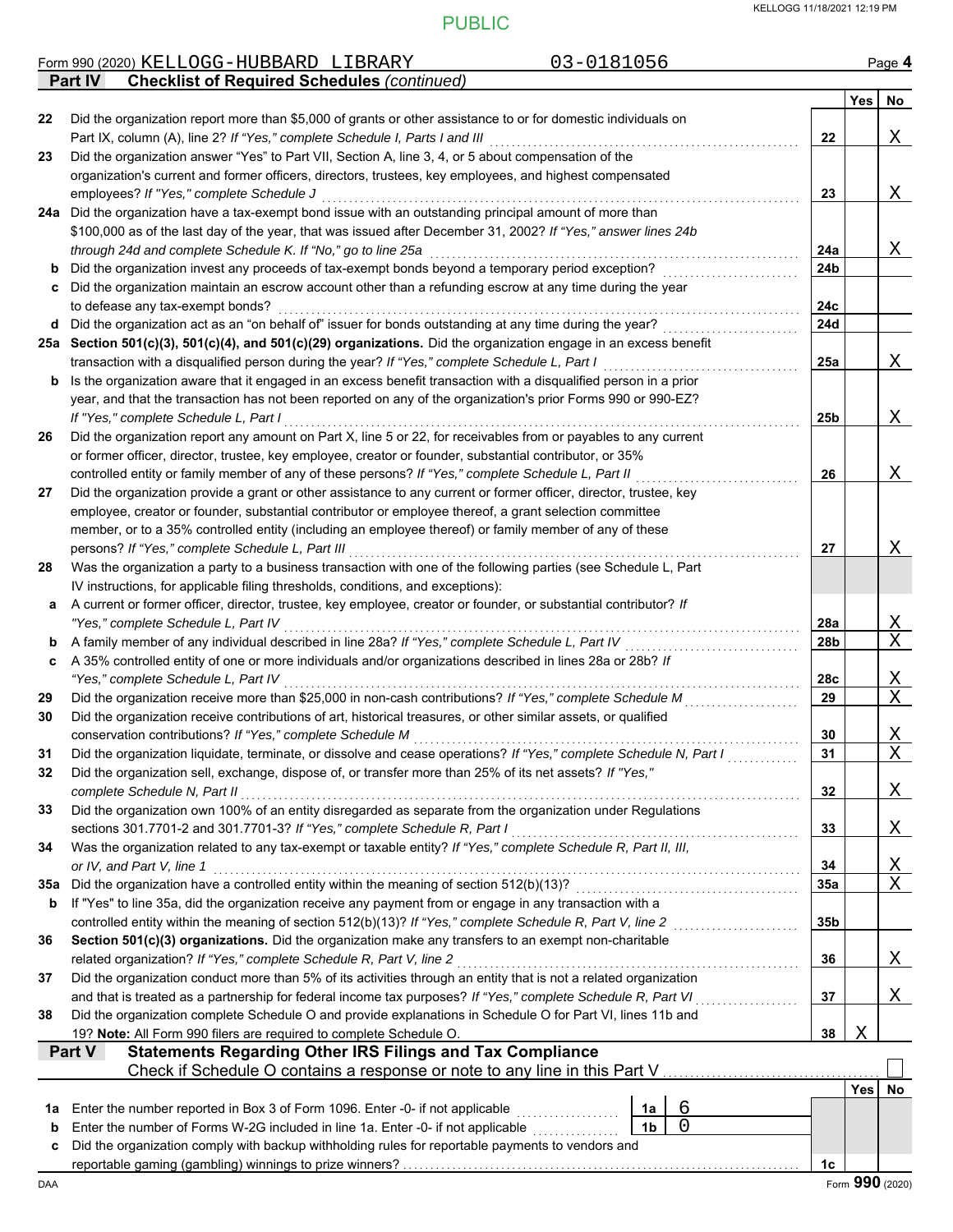|         | 03-0181056<br>Form 990 (2020) KELLOGG-HUBBARD LIBRARY                                                                                                                                                                     |                |     | Page 5           |
|---------|---------------------------------------------------------------------------------------------------------------------------------------------------------------------------------------------------------------------------|----------------|-----|------------------|
|         | <b>Statements Regarding Other IRS Filings and Tax Compliance (continued)</b><br><b>Part V</b>                                                                                                                             |                |     |                  |
|         |                                                                                                                                                                                                                           |                | Yes | No               |
| 2a      | Enter the number of employees reported on Form W-3, Transmittal of Wage and Tax                                                                                                                                           |                |     |                  |
|         | 34<br>Statements, filed for the calendar year ending with or within the year covered by this return<br>2a                                                                                                                 |                |     |                  |
| b       | If at least one is reported on line 2a, did the organization file all required federal employment tax returns?                                                                                                            | 2 <sub>b</sub> | X   |                  |
|         | Note: If the sum of lines 1a and 2a is greater than 250, you may be required to e-file (see instructions)                                                                                                                 |                |     |                  |
| За      | Did the organization have unrelated business gross income of \$1,000 or more during the year?                                                                                                                             | 3a             |     | Χ                |
| b       | If "Yes," has it filed a Form 990-T for this year? If "No" to line 3b, provide an explanation on Schedule O                                                                                                               | 3b             |     |                  |
| 4a      | At any time during the calendar year, did the organization have an interest in, or a signature or other authority over,                                                                                                   |                |     |                  |
|         | a financial account in a foreign country (such as a bank account, securities account, or other financial account)?                                                                                                        | 4a             |     | Χ                |
| b       | If "Yes," enter the name of the foreign country ▶                                                                                                                                                                         |                |     |                  |
|         | See instructions for filing requirements for FinCEN Form 114, Report of Foreign Bank and Financial Accounts (FBAR).                                                                                                       |                |     |                  |
| 5a      | Was the organization a party to a prohibited tax shelter transaction at any time during the tax year?<br>Did any taxable party notify the organization that it was or is a party to a prohibited tax shelter transaction? | 5a             |     | Χ<br>$\mathbf X$ |
| b       | If "Yes" to line 5a or 5b, did the organization file Form 8886-T?                                                                                                                                                         | 5b             |     |                  |
| c<br>6a | Does the organization have annual gross receipts that are normally greater than \$100,000, and did the                                                                                                                    | 5c             |     |                  |
|         | organization solicit any contributions that were not tax deductible as charitable contributions?                                                                                                                          | 6a             |     | Χ                |
| b       | If "Yes," did the organization include with every solicitation an express statement that such contributions or                                                                                                            |                |     |                  |
|         | gifts were not tax deductible?                                                                                                                                                                                            | 6b             |     |                  |
| 7       | Organizations that may receive deductible contributions under section 170(c).                                                                                                                                             |                |     |                  |
| a       | Did the organization receive a payment in excess of \$75 made partly as a contribution and partly for goods                                                                                                               |                |     |                  |
|         | and services provided to the payor?                                                                                                                                                                                       | 7а             |     | Χ                |
| b       | If "Yes," did the organization notify the donor of the value of the goods or services provided?                                                                                                                           | 7b             |     |                  |
| c       | Did the organization sell, exchange, or otherwise dispose of tangible personal property for which it was                                                                                                                  |                |     |                  |
|         | required to file Form 8282?                                                                                                                                                                                               | 7c             |     | Χ                |
| d       | <b>7d</b><br>If "Yes," indicate the number of Forms 8282 filed during the year                                                                                                                                            |                |     |                  |
| е       | Did the organization receive any funds, directly or indirectly, to pay premiums on a personal benefit contract?                                                                                                           | 7e             |     | Χ                |
| f       | Did the organization, during the year, pay premiums, directly or indirectly, on a personal benefit contract?                                                                                                              | 7f             |     | $\mathbf X$      |
| g       | If the organization received a contribution of qualified intellectual property, did the organization file Form 8899 as required?                                                                                          | 7g             |     |                  |
| h       | If the organization received a contribution of cars, boats, airplanes, or other vehicles, did the organization file a Form 1098-C?                                                                                        | 7h             |     |                  |
| 8       | Sponsoring organizations maintaining donor advised funds. Did a donor advised fund maintained by the                                                                                                                      |                |     |                  |
|         | sponsoring organization have excess business holdings at any time during the year?                                                                                                                                        | 8              |     |                  |
| 9       | Sponsoring organizations maintaining donor advised funds.                                                                                                                                                                 |                |     |                  |
| a       | Did the sponsoring organization make any taxable distributions under section 4966?                                                                                                                                        | 9a             |     |                  |
| b       | Did the sponsoring organization make a distribution to a donor, donor advisor, or related person?                                                                                                                         | 9b             |     |                  |
| 10      | Section 501(c)(7) organizations. Enter:                                                                                                                                                                                   |                |     |                  |
|         | 10a<br>Initiation fees and capital contributions included on Part VIII, line 12                                                                                                                                           |                |     |                  |
| b       | Gross receipts, included on Form 990, Part VIII, line 12, for public use of club facilities<br>10 <sub>b</sub>                                                                                                            |                |     |                  |
| 11      | Section 501(c)(12) organizations. Enter:                                                                                                                                                                                  |                |     |                  |
| a       | Gross income from members or shareholders<br>11a                                                                                                                                                                          |                |     |                  |
| b       | Gross income from other sources (Do not net amounts due or paid to other sources<br>against amounts due or received from them.)<br>11 <sub>b</sub>                                                                        |                |     |                  |
| 12a     | Section 4947(a)(1) non-exempt charitable trusts. Is the organization filing Form 990 in lieu of Form 1041?                                                                                                                | 12a            |     |                  |
| b       | If "Yes," enter the amount of tax-exempt interest received or accrued during the year [[[[[[[[[[[[[[[[]]]]]]]<br>12 <sub>b</sub>                                                                                          |                |     |                  |
| 13      | Section 501(c)(29) qualified nonprofit health insurance issuers.                                                                                                                                                          |                |     |                  |
| а       | Is the organization licensed to issue qualified health plans in more than one state?                                                                                                                                      | 13a            |     |                  |
|         | Note: See the instructions for additional information the organization must report on Schedule O.                                                                                                                         |                |     |                  |
| b       | Enter the amount of reserves the organization is required to maintain by the states in which                                                                                                                              |                |     |                  |
|         | 13 <sub>b</sub>                                                                                                                                                                                                           |                |     |                  |
| c       | 13 <sub>c</sub><br>Enter the amount of reserves on hand                                                                                                                                                                   |                |     |                  |
| 14a     | Did the organization receive any payments for indoor tanning services during the tax year?                                                                                                                                | 14a            |     | X                |
| b       | If "Yes," has it filed a Form 720 to report these payments? If "No," provide an explanation on Schedule O                                                                                                                 | 14b            |     |                  |
| 15      | Is the organization subject to the section 4960 tax on payment(s) of more than \$1,000,000 in remuneration or                                                                                                             |                |     |                  |
|         | excess parachute payment(s) during the year?                                                                                                                                                                              | 15             |     | Χ                |
|         | If "Yes," see instructions and file Form 4720, Schedule N.                                                                                                                                                                |                |     |                  |
| 16      | Is the organization an educational institution subject to the section 4968 excise tax on net investment income?                                                                                                           | 16             |     | Χ                |
|         | If "Yes," complete Form 4720, Schedule O.                                                                                                                                                                                 |                |     |                  |

Form **990** (2020)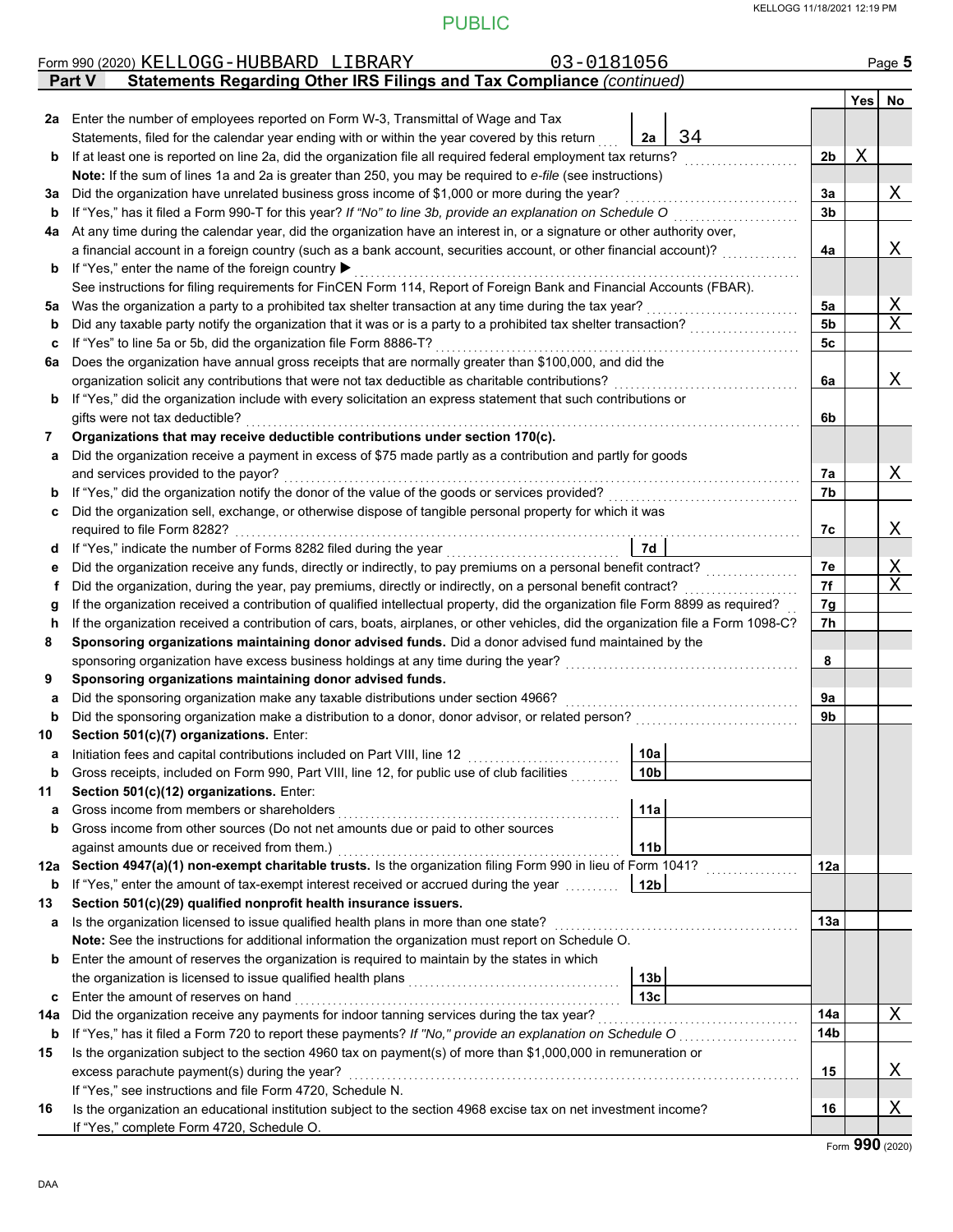#### KELLOGG 11/18/2021 12:19 PM

#### PUBLIC

Form 990 (2020) Page **6** KELLOGG-HUBBARD LIBRARY 03-0181056

|          | Part VI<br>Governance, Management, and Disclosure For each "Yes" response to lines 2 through 7b below, and for a "No"                |                         |     |                |
|----------|--------------------------------------------------------------------------------------------------------------------------------------|-------------------------|-----|----------------|
|          | response to line 8a, 8b, or 10b below, describe the circumstances, processes, or changes on Schedule O. See instructions.            |                         |     |                |
|          |                                                                                                                                      |                         |     | X              |
|          | <b>Section A. Governing Body and Management</b>                                                                                      |                         |     |                |
|          |                                                                                                                                      |                         | Yes | <b>No</b>      |
|          | 13<br>1a<br>1a Enter the number of voting members of the governing body at the end of the tax year                                   |                         |     |                |
|          | If there are material differences in voting rights among members of the governing body, or                                           |                         |     |                |
|          | if the governing body delegated broad authority to an executive committee or similar                                                 |                         |     |                |
|          | committee, explain on Schedule O.                                                                                                    |                         |     |                |
| b        | 13<br>Enter the number of voting members included on line 1a, above, who are independent<br>1b                                       |                         |     |                |
| 2        | Did any officer, director, trustee, or key employee have a family relationship or a business relationship with                       |                         |     |                |
|          | any other officer, director, trustee, or key employee?                                                                               | $\mathbf{2}$            |     | Χ              |
| 3        | Did the organization delegate control over management duties customarily performed by or under the direct                            |                         |     |                |
|          | supervision of officers, directors, trustees, or key employees to a management company or other person?                              | 3                       |     | X              |
| 4        | Did the organization make any significant changes to its governing documents since the prior Form 990 was filed?                     | $\overline{\mathbf{4}}$ |     |                |
| 5        | Did the organization become aware during the year of a significant diversion of the organization's assets?                           | $\overline{\mathbf{5}}$ |     | $\frac{X}{X}$  |
| 6        | Did the organization have members or stockholders?                                                                                   | 6                       |     | $\overline{X}$ |
| 7a       | Did the organization have members, stockholders, or other persons who had the power to elect or appoint                              |                         |     |                |
|          | one or more members of the governing body?                                                                                           | 7a                      |     | Χ              |
| b        | Are any governance decisions of the organization reserved to (or subject to approval by) members,                                    |                         |     |                |
|          | stockholders, or persons other than the governing body?                                                                              | 7b                      |     | Χ              |
| 8        | Did the organization contemporaneously document the meetings held or written actions undertaken during the year by the following:    |                         |     |                |
| a        | The governing body?                                                                                                                  | 8а                      | Χ   |                |
| b        | Each committee with authority to act on behalf of the governing body?                                                                | 8b                      | X   |                |
| 9        | Is there any officer, director, trustee, or key employee listed in Part VII, Section A, who cannot be reached at                     |                         |     |                |
|          |                                                                                                                                      | 9                       |     | X              |
|          | Section B. Policies (This Section B requests information about policies not required by the Internal Revenue Code.)                  |                         |     |                |
|          |                                                                                                                                      |                         | Yes | No             |
|          | 10a Did the organization have local chapters, branches, or affiliates?                                                               | 10a                     |     | Χ              |
| b        | If "Yes," did the organization have written policies and procedures governing the activities of such chapters,                       |                         |     |                |
|          | affiliates, and branches to ensure their operations are consistent with the organization's exempt purposes?                          | 10b                     |     |                |
|          | 11a Has the organization provided a complete copy of this Form 990 to all members of its governing body before filing the form?      | 11a                     | Χ   |                |
| b        | Describe in Schedule O the process, if any, used by the organization to review this Form 990.                                        |                         |     |                |
| 12a      | Did the organization have a written conflict of interest policy? If "No," go to line 13                                              | 12a                     | Χ   |                |
| b        | Were officers, directors, or trustees, and key employees required to disclose annually interests that could give rise to conflicts?  | 12 <sub>b</sub>         | X   |                |
| c        | Did the organization regularly and consistently monitor and enforce compliance with the policy? If "Yes,"                            |                         |     |                |
|          | describe in Schedule O how this was done                                                                                             | 12 <sub>c</sub>         | Χ   |                |
| 13       | Did the organization have a written whistleblower policy?                                                                            | 13                      | Χ   |                |
| 14       | Did the organization have a written document retention and destruction policy?                                                       | 14                      | Χ   |                |
| 15       | Did the process for determining compensation of the following persons include a review and approval by                               |                         |     |                |
|          | independent persons, comparability data, and contemporaneous substantiation of the deliberation and decision?                        |                         |     |                |
| a        | The organization's CEO, Executive Director, or top management official                                                               | 15a                     | Χ   |                |
| b        | Other officers or key employees of the organization                                                                                  | 15b                     |     | Χ              |
|          | If "Yes" to line 15a or 15b, describe the process in Schedule O (see instructions).                                                  |                         |     |                |
| 16a      | Did the organization invest in, contribute assets to, or participate in a joint venture or similar arrangement                       |                         |     |                |
|          | with a taxable entity during the year?                                                                                               | 16a                     |     | Χ              |
| b        | If "Yes," did the organization follow a written policy or procedure requiring the organization to evaluate its                       |                         |     |                |
|          | participation in joint venture arrangements under applicable federal tax law, and take steps to safeguard the                        |                         |     |                |
|          |                                                                                                                                      | 16b                     |     |                |
|          | <b>Section C. Disclosure</b>                                                                                                         |                         |     |                |
|          | List the states with which a copy of this Form 990 is required to be filed ▶ NONE                                                    |                         |     |                |
| 17<br>18 | Section 6104 requires an organization to make its Forms 1023 (1024 or 1024-A, if applicable), 990, and 990-T (Section 501(c)         |                         |     |                |
|          | (3) sonly) available for public inspection. Indicate how you made these available. Check all that apply.                             |                         |     |                |
|          | Own website $ X $ Another's website $ X $ Upon request<br>Other (explain on Schedule O)                                              |                         |     |                |
| 19       | Describe on Schedule O whether (and if so, how) the organization made its governing documents, conflict of interest policy, and      |                         |     |                |
|          | financial statements available to the public during the tax year.                                                                    |                         |     |                |
| 20       | State the name, address, and telephone number of the person who possesses the organization's books and records $\blacktriangleright$ |                         |     |                |
|          |                                                                                                                                      |                         |     |                |

JESSIE LYNN 135 MAIN STREET

MONTPELIER VT 05602 802-223-3338<br>DAA Form 990 (2020)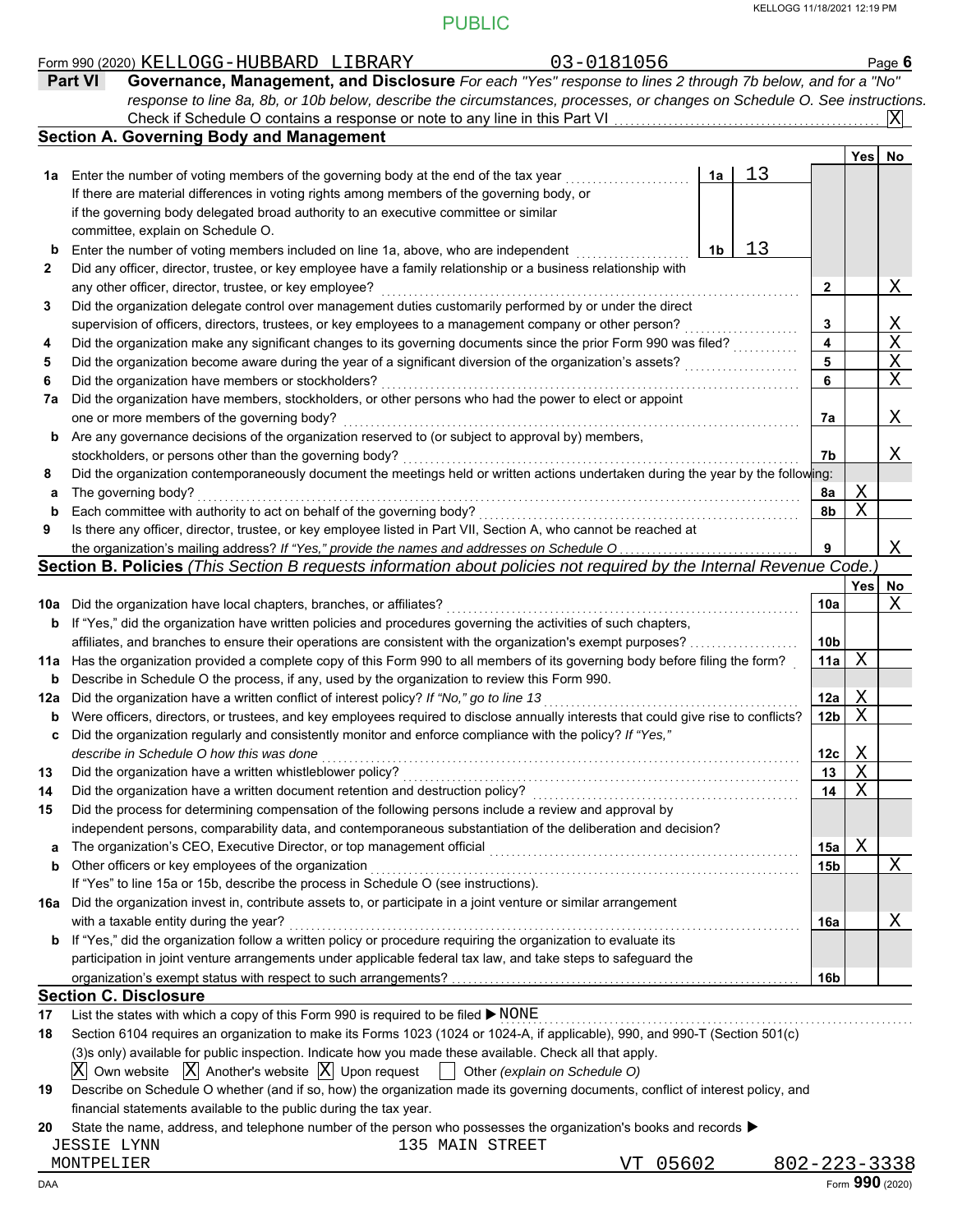| Form 990 (2020) KELLOGG-HUBBARD | LIBRARY | $\cap$ $\subseteq$ $\subset$<br>UJU | Page |
|---------------------------------|---------|-------------------------------------|------|
|                                 |         |                                     |      |

| <b>Part VII</b>          | Compensation of Officers, Directors, Trustees, Key Employees, Highest Compensated Employees, and                                                                                                                                    |
|--------------------------|-------------------------------------------------------------------------------------------------------------------------------------------------------------------------------------------------------------------------------------|
|                          | <b>Independent Contractors</b>                                                                                                                                                                                                      |
|                          | Check if Schedule O contains a response or note to any line in this Part VII                                                                                                                                                        |
| Section A.               | Officers, Directors, Trustees, Key Employees, and Highest Compensated Employees                                                                                                                                                     |
| organization's tax year. | 1a Complete this table for all persons required to be listed. Report compensation for the calendar year ending with or within the                                                                                                   |
|                          | • List all of the organization's current officers, directors, trustees (whether individuals or organizations), regardless of amount of<br>compensation. Enter -0- in columns $(D)$ , $(E)$ , and $(F)$ if no compensation was paid. |
|                          | . Liet all of the examization's <b>ourrent</b> key employees if any See instructions for definition of "key employee"                                                                                                               |

List all of the organization's **current** key employees, if any. See instructions for definition of "key employee."

■ List all of the organization's **current** key employees, if any. See instructions for definition of "key employee."<br>■ List the organization's five **current** highest compensated employees (other than an officer, director,

who received reportable compensation (Box 5 of Form W-2 and/or Box 7 of Form 1099-MISC) of more than \$100,000 from the organization and any related organizations.

List all of the organization's **former** officers, key employees, and highest compensated employees who received more than • List all of the organization's **former** officers, key employees, and highest compensate \$100,000 of reportable compensation from the organization and any related organizations.

List all of the organization's **former directors or trustees** that received, in the capacity as a former director or trustee of the organization, more than \$10,000 of reportable compensation from the organization and any related organizations. See instructions for the order in which to list the persons above. **•**

Check this box if neither the organization nor any related organization compensated any current officer, director, or trustee.

| (A)<br>Name and title | (B)<br>Average<br>hours<br>per week<br>(list any               | (C)<br>Position<br>(do not check more than one<br>box, unless person is both an<br>officer and a director/trustee) |                       |             |              |                                 |        | (D)<br>Reportable<br>compensation<br>from the<br>organization | (E)<br>Reportable<br>compensation<br>from related<br>organizations | (F)<br>Estimated amount<br>of other<br>compensation<br>from the |  |
|-----------------------|----------------------------------------------------------------|--------------------------------------------------------------------------------------------------------------------|-----------------------|-------------|--------------|---------------------------------|--------|---------------------------------------------------------------|--------------------------------------------------------------------|-----------------------------------------------------------------|--|
|                       | hours for<br>related<br>organizations<br>below<br>dotted line) | Individual trustee<br>or director                                                                                  | Institutional trustee | Officer     | Key employee | Highest compensated<br>employee | Former | (W-2/1099-MISC)                                               | (W-2/1099-MISC)                                                    | organization and<br>related organizations                       |  |
| (1) JESSIE LYNN       |                                                                |                                                                                                                    |                       |             |              |                                 |        |                                                               |                                                                    |                                                                 |  |
| CO-DIRECTOR           | 40.00<br>0.00                                                  |                                                                                                                    |                       | X           |              |                                 |        | 66,646                                                        | 0                                                                  | 4,359                                                           |  |
| (2) CAROLYN BRENNAN   |                                                                |                                                                                                                    |                       |             |              |                                 |        |                                                               |                                                                    |                                                                 |  |
| CO-DIRECTOR           | 40.00<br>0.00                                                  |                                                                                                                    |                       | $\mathbf X$ |              |                                 |        | 62,462                                                        | 0                                                                  | 3,872                                                           |  |
| (3) BRIDGET ASAY      |                                                                |                                                                                                                    |                       |             |              |                                 |        |                                                               |                                                                    |                                                                 |  |
| PRESIDENT             | 2.00<br>0.00                                                   | $\mathbf X$                                                                                                        |                       | $\mathbf X$ |              |                                 |        | 0                                                             | 0                                                                  | $\overline{0}$                                                  |  |
| (4) JUDY WALKE        |                                                                |                                                                                                                    |                       |             |              |                                 |        |                                                               |                                                                    |                                                                 |  |
| VICE PRESIDENT        | 2.00<br>0.00                                                   | $\mathbf X$                                                                                                        |                       | $\mathbf X$ |              |                                 |        | 0                                                             | 0                                                                  | 0                                                               |  |
| (5) SUSAN ZELLER      |                                                                |                                                                                                                    |                       |             |              |                                 |        |                                                               |                                                                    |                                                                 |  |
| VICE PRESIDENT        | 2.00<br>0.00                                                   | $\mathbf X$                                                                                                        |                       | $\mathbf X$ |              |                                 |        | 0                                                             | 0                                                                  | $\mathbf 0$                                                     |  |
| (6) TIM DONOVAN       |                                                                |                                                                                                                    |                       |             |              |                                 |        |                                                               |                                                                    |                                                                 |  |
| TREASURER             | 2.00<br>0.00                                                   | $\mathbf X$                                                                                                        |                       | $\mathbf X$ |              |                                 |        | 0                                                             | 0                                                                  | $\mathbf 0$                                                     |  |
| (7) SARAH SEIDMAN     |                                                                |                                                                                                                    |                       |             |              |                                 |        |                                                               |                                                                    |                                                                 |  |
| SECRETARY             | 2.00<br>0.00                                                   | $\mathbf X$                                                                                                        |                       | X           |              |                                 |        | 0                                                             | 0                                                                  | $\overline{0}$                                                  |  |
| (8) CRAIG DURHAM      |                                                                |                                                                                                                    |                       |             |              |                                 |        |                                                               |                                                                    |                                                                 |  |
| TRUSTEE               | 2.00<br>0.00                                                   | $\mathbf X$                                                                                                        |                       |             |              |                                 |        | 0                                                             | 0                                                                  | $\mathbf 0$                                                     |  |
| (9) DAN GREENE        |                                                                |                                                                                                                    |                       |             |              |                                 |        |                                                               |                                                                    |                                                                 |  |
| TRUSTEE               | 2.00<br>0.00                                                   | X                                                                                                                  |                       |             |              |                                 |        | 0                                                             | 0                                                                  | $\mathbf 0$                                                     |  |
| (10) DAN GROBERG      |                                                                |                                                                                                                    |                       |             |              |                                 |        |                                                               |                                                                    |                                                                 |  |
| TRUSTEE               | 2.00<br>0.00                                                   | Χ                                                                                                                  |                       |             |              |                                 |        | 0                                                             | 0                                                                  | $\overline{0}$                                                  |  |
| (11) CRAIG LINE       |                                                                |                                                                                                                    |                       |             |              |                                 |        |                                                               |                                                                    |                                                                 |  |
| TRUSTEE               | 2.00<br>0.00                                                   | $\mathbf X$                                                                                                        |                       |             |              |                                 |        | 0                                                             | 0                                                                  | $\mathbf 0$                                                     |  |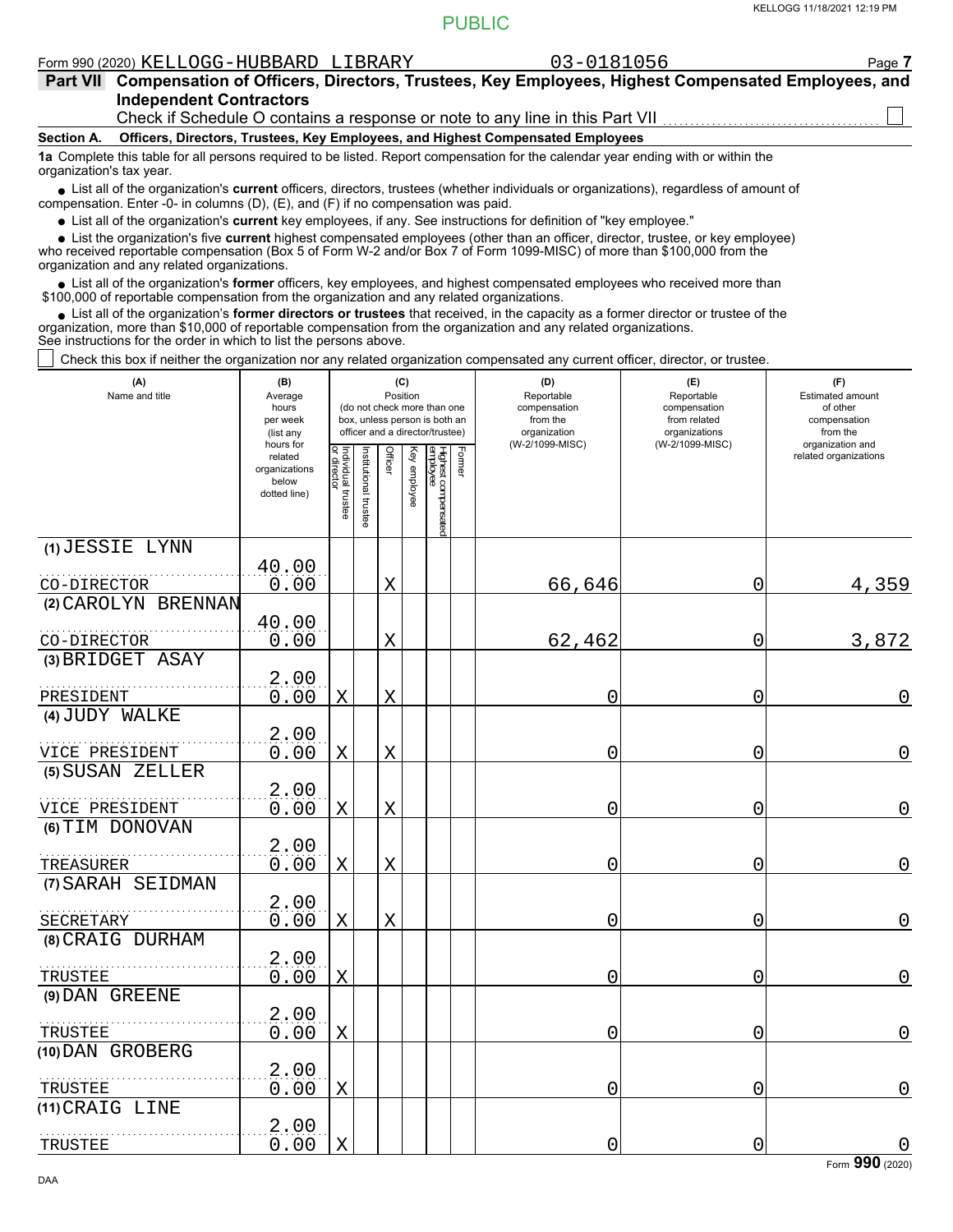|      | Form 990 (2020) KELLOGG-HUBBARD LIBRARY                                                                                                                                                                                                                                                        |                                                                |                                   |                      |         |                 |                                                                                                 |        | <b>PUDLIY</b> | 03-0181056                                                    |                                                                                                        | Page 8                                                                 |
|------|------------------------------------------------------------------------------------------------------------------------------------------------------------------------------------------------------------------------------------------------------------------------------------------------|----------------------------------------------------------------|-----------------------------------|----------------------|---------|-----------------|-------------------------------------------------------------------------------------------------|--------|---------------|---------------------------------------------------------------|--------------------------------------------------------------------------------------------------------|------------------------------------------------------------------------|
|      | <b>Part VII</b>                                                                                                                                                                                                                                                                                |                                                                |                                   |                      |         |                 |                                                                                                 |        |               |                                                               | Section A. Officers, Directors, Trustees, Key Employees, and Highest Compensated Employees (continued) |                                                                        |
|      | (A)<br>Name and title                                                                                                                                                                                                                                                                          | (B)<br>Average<br>hours<br>per week<br>(list any               |                                   |                      |         | (C)<br>Position | (do not check more than one<br>box, unless person is both an<br>officer and a director/trustee) |        |               | (D)<br>Reportable<br>compensation<br>from the<br>organization | (E)<br>Reportable<br>compensation<br>from related<br>organizations                                     | (F)<br><b>Estimated amount</b><br>of other<br>compensation<br>from the |
|      |                                                                                                                                                                                                                                                                                                | hours for<br>related<br>organizations<br>below<br>dotted line) | Individual trustee<br>or director | nstitutional trustee | Officer | Key employee    | Highest compensatec<br>employee                                                                 | Former |               | (W-2/1099-MISC)                                               | (W-2/1099-MISC)                                                                                        | organization and<br>related organizations                              |
| (12) | PENNY MARWEDE                                                                                                                                                                                                                                                                                  |                                                                |                                   |                      |         |                 |                                                                                                 |        |               |                                                               |                                                                                                        |                                                                        |
|      | TRUSTEE                                                                                                                                                                                                                                                                                        | 2.00<br>0.00                                                   | X                                 |                      |         |                 |                                                                                                 |        |               | 0                                                             | 0                                                                                                      | 0                                                                      |
| (13) | JENNIFER MYKA                                                                                                                                                                                                                                                                                  | 2.00                                                           |                                   |                      |         |                 |                                                                                                 |        |               |                                                               |                                                                                                        |                                                                        |
|      | TRUSTEE                                                                                                                                                                                                                                                                                        | 0.00                                                           | X                                 |                      |         |                 |                                                                                                 |        |               | 0                                                             | 0                                                                                                      | 0                                                                      |
| (14) | TAI NIXA PETERSON                                                                                                                                                                                                                                                                              | 2.00                                                           |                                   |                      |         |                 |                                                                                                 |        |               |                                                               |                                                                                                        |                                                                        |
|      | TRUSTEE                                                                                                                                                                                                                                                                                        | 0.00                                                           | X                                 |                      |         |                 |                                                                                                 |        |               | 0                                                             | 0                                                                                                      | $\mathbf 0$                                                            |
| (15) | GRAHAM SHERRIFF<br>TRUSTEE                                                                                                                                                                                                                                                                     | 2.00<br>0.00                                                   | Χ                                 |                      |         |                 |                                                                                                 |        |               | 0                                                             | 0                                                                                                      | 0                                                                      |
| (16) | AMY CUNNINGHAM                                                                                                                                                                                                                                                                                 | LEF                                                            |                                   | ΊN                   |         | FY21)           |                                                                                                 |        |               |                                                               |                                                                                                        |                                                                        |
|      | TRUSTEE                                                                                                                                                                                                                                                                                        | 2.00<br>0.00                                                   | Χ                                 |                      |         |                 |                                                                                                 |        |               | 0                                                             | 0                                                                                                      | $\mathbf 0$                                                            |
| (17) | BONNIE JOHNSON-ATEN                                                                                                                                                                                                                                                                            |                                                                |                                   | $($ $LEF$ $T$        |         | IN              |                                                                                                 |        | FY21)         |                                                               |                                                                                                        |                                                                        |
|      | TRUSTEE                                                                                                                                                                                                                                                                                        | 2.00<br>0.00                                                   | Χ                                 |                      |         |                 |                                                                                                 |        |               | 0                                                             | 0                                                                                                      | 0                                                                      |
| (18) | RACHEL MUSE                                                                                                                                                                                                                                                                                    | (LEFT IN<br>2.00                                               |                                   | FY21)                |         |                 |                                                                                                 |        |               |                                                               |                                                                                                        |                                                                        |
|      | TRUSTEE                                                                                                                                                                                                                                                                                        | 0.00                                                           | Χ                                 |                      |         |                 |                                                                                                 |        |               | 0                                                             | 0                                                                                                      | 0                                                                      |
| (19) | STEVE GOLD                                                                                                                                                                                                                                                                                     | LEFT<br>IN<br>2.00                                             |                                   | FY21)                |         |                 |                                                                                                 |        |               |                                                               |                                                                                                        |                                                                        |
|      | TRUSTEE                                                                                                                                                                                                                                                                                        | 0.00                                                           | X                                 |                      |         |                 |                                                                                                 |        |               | 0                                                             | 0                                                                                                      |                                                                        |
|      | 1b Subtotal<br>c Total from continuation sheets to Part VII, Section A                                                                                                                                                                                                                         |                                                                |                                   |                      |         |                 |                                                                                                 |        |               | 129,108                                                       |                                                                                                        | 8,231                                                                  |
| d    | Total (add lines 1b and 1c)                                                                                                                                                                                                                                                                    |                                                                |                                   |                      |         |                 |                                                                                                 |        |               | 129,108                                                       |                                                                                                        | 8,231                                                                  |
| 2    | Total number of individuals (including but not limited to those listed above) who received more than \$100,000 of<br>reportable compensation from the organization $\blacktriangleright$ 0                                                                                                     |                                                                |                                   |                      |         |                 |                                                                                                 |        |               |                                                               |                                                                                                        |                                                                        |
| 3    | Did the organization list any former officer, director, trustee, key employee, or highest compensated                                                                                                                                                                                          |                                                                |                                   |                      |         |                 |                                                                                                 |        |               |                                                               |                                                                                                        | Yes<br>No                                                              |
| 4    | employee on line 1a? If "Yes," complete Schedule J for such individual<br>For any individual listed on line 1a, is the sum of reportable compensation and other compensation from the<br>organization and related organizations greater than \$150,000? If "Yes," complete Schedule J for such |                                                                |                                   |                      |         |                 |                                                                                                 |        |               |                                                               |                                                                                                        | Χ<br>3                                                                 |
| 5    | individual<br>Did any person listed on line 1a receive or accrue compensation from any unrelated organization or individual<br>for services rendered to the organization? If "Yes," complete Schedule J for such person                                                                        |                                                                |                                   |                      |         |                 |                                                                                                 |        |               |                                                               |                                                                                                        | Χ<br>4<br>Χ<br>5                                                       |
|      | Section B. Independent Contractors                                                                                                                                                                                                                                                             |                                                                |                                   |                      |         |                 |                                                                                                 |        |               |                                                               |                                                                                                        |                                                                        |
| 1    | Complete this table for your five highest compensated independent contractors that received more than \$100,000 of<br>compensation from the organization. Report compensation for the calendar year ending with or within the organization's tax year.                                         |                                                                |                                   |                      |         |                 |                                                                                                 |        |               |                                                               |                                                                                                        |                                                                        |
|      |                                                                                                                                                                                                                                                                                                | (A)<br>Name and business address                               |                                   |                      |         |                 |                                                                                                 |        |               |                                                               | (B)<br>Description of services                                                                         | (C)<br>Compensation                                                    |
|      |                                                                                                                                                                                                                                                                                                |                                                                |                                   |                      |         |                 |                                                                                                 |        |               |                                                               |                                                                                                        |                                                                        |
|      |                                                                                                                                                                                                                                                                                                |                                                                |                                   |                      |         |                 |                                                                                                 |        |               |                                                               |                                                                                                        |                                                                        |
|      |                                                                                                                                                                                                                                                                                                |                                                                |                                   |                      |         |                 |                                                                                                 |        |               |                                                               |                                                                                                        |                                                                        |
|      |                                                                                                                                                                                                                                                                                                |                                                                |                                   |                      |         |                 |                                                                                                 |        |               |                                                               |                                                                                                        |                                                                        |
|      |                                                                                                                                                                                                                                                                                                |                                                                |                                   |                      |         |                 |                                                                                                 |        |               |                                                               |                                                                                                        |                                                                        |
|      |                                                                                                                                                                                                                                                                                                |                                                                |                                   |                      |         |                 |                                                                                                 |        |               |                                                               |                                                                                                        |                                                                        |

**2** Total number of independent contractors (including but not limited to those listed above) who received more than \$100,000 of compensation from the organization  $\blacktriangleright$ 

0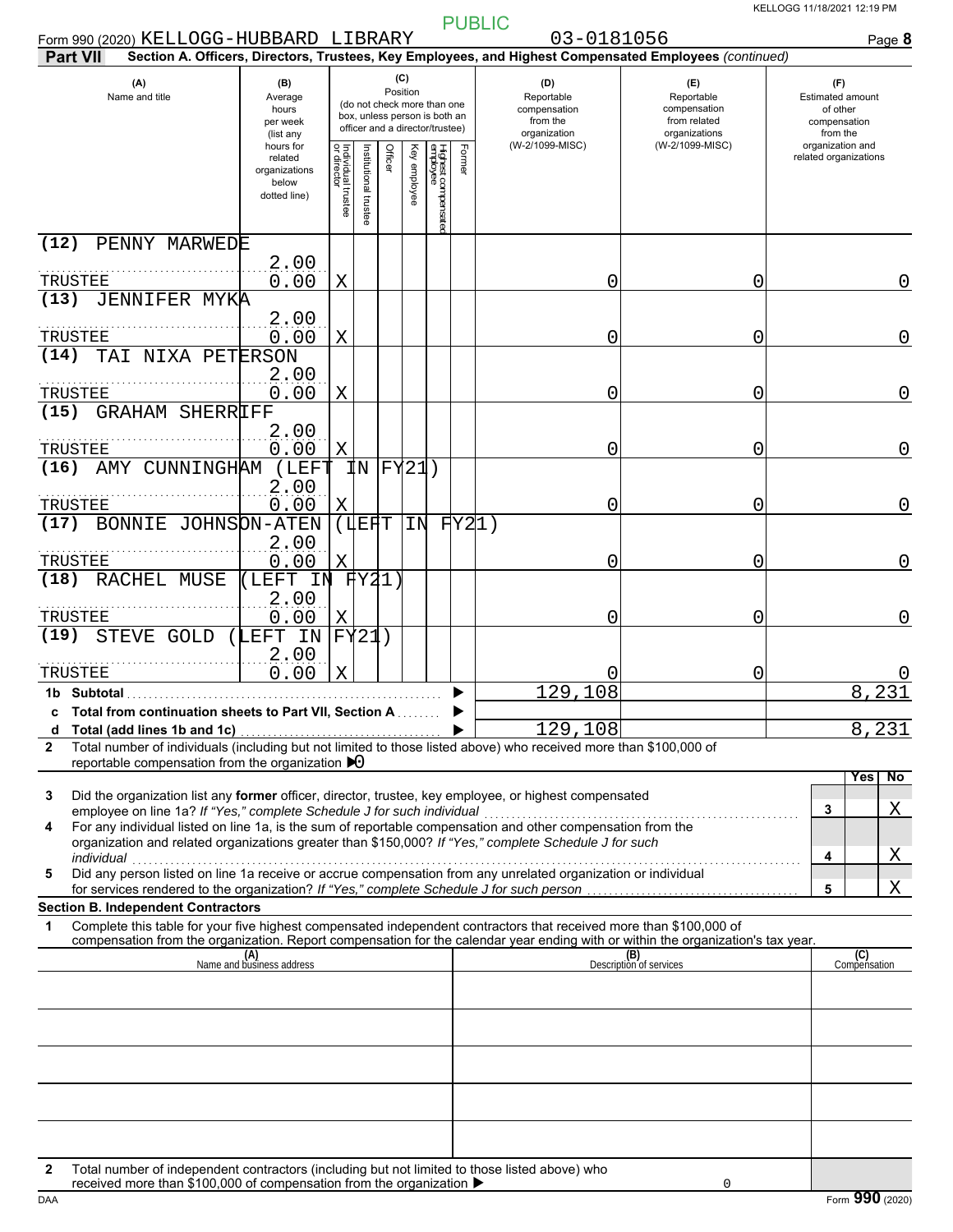|                                                                  |                                                         | Form 990 (2020) KELLOGG-HUBBARD LIBRARY                                          |    |                             |                 |                                                                                                                |                      | 03-0181056                                   |                                                 | Page 9                                                        |
|------------------------------------------------------------------|---------------------------------------------------------|----------------------------------------------------------------------------------|----|-----------------------------|-----------------|----------------------------------------------------------------------------------------------------------------|----------------------|----------------------------------------------|-------------------------------------------------|---------------------------------------------------------------|
|                                                                  | <b>Part VIII</b>                                        |                                                                                  |    | <b>Statement of Revenue</b> |                 |                                                                                                                |                      |                                              |                                                 |                                                               |
|                                                                  |                                                         |                                                                                  |    |                             |                 | Check if Schedule O contains a response or note to any line in this Part VIII [11] [11] [11] [11] [11] [11] [1 |                      |                                              |                                                 |                                                               |
|                                                                  |                                                         |                                                                                  |    |                             |                 |                                                                                                                | (A)<br>Total revenue | (B)<br>Related or exempt<br>function revenue | $\overline{C}$<br>Unrelated<br>business revenue | (D)<br>Revenue excluded<br>from tax under<br>sections 512-514 |
| <b>Contributions, Gifts, Grants</b><br>and Other Similar Amounts |                                                         | 1a Federated campaigns                                                           |    |                             | 1a              |                                                                                                                |                      |                                              |                                                 |                                                               |
|                                                                  |                                                         | <b>b</b> Membership dues <b>contained</b>                                        |    |                             | 1 <sub>b</sub>  |                                                                                                                |                      |                                              |                                                 |                                                               |
|                                                                  |                                                         | c Fundraising events                                                             |    |                             | 1 <sub>c</sub>  | 19,749                                                                                                         |                      |                                              |                                                 |                                                               |
|                                                                  |                                                         | d Related organizations                                                          |    | .                           | 1 <sub>d</sub>  |                                                                                                                |                      |                                              |                                                 |                                                               |
|                                                                  |                                                         | <b>e</b> Government grants (contributions)                                       |    |                             | 1e              | 573,070                                                                                                        |                      |                                              |                                                 |                                                               |
|                                                                  |                                                         | f All other contributions, gifts, grants,                                        |    |                             |                 |                                                                                                                |                      |                                              |                                                 |                                                               |
|                                                                  |                                                         | and similar amounts not included above                                           |    |                             | 1f              | 434,688                                                                                                        |                      |                                              |                                                 |                                                               |
|                                                                  |                                                         | g Noncash contributions included in lines 1a-1f.                                 |    |                             | $1g$ \$         | 11,148                                                                                                         |                      |                                              |                                                 |                                                               |
|                                                                  |                                                         |                                                                                  |    |                             |                 | $\blacktriangleright$                                                                                          | 1,027,507            |                                              |                                                 |                                                               |
|                                                                  |                                                         |                                                                                  |    |                             |                 | <b>Business Code</b>                                                                                           |                      |                                              |                                                 |                                                               |
|                                                                  | 2a                                                      |                                                                                  |    | PROGRAM FEES                |                 |                                                                                                                | $\overline{1}1,961$  | 11,961                                       |                                                 |                                                               |
| Program Service<br>Revenue                                       | b                                                       |                                                                                  |    |                             |                 |                                                                                                                |                      |                                              |                                                 |                                                               |
|                                                                  | c                                                       |                                                                                  |    |                             |                 |                                                                                                                |                      |                                              |                                                 |                                                               |
|                                                                  |                                                         |                                                                                  |    |                             |                 |                                                                                                                |                      |                                              |                                                 |                                                               |
|                                                                  |                                                         |                                                                                  |    |                             |                 |                                                                                                                |                      |                                              |                                                 |                                                               |
|                                                                  |                                                         | f All other program service revenue                                              |    |                             |                 |                                                                                                                |                      |                                              |                                                 |                                                               |
|                                                                  |                                                         |                                                                                  |    |                             |                 | ▶                                                                                                              | 11,961               |                                              |                                                 |                                                               |
|                                                                  | 3                                                       | Investment income (including dividends, interest, and                            |    |                             |                 |                                                                                                                |                      |                                              |                                                 |                                                               |
|                                                                  |                                                         |                                                                                  |    |                             |                 |                                                                                                                | 94,633               |                                              |                                                 | 94,633                                                        |
|                                                                  | Income from investment of tax-exempt bond proceeds<br>4 |                                                                                  |    |                             |                 |                                                                                                                |                      |                                              |                                                 |                                                               |
|                                                                  | 5                                                       |                                                                                  |    |                             |                 |                                                                                                                |                      |                                              |                                                 |                                                               |
|                                                                  |                                                         |                                                                                  |    | (i) Real                    |                 | (ii) Personal                                                                                                  |                      |                                              |                                                 |                                                               |
|                                                                  |                                                         | <b>6a</b> Gross rents                                                            | 6a |                             |                 |                                                                                                                |                      |                                              |                                                 |                                                               |
|                                                                  |                                                         | $\mathbf b$ Less: rental expenses                                                | 6b |                             |                 |                                                                                                                |                      |                                              |                                                 |                                                               |
|                                                                  |                                                         | <b>c</b> Rental inc. or (loss)                                                   | 6c |                             |                 |                                                                                                                |                      |                                              |                                                 |                                                               |
|                                                                  |                                                         | <b>7a</b> Gross amount from                                                      |    |                             |                 |                                                                                                                |                      |                                              |                                                 |                                                               |
|                                                                  |                                                         | sales of assets                                                                  |    | (i) Securities              |                 | (ii) Other                                                                                                     |                      |                                              |                                                 |                                                               |
|                                                                  |                                                         | other than inventory                                                             | 7a | 1,244,036                   |                 |                                                                                                                |                      |                                              |                                                 |                                                               |
| Revenue                                                          |                                                         | <b>b</b> Less: cost or other                                                     |    |                             |                 |                                                                                                                |                      |                                              |                                                 |                                                               |
|                                                                  |                                                         | basis and sales exps.                                                            | 7b | 647,497                     |                 |                                                                                                                |                      |                                              |                                                 |                                                               |
|                                                                  |                                                         | c Gain or (loss)                                                                 | 7c | 596,539                     |                 |                                                                                                                |                      |                                              |                                                 |                                                               |
| Othe                                                             |                                                         | d Net gain or (loss)                                                             |    |                             |                 |                                                                                                                | 596,539              | 596,539                                      |                                                 |                                                               |
|                                                                  |                                                         | 8a Gross income from fundraising events                                          |    |                             |                 |                                                                                                                |                      |                                              |                                                 |                                                               |
|                                                                  |                                                         | (not including $$$                                                               |    | 19,749                      |                 |                                                                                                                |                      |                                              |                                                 |                                                               |
|                                                                  |                                                         | of contributions reported on line 1c).                                           |    |                             |                 |                                                                                                                |                      |                                              |                                                 |                                                               |
|                                                                  |                                                         | See Part IV, line 18                                                             |    |                             | <b>8a</b><br>8b | 7,815<br>975                                                                                                   |                      |                                              |                                                 |                                                               |
|                                                                  |                                                         | <b>b</b> Less: direct expenses<br>c Net income or (loss) from fundraising events |    |                             |                 |                                                                                                                | 6,840                |                                              |                                                 | 6,840                                                         |
|                                                                  |                                                         | 9a Gross income from gaming activities.                                          |    |                             |                 |                                                                                                                |                      |                                              |                                                 |                                                               |
|                                                                  |                                                         | See Part IV, line 19                                                             |    |                             | 9a              |                                                                                                                |                      |                                              |                                                 |                                                               |
|                                                                  |                                                         | <b>b</b> Less: direct expenses                                                   |    | .                           | 9 <sub>b</sub>  |                                                                                                                |                      |                                              |                                                 |                                                               |
|                                                                  |                                                         | c Net income or (loss) from gaming activities                                    |    |                             |                 |                                                                                                                |                      |                                              |                                                 |                                                               |
|                                                                  |                                                         | 10a Gross sales of inventory, less                                               |    |                             |                 |                                                                                                                |                      |                                              |                                                 |                                                               |
|                                                                  |                                                         | returns and allowances                                                           |    |                             | 10a             |                                                                                                                |                      |                                              |                                                 |                                                               |
|                                                                  |                                                         | <b>b</b> Less: cost of goods sold                                                |    |                             | 10 <sub>b</sub> |                                                                                                                |                      |                                              |                                                 |                                                               |
|                                                                  |                                                         | c Net income or (loss) from sales of inventory                                   |    |                             |                 |                                                                                                                |                      |                                              |                                                 |                                                               |
|                                                                  |                                                         |                                                                                  |    |                             |                 | <b>Business Code</b>                                                                                           |                      |                                              |                                                 |                                                               |
| Miscellaneous<br>Revenue                                         | 11a                                                     | MISCELLANEOUS REVENUE                                                            |    |                             |                 | 519100                                                                                                         | 6,728                | 6,728                                        |                                                 |                                                               |
|                                                                  | b                                                       |                                                                                  |    |                             |                 |                                                                                                                |                      |                                              |                                                 |                                                               |
|                                                                  | с                                                       |                                                                                  |    |                             |                 |                                                                                                                |                      |                                              |                                                 |                                                               |
|                                                                  |                                                         |                                                                                  |    |                             |                 |                                                                                                                |                      |                                              |                                                 |                                                               |
|                                                                  |                                                         |                                                                                  |    |                             |                 |                                                                                                                | 6,728                |                                              |                                                 |                                                               |
|                                                                  |                                                         |                                                                                  |    |                             |                 |                                                                                                                | 1,744,208            | 615,228                                      | 0                                               | 101,473                                                       |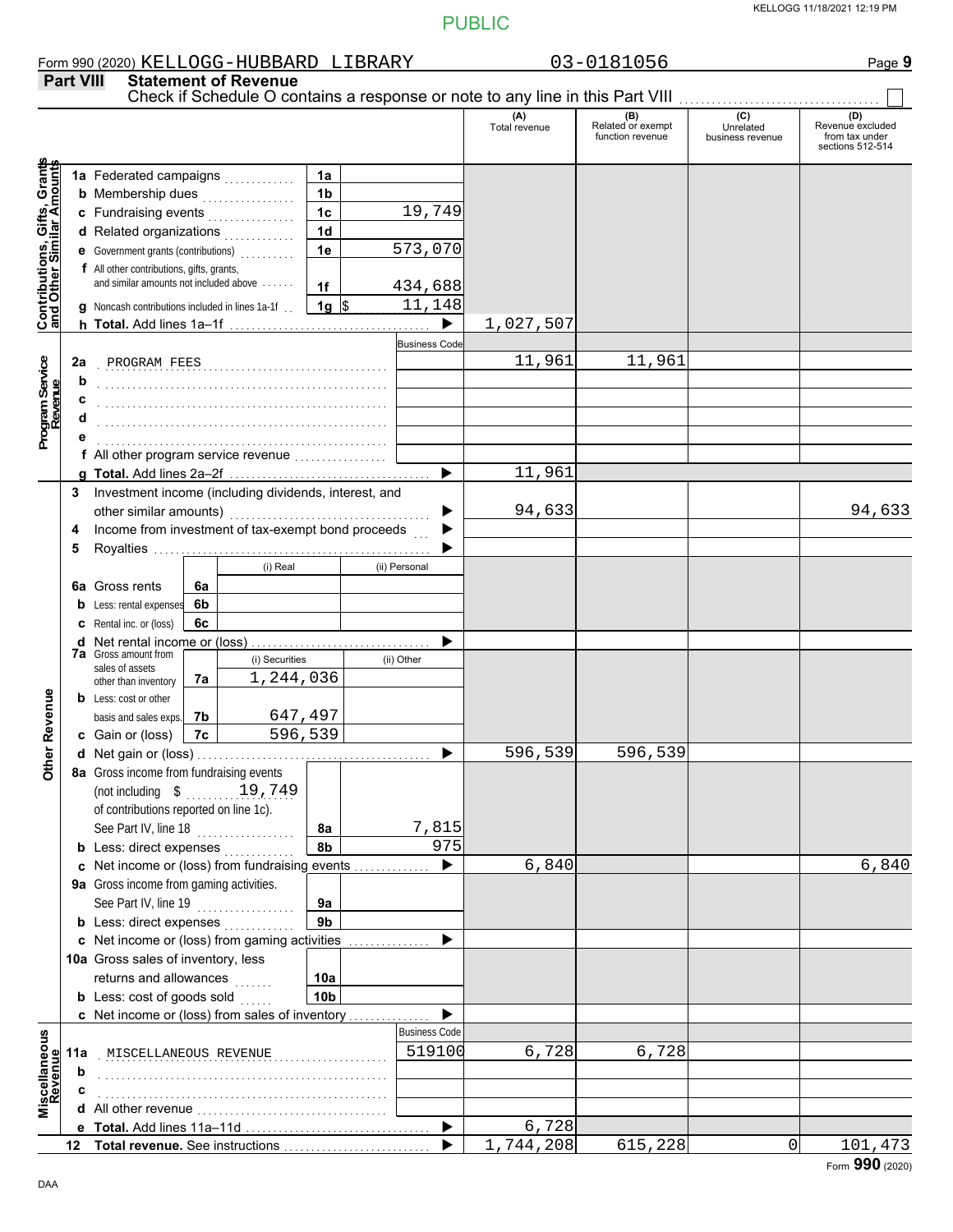#### **Part IX Statement of Functional Expenses** Form 990 (2020) Page **10** KELLOGG-HUBBARD LIBRARY 03-0181056 *Section 501(c)(3) and 501(c)(4) organizations must complete all columns. All other organizations must complete column (A). Do not include amounts reported on lines 6b, 7b, 8b, 9b, and 10b of Part VIII.* **1 2 3 4 5 6 7 8 9 10 11 a** Management . . . . . . . . . . . . . . . . . . . . . . . . . . . . . . **b** Legal **c** Accounting . . . . . . . . . . . . . . . . . . . . . . . . . . . . . . . . **d** Lobbying . . . . . . . . . . . . . . . . . . . . . . . . . . . . . . . . . . . **e f g** Other. (If line 11g amount exceeds 10% of line 25, column **12** Advertising and promotion **. . . . . . . . . . . .** . . **13 14 15 16 17 18 19 20 21 22 23 24 a** . . . . . . . . . . . . . . . . . . . . . . . . . . . . . . . . . . . . . . . . . . . . . LIBRARY PROGRAMS 60,095 60,095 **b c d e** All other expenses . . . . . . . . . . . . . . . . . . . . . . . . **25 Total functional expenses.** Add lines 1 through 24e . . . **26** Grants and other assistance to domestic organizations and domestic governments. See Part IV, line 21 . . . . . . . . Grants and other assistance to domestic individuals. See Part IV, line 22 Grants and other assistance to foreign organizations, foreign governments, and foreign individuals. See Part IV, lines 15 and 16 Benefits paid to or for members . . . . . . . . . . Compensation of current officers, directors, trustees, and key employees ......... Compensation not included above to disqualified persons (as defined under section 4958(f)(1)) and persons described in section  $4958(c)(3)(B)$ Other salaries and wages . . . . . . . . . . . . . . . . Pension plan accruals and contributions (include section 401(k) and 403(b) employer contributions) Other employee benefits ................... Payroll taxes . . . . . . . . . . . . . . . . . . . . . . . . . . . . . . Fees for services (nonemployees): Legal . . . . . . . . . . . . . . . . . . . . . . . . . . . . . . . . . . . . . . Professional fundraising services. See Part IV, line 17 Investment management fees ............. Office expenses . . . . . . . . . . . . . . . . . . . . . . . . . . . Information technology . . . . . . . . . . . . . . . . . . . . Royalties . . . . . . . . . . . . . . . . . . . . . . . . . . . . . . . . . . Occupancy . . . . . . . . . . . . . . . . . . . . . . . . . . . . . . . . Travel . . . . . . . . . . . . . . . . . . . . . . . . . . . . . . . . . . . . . . Payments of travel or entertainment expenses for any federal, state, or local public officials Conferences, conventions, and meetings . Interest . . . . . . . . . . . . . . . . . . . . . . . . . . . . . . . . . . . . Payments to affiliates . . . . . . . . . . . . . . . . . . . . . Depreciation, depletion, and amortization . Insurance . . . . . . . . . . . . . . . . . . . . . . . . . . . . . . . . . . Other expenses. Itemize expenses not covered above (List miscellaneous expenses on line 24e. If line 24e amount exceeds 10% of line 25, column (A) amount, list line 24e expenses on Schedule O.) fundraising solicitation. Check here  $\blacktriangleright$  | if organization reported in column (B) joint costs from a combined educational campaign and following SOP 98-2 (ASC 958-720) **(A)** (B) (B) (B) (C) (C) (A) (D)<br>Total expenses Program service Management and Fundrai expenses general expenses (D)<br>Fundraising expenses . . . . . . . . . . . . . . . . . . . . . . . . . . . . . . . . . . . . . . . . . . . . . MISC EXPENSE 13,409 3,965 6,248 3,196 . . . . . . . . . . . . . . . . . . . . . . . . . . . . . . . . . . . . . . . . . . . . . Check if Schedule O contains a response or note to any line in this Part IX **Joint costs.** Complete this line only if the (A) amount, list line 11g expenses on Schedule O.) . . . . . . 143,909 69,685 59,379 14,845 367,137 292,375 29,135 45,627 <u>20,636 17,051 830 2,755 </u><br>52,846 39,284 6,931 6,631 52,846 39,284 6,931 6,631 41,420 29,925 6,497 4,998 5,091 5,091 21,185 21,185 2,725 2,350 375 6,481 2,522 1,307 2,652 10,075 4,837 4,228 1,010 15,200 11,264 1,582 2,354 142,716 110,164 25,722 6,830 587 119 468 <u>323 258 52 13</u> 94,017 75,214 15,052 3,751 21,880 17,504 3,501 875 1,019,732 734,143 189,209 96,380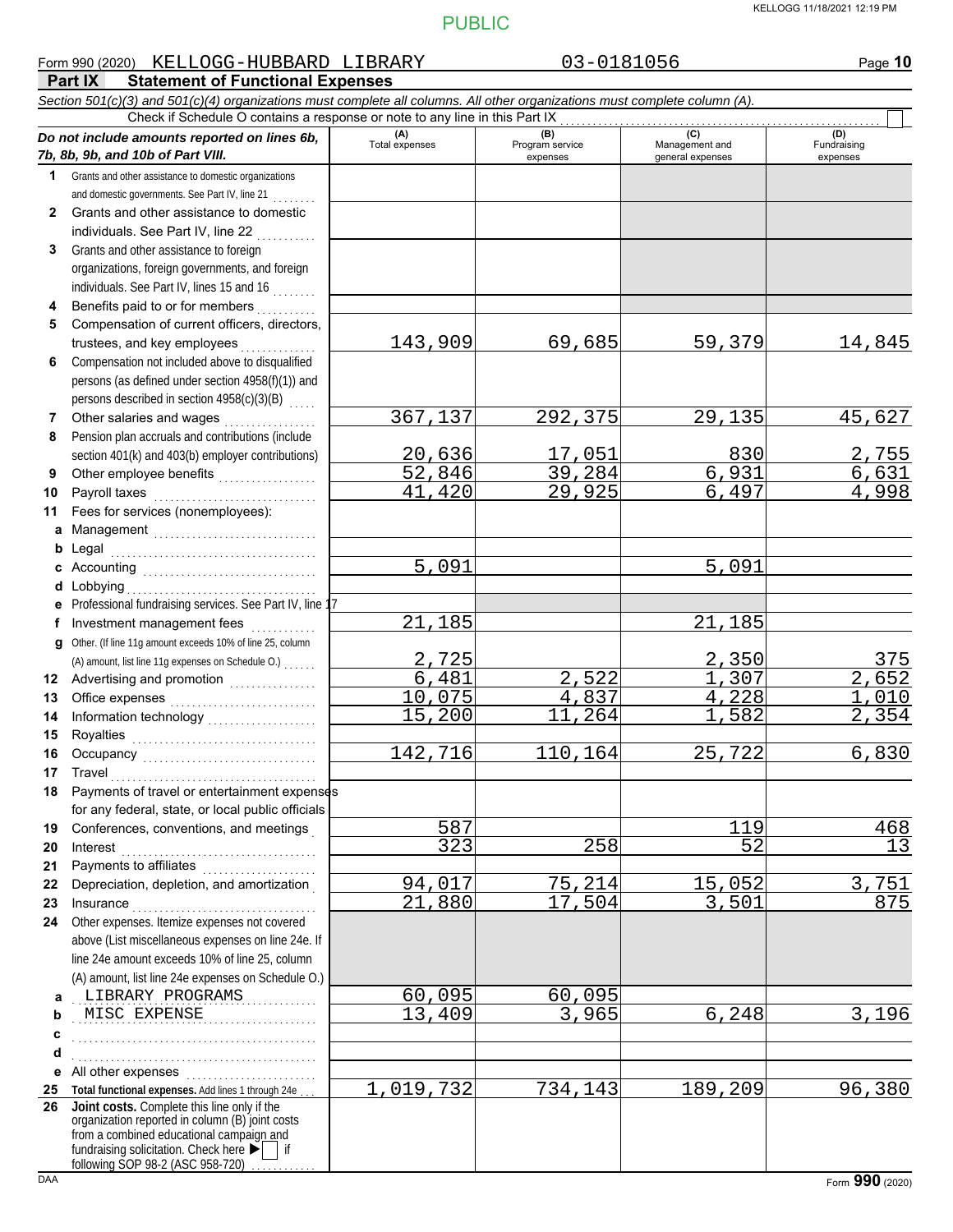KELLOGG 11/18/2021 12:19 PM

# PUBLIC

|                             |        | Form 990 (2020) KELLOGG-HUBBARD LIBRARY                                                                                                                                                                                             |                           |                  | 03-0181056        |                         | Page 11          |
|-----------------------------|--------|-------------------------------------------------------------------------------------------------------------------------------------------------------------------------------------------------------------------------------------|---------------------------|------------------|-------------------|-------------------------|------------------|
|                             | Part X | <b>Balance Sheet</b>                                                                                                                                                                                                                |                           |                  |                   |                         |                  |
|                             |        | Check if Schedule O contains a response or note to any line in this Part X                                                                                                                                                          |                           |                  |                   |                         |                  |
|                             |        |                                                                                                                                                                                                                                     |                           |                  | (A)               |                         | (B)              |
|                             |        |                                                                                                                                                                                                                                     |                           |                  | Beginning of year |                         | End of year      |
|                             | 1.     | Cash-non-interest-bearing                                                                                                                                                                                                           |                           |                  | 473,529           | $\mathbf{1}$            | 170              |
|                             | 2      |                                                                                                                                                                                                                                     |                           |                  | 135,317           | $\overline{\mathbf{2}}$ | 705,358          |
|                             | 3      |                                                                                                                                                                                                                                     |                           |                  |                   | 3                       | 22,019           |
|                             | 4      | Accounts receivable, net                                                                                                                                                                                                            |                           |                  | 2,750             | $\overline{\mathbf{4}}$ | 500              |
|                             | 5      | Loans and other receivables from any current or former officer, director,                                                                                                                                                           |                           |                  |                   |                         |                  |
|                             |        | trustee, key employee, creator or founder, substantial contributor, or 35%                                                                                                                                                          |                           |                  |                   |                         |                  |
|                             |        | controlled entity or family member of any of these persons                                                                                                                                                                          |                           |                  |                   | 5                       |                  |
|                             | 6      | Loans and other receivables from other disqualified persons (as defined                                                                                                                                                             |                           |                  |                   |                         |                  |
|                             |        | under section 4958(f)(1)), and persons described in section 4958(c)(3)(B)                                                                                                                                                           |                           |                  |                   | 6                       |                  |
| Assets                      | 7      | Notes and loans receivable, net <b>construction</b> and construction of the set of the set of the set of the set of the set of the set of the set of the set of the set of the set of the set of the set of the set of the set of t |                           |                  |                   | $\overline{7}$          |                  |
|                             | 8      | Inventories for sale or use                                                                                                                                                                                                         |                           | 8                |                   |                         |                  |
|                             | 9      | Prepaid expenses and deferred charges                                                                                                                                                                                               |                           |                  | 209               | 9                       | 201              |
|                             |        | 10a Land, buildings, and equipment: cost or other                                                                                                                                                                                   |                           |                  |                   |                         |                  |
|                             |        |                                                                                                                                                                                                                                     |                           | <u>3,225,616</u> |                   |                         |                  |
|                             |        | <b>b</b> Less: accumulated depreciation<br>.                                                                                                                                                                                        | 10 <sub>b</sub>           | 1,510,879        | $1,665,828$ 10c   |                         | <u>1,714,737</u> |
|                             | 11     | Investments-publicly traded securities                                                                                                                                                                                              |                           |                  |                   |                         | 5,838,839        |
|                             | 12     |                                                                                                                                                                                                                                     | 4,933,861                 | 11<br>$12 \,$    |                   |                         |                  |
|                             | 13     |                                                                                                                                                                                                                                     |                           | 13               |                   |                         |                  |
|                             | 14     | Intangible assets                                                                                                                                                                                                                   |                           |                  |                   | 14                      |                  |
|                             | 15     | Other assets. See Part IV, line 11                                                                                                                                                                                                  |                           | 15               |                   |                         |                  |
|                             | 16     |                                                                                                                                                                                                                                     |                           |                  | 7,211<br>,494     | 16                      | 8,281,824        |
|                             | 17     |                                                                                                                                                                                                                                     |                           |                  | 78,022            | 17                      | 38, 456          |
|                             | 18     | Grants payable                                                                                                                                                                                                                      |                           | 18               |                   |                         |                  |
|                             | 19     | Deferred revenue                                                                                                                                                                                                                    |                           |                  | 98                | 19                      | 428              |
|                             | 20     | Tax-exempt bond liabilities                                                                                                                                                                                                         |                           |                  |                   | 20                      |                  |
|                             | 21     | Escrow or custodial account liability. Complete Part IV of Schedule D                                                                                                                                                               |                           |                  |                   | 21                      |                  |
|                             | 22     | Loans and other payables to any current or former officer, director,                                                                                                                                                                |                           |                  |                   |                         |                  |
| Liabilities                 |        | trustee, key employee, creator or founder, substantial contributor, or 35%                                                                                                                                                          |                           |                  |                   |                         |                  |
|                             |        | controlled entity or family member of any of these persons                                                                                                                                                                          |                           |                  |                   | 22                      |                  |
|                             | 23     | Secured mortgages and notes payable to unrelated third parties                                                                                                                                                                      |                           |                  | , 320<br>21       | 23                      |                  |
|                             | 24     | Unsecured notes and loans payable to unrelated third parties                                                                                                                                                                        |                           |                  | 82,362            | 24                      |                  |
|                             | 25     | Other liabilities (including federal income tax, payables to related third                                                                                                                                                          |                           |                  |                   |                         |                  |
|                             |        | parties, and other liabilities not included on lines 17-24). Complete Part X                                                                                                                                                        |                           |                  |                   |                         |                  |
|                             |        | of Schedule D                                                                                                                                                                                                                       |                           |                  |                   | 25                      |                  |
|                             | 26     |                                                                                                                                                                                                                                     |                           |                  | ,802<br>181       | 26                      | 38,884           |
|                             |        | Organizations that follow FASB ASC 958, check here $\boxed{\text{X}}$                                                                                                                                                               |                           |                  |                   |                         |                  |
|                             |        | and complete lines 27, 28, 32, and 33.                                                                                                                                                                                              |                           |                  |                   |                         |                  |
|                             | 27     | Net assets without donor restrictions                                                                                                                                                                                               | 5,876,821                 | 27               | <u>7,079,686</u>  |                         |                  |
|                             | 28     | Net assets with donor restrictions                                                                                                                                                                                                  | 1,152,871                 | 28               | 1,163,254         |                         |                  |
|                             |        | Organizations that do not follow FASB ASC 958, check here M                                                                                                                                                                         |                           |                  |                   |                         |                  |
|                             |        | and complete lines 29 through 33.                                                                                                                                                                                                   |                           |                  |                   |                         |                  |
|                             | 29     | Capital stock or trust principal, or current funds                                                                                                                                                                                  |                           |                  |                   | 29                      |                  |
|                             | 30     | Paid-in or capital surplus, or land, building, or equipment fund                                                                                                                                                                    |                           |                  |                   | 30                      |                  |
|                             | 31     | Retained earnings, endowment, accumulated income, or other funds                                                                                                                                                                    |                           | <u>.</u>         |                   | 31                      |                  |
| Net Assets or Fund Balances | 32     | Total net assets or fund balances                                                                                                                                                                                                   |                           |                  | 7,029,692         | 32                      | 8,242,940        |
|                             | 33     |                                                                                                                                                                                                                                     | $\overline{7}$ , 211, 494 | 33               | 8,281,824         |                         |                  |

Form **990** (2020)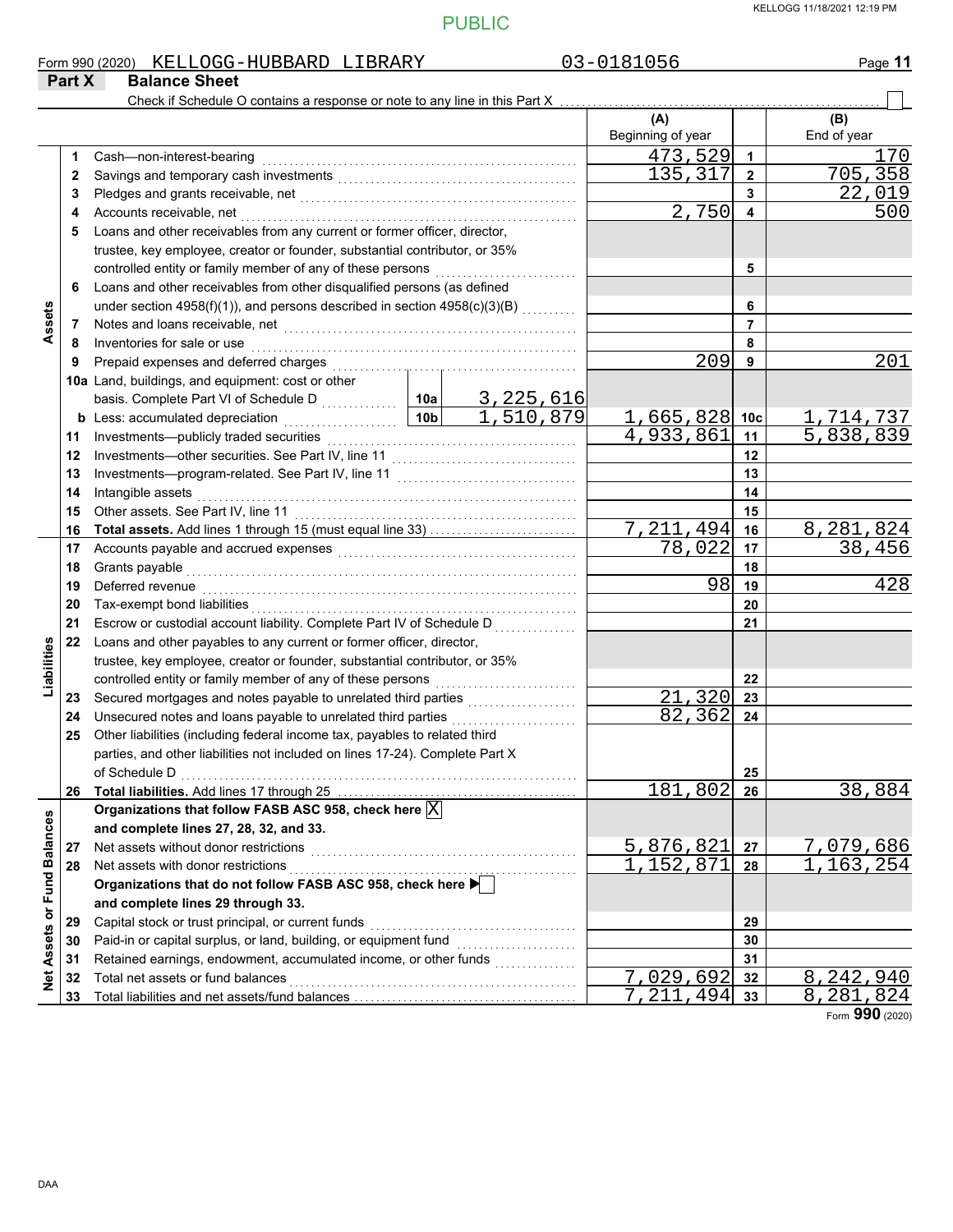|    | 03-0181056<br>Form 990 (2020) KELLOGG-HUBBARD LIBRARY                                                                                                                                                                          |                         |                |            | Page 12        |
|----|--------------------------------------------------------------------------------------------------------------------------------------------------------------------------------------------------------------------------------|-------------------------|----------------|------------|----------------|
|    | Part XI<br><b>Reconciliation of Net Assets</b>                                                                                                                                                                                 |                         |                |            |                |
|    |                                                                                                                                                                                                                                |                         |                |            | $ \mathrm{X} $ |
| 1  |                                                                                                                                                                                                                                | $\mathbf{1}$            | 1,744,208      |            |                |
| 2  |                                                                                                                                                                                                                                | $\overline{2}$          | 1,019,732      |            |                |
| 3  | Revenue less expenses. Subtract line 2 from line 1                                                                                                                                                                             | $\mathbf{3}$            |                |            | 724,476        |
| 4  | Net assets or fund balances at beginning of year (must equal Part X, line 32, column (A)) [[[[[[[[[[[[[[[[[[[                                                                                                                  | $\overline{\mathbf{4}}$ | 7,029,692      |            |                |
| 5  | Net unrealized gains (losses) on investments [11] with an intervention of the state of the state of the state of the state of the state of the state of the state of the state of the state of the state of the state of the s | 5                       |                |            | 469,085        |
| 6  | Donated services and use of facilities                                                                                                                                                                                         | 6                       |                |            |                |
| 7  | Investment expenses                                                                                                                                                                                                            | $\overline{7}$          |                |            |                |
| 8  | Prior period adjustments                                                                                                                                                                                                       | 8                       |                |            |                |
| 9  | Other changes in net assets or fund balances (explain on Schedule O)                                                                                                                                                           | $\overline{9}$          |                |            | 19,687         |
| 10 | Net assets or fund balances at end of year. Combine lines 3 through 9 (must equal Part X, line                                                                                                                                 |                         |                |            |                |
|    | 32, column (B))                                                                                                                                                                                                                | 10                      | 8,242,940      |            |                |
|    | <b>Financial Statements and Reporting</b><br><b>Part XII</b>                                                                                                                                                                   |                         |                |            |                |
|    |                                                                                                                                                                                                                                |                         |                |            |                |
|    |                                                                                                                                                                                                                                |                         |                | <b>Yes</b> | No             |
| 1  | $ \mathbf{X} $ Accrual<br>Accounting method used to prepare the Form 990:    <br>Cash<br>Other                                                                                                                                 |                         |                |            |                |
|    | If the organization changed its method of accounting from a prior year or checked "Other," explain in                                                                                                                          |                         |                |            |                |
|    | Schedule O.                                                                                                                                                                                                                    |                         |                |            |                |
|    | 2a Were the organization's financial statements compiled or reviewed by an independent accountant?                                                                                                                             |                         | 2a             |            | Χ              |
|    | If "Yes," check a box below to indicate whether the financial statements for the year were compiled or                                                                                                                         |                         |                |            |                |
|    | reviewed on a separate basis, consolidated basis, or both:                                                                                                                                                                     |                         |                |            |                |
|    | Separate basis   Consolidated basis<br>Both consolidated and separate basis<br>$\mathbf{1}$                                                                                                                                    |                         |                |            |                |
|    | b Were the organization's financial statements audited by an independent accountant?                                                                                                                                           |                         | 2 <sub>b</sub> | Χ          |                |
|    | If "Yes," check a box below to indicate whether the financial statements for the year were audited on a                                                                                                                        |                         |                |            |                |
|    | separate basis, consolidated basis, or both:                                                                                                                                                                                   |                         |                |            |                |
|    | Consolidated basis<br>Both consolidated and separate basis<br>Separate basis                                                                                                                                                   |                         |                |            |                |
|    | c If "Yes" to line 2a or 2b, does the organization have a committee that assumes responsibility for oversight of                                                                                                               |                         |                |            |                |
|    | the audit, review, or compilation of its financial statements and selection of an independent accountant?                                                                                                                      |                         | 2c             |            |                |
|    | If the organization changed either its oversight process or selection process during the tax year, explain on                                                                                                                  |                         |                |            |                |
|    | Schedule O.                                                                                                                                                                                                                    |                         |                |            |                |
|    | 3a As a result of a federal award, was the organization required to undergo an audit or audits as set forth in the                                                                                                             |                         |                |            |                |
|    | Single Audit Act and OMB Circular A-133?                                                                                                                                                                                       |                         | 3a             |            | Χ              |
|    | b If "Yes," did the organization undergo the required audit or audits? If the organization did not undergo the                                                                                                                 |                         |                |            |                |
|    | required audit or audits, explain why on Schedule O and describe any steps taken to undergo such audits                                                                                                                        |                         | 3 <sub>b</sub> |            |                |

Form **990** (2020)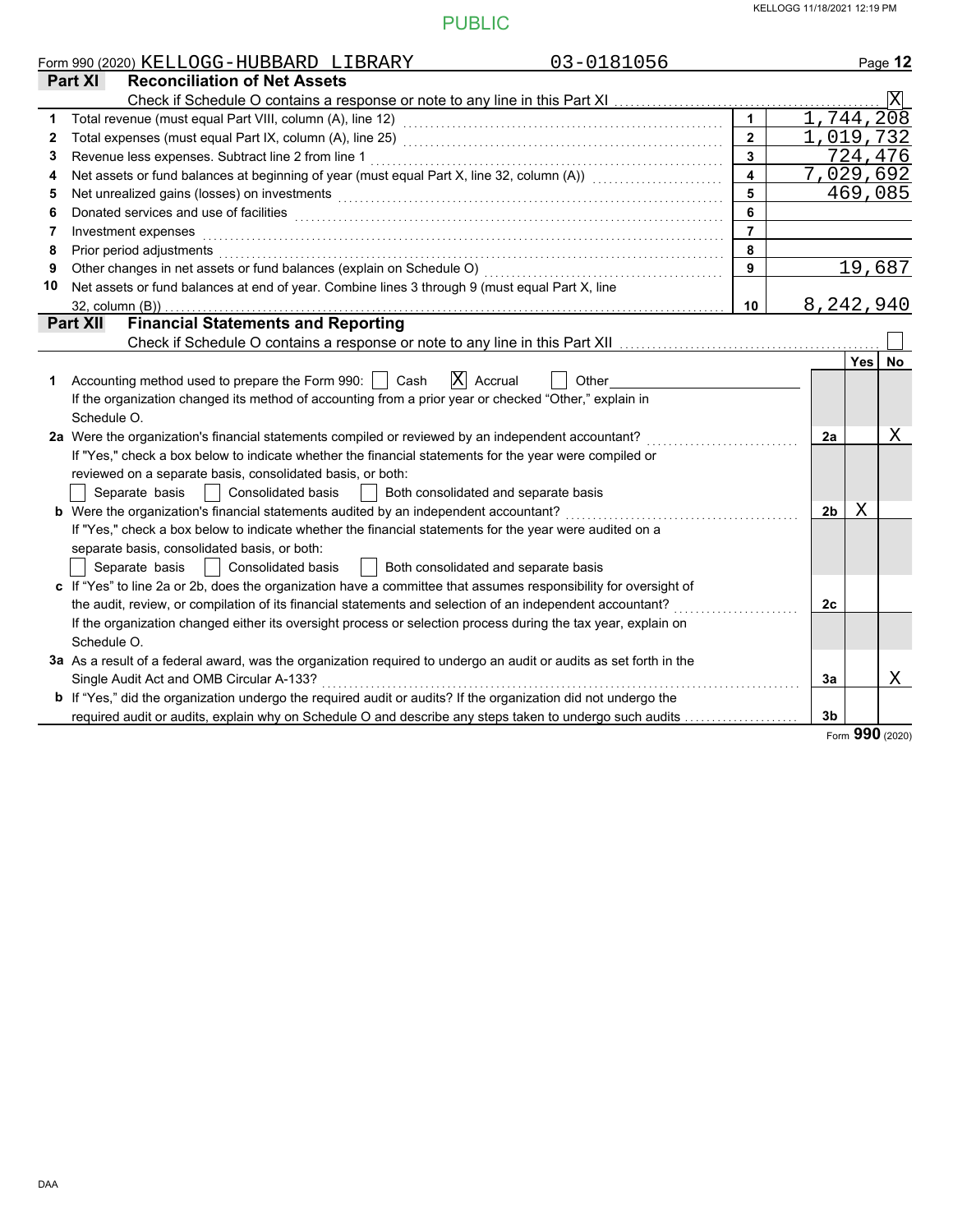| <b>SCHEDULE A</b>                     | <b>Public Charity Status and Public Support</b>                                                                      | OMB No. 1545-0047                                                                                                                                                                                                                                                                                                                                                                                                                                                                |                                                      |                                        |                                      |  |  |
|---------------------------------------|----------------------------------------------------------------------------------------------------------------------|----------------------------------------------------------------------------------------------------------------------------------------------------------------------------------------------------------------------------------------------------------------------------------------------------------------------------------------------------------------------------------------------------------------------------------------------------------------------------------|------------------------------------------------------|----------------------------------------|--------------------------------------|--|--|
| (Form 990 or 990-EZ)                  | Complete if the organization is a section 501(c)(3) organization or a section 4947(a)(1) nonexempt charitable trust. |                                                                                                                                                                                                                                                                                                                                                                                                                                                                                  |                                                      |                                        |                                      |  |  |
| Department of the Treasury            |                                                                                                                      | <b>Open to Public</b>                                                                                                                                                                                                                                                                                                                                                                                                                                                            |                                                      |                                        |                                      |  |  |
| Internal Revenue Service              |                                                                                                                      | ▶ Attach to Form 990 or Form 990-EZ.                                                                                                                                                                                                                                                                                                                                                                                                                                             | Inspection                                           |                                        |                                      |  |  |
| Name of the organization              |                                                                                                                      | Go to www.irs.gov/Form990 for instructions and the latest information.<br><b>Employer identification number</b>                                                                                                                                                                                                                                                                                                                                                                  |                                                      |                                        |                                      |  |  |
|                                       |                                                                                                                      | KELLOGG-HUBBARD LIBRARY                                                                                                                                                                                                                                                                                                                                                                                                                                                          |                                                      | 03-0181056                             |                                      |  |  |
| Part I                                |                                                                                                                      | Reason for Public Charity Status. (All organizations must complete this part.) See instructions.                                                                                                                                                                                                                                                                                                                                                                                 |                                                      |                                        |                                      |  |  |
|                                       |                                                                                                                      | The organization is not a private foundation because it is: (For lines 1 through 12, check only one box.)                                                                                                                                                                                                                                                                                                                                                                        |                                                      |                                        |                                      |  |  |
| 1                                     |                                                                                                                      | A church, convention of churches, or association of churches described in section 170(b)(1)(A)(i).                                                                                                                                                                                                                                                                                                                                                                               |                                                      |                                        |                                      |  |  |
| 2                                     |                                                                                                                      | A school described in section 170(b)(1)(A)(ii). (Attach Schedule E (Form 990 or 990-EZ).)                                                                                                                                                                                                                                                                                                                                                                                        |                                                      |                                        |                                      |  |  |
| 3                                     |                                                                                                                      | A hospital or a cooperative hospital service organization described in section 170(b)(1)(A)(iii).                                                                                                                                                                                                                                                                                                                                                                                |                                                      |                                        |                                      |  |  |
| 4                                     |                                                                                                                      | A medical research organization operated in conjunction with a hospital described in section 170(b)(1)(A)(iii). Enter the hospital's name,                                                                                                                                                                                                                                                                                                                                       |                                                      |                                        |                                      |  |  |
| city, and state:<br>5                 |                                                                                                                      | An organization operated for the benefit of a college or university owned or operated by a governmental unit described in                                                                                                                                                                                                                                                                                                                                                        |                                                      |                                        |                                      |  |  |
|                                       | section 170(b)(1)(A)(iv). (Complete Part II.)                                                                        |                                                                                                                                                                                                                                                                                                                                                                                                                                                                                  |                                                      |                                        |                                      |  |  |
| 6                                     |                                                                                                                      | A federal, state, or local government or governmental unit described in section 170(b)(1)(A)(v).                                                                                                                                                                                                                                                                                                                                                                                 |                                                      |                                        |                                      |  |  |
| $ {\rm X} $<br>7                      | described in section 170(b)(1)(A)(vi). (Complete Part II.)                                                           | An organization that normally receives a substantial part of its support from a governmental unit or from the general public                                                                                                                                                                                                                                                                                                                                                     |                                                      |                                        |                                      |  |  |
| 8                                     |                                                                                                                      | A community trust described in section 170(b)(1)(A)(vi). (Complete Part II.)                                                                                                                                                                                                                                                                                                                                                                                                     |                                                      |                                        |                                      |  |  |
| 9                                     |                                                                                                                      | An agricultural research organization described in section 170(b)(1)(A)(ix) operated in conjunction with a land-grant college<br>or university or a non-land-grant college of agriculture (see instructions). Enter the name, city, and state of the college or                                                                                                                                                                                                                  |                                                      |                                        |                                      |  |  |
| university:<br>10                     |                                                                                                                      | An organization that normally receives: (1) more than 33 1/3% of its support from contributions, membership fees, and gross<br>receipts from activities related to its exempt functions, subject to certain exceptions; and (2) no more than 331/3% of its<br>support from gross investment income and unrelated business taxable income (less section 511 tax) from businesses<br>acquired by the organization after June 30, 1975. See section 509(a)(2). (Complete Part III.) |                                                      |                                        |                                      |  |  |
| 11                                    |                                                                                                                      | An organization organized and operated exclusively to test for public safety. See section 509(a)(4).                                                                                                                                                                                                                                                                                                                                                                             |                                                      |                                        |                                      |  |  |
| 12                                    |                                                                                                                      | An organization organized and operated exclusively for the benefit of, to perform the functions of, or to carry out the purposes                                                                                                                                                                                                                                                                                                                                                 |                                                      |                                        |                                      |  |  |
|                                       |                                                                                                                      | of one or more publicly supported organizations described in section 509(a)(1) or section 509(a)(2). See section 509(a)(3).                                                                                                                                                                                                                                                                                                                                                      |                                                      |                                        |                                      |  |  |
|                                       |                                                                                                                      | Check the box in lines 12a through 12d that describes the type of supporting organization and complete lines 12e, 12f, and 12g.                                                                                                                                                                                                                                                                                                                                                  |                                                      |                                        |                                      |  |  |
| а                                     |                                                                                                                      | Type I. A supporting organization operated, supervised, or controlled by its supported organization(s), typically by giving                                                                                                                                                                                                                                                                                                                                                      |                                                      |                                        |                                      |  |  |
|                                       |                                                                                                                      | the supported organization(s) the power to regularly appoint or elect a majority of the directors or trustees of the<br>supporting organization. You must complete Part IV, Sections A and B.                                                                                                                                                                                                                                                                                    |                                                      |                                        |                                      |  |  |
| b                                     |                                                                                                                      | Type II. A supporting organization supervised or controlled in connection with its supported organization(s), by having                                                                                                                                                                                                                                                                                                                                                          |                                                      |                                        |                                      |  |  |
|                                       |                                                                                                                      | control or management of the supporting organization vested in the same persons that control or manage the supported<br>organization(s). You must complete Part IV, Sections A and C.                                                                                                                                                                                                                                                                                            |                                                      |                                        |                                      |  |  |
| c                                     |                                                                                                                      | Type III functionally integrated. A supporting organization operated in connection with, and functionally integrated with,<br>its supported organization(s) (see instructions). You must complete Part IV, Sections A, D, and E.                                                                                                                                                                                                                                                 |                                                      |                                        |                                      |  |  |
| d                                     |                                                                                                                      | Type III non-functionally integrated. A supporting organization operated in connection with its supported organization(s)<br>that is not functionally integrated. The organization generally must satisfy a distribution requirement and an attentiveness                                                                                                                                                                                                                        |                                                      |                                        |                                      |  |  |
|                                       |                                                                                                                      | requirement (see instructions). You must complete Part IV, Sections A and D, and Part V.                                                                                                                                                                                                                                                                                                                                                                                         |                                                      |                                        |                                      |  |  |
| е                                     |                                                                                                                      | Check this box if the organization received a written determination from the IRS that it is a Type I, Type II, Type III                                                                                                                                                                                                                                                                                                                                                          |                                                      |                                        |                                      |  |  |
| f                                     | Enter the number of supported organizations                                                                          | functionally integrated, or Type III non-functionally integrated supporting organization.                                                                                                                                                                                                                                                                                                                                                                                        |                                                      |                                        |                                      |  |  |
| g                                     |                                                                                                                      | Provide the following information about the supported organization(s).                                                                                                                                                                                                                                                                                                                                                                                                           |                                                      |                                        |                                      |  |  |
| (i) Name of supported<br>organization | (ii) EIN                                                                                                             | (iii) Type of organization<br>(described on lines 1-10                                                                                                                                                                                                                                                                                                                                                                                                                           | (iv) Is the organization<br>listed in your governing | (v) Amount of monetary<br>support (see | (vi) Amount of<br>other support (see |  |  |
|                                       |                                                                                                                      | above (see instructions))                                                                                                                                                                                                                                                                                                                                                                                                                                                        | document?<br>Yes                                     | instructions)                          | instructions)                        |  |  |
| (A)                                   |                                                                                                                      |                                                                                                                                                                                                                                                                                                                                                                                                                                                                                  | No                                                   |                                        |                                      |  |  |
|                                       |                                                                                                                      |                                                                                                                                                                                                                                                                                                                                                                                                                                                                                  |                                                      |                                        |                                      |  |  |
| (B)                                   |                                                                                                                      |                                                                                                                                                                                                                                                                                                                                                                                                                                                                                  |                                                      |                                        |                                      |  |  |
| (C)                                   |                                                                                                                      |                                                                                                                                                                                                                                                                                                                                                                                                                                                                                  |                                                      |                                        |                                      |  |  |
| (D)                                   |                                                                                                                      |                                                                                                                                                                                                                                                                                                                                                                                                                                                                                  |                                                      |                                        |                                      |  |  |
| (E)                                   |                                                                                                                      |                                                                                                                                                                                                                                                                                                                                                                                                                                                                                  |                                                      |                                        |                                      |  |  |
| Total                                 |                                                                                                                      |                                                                                                                                                                                                                                                                                                                                                                                                                                                                                  |                                                      |                                        |                                      |  |  |
|                                       |                                                                                                                      | For Paperwork Reduction Act Notice, see the Instructions for Form 990 or 990-EZ.                                                                                                                                                                                                                                                                                                                                                                                                 |                                                      |                                        | Schedule A (Form 990 or 990-EZ) 2020 |  |  |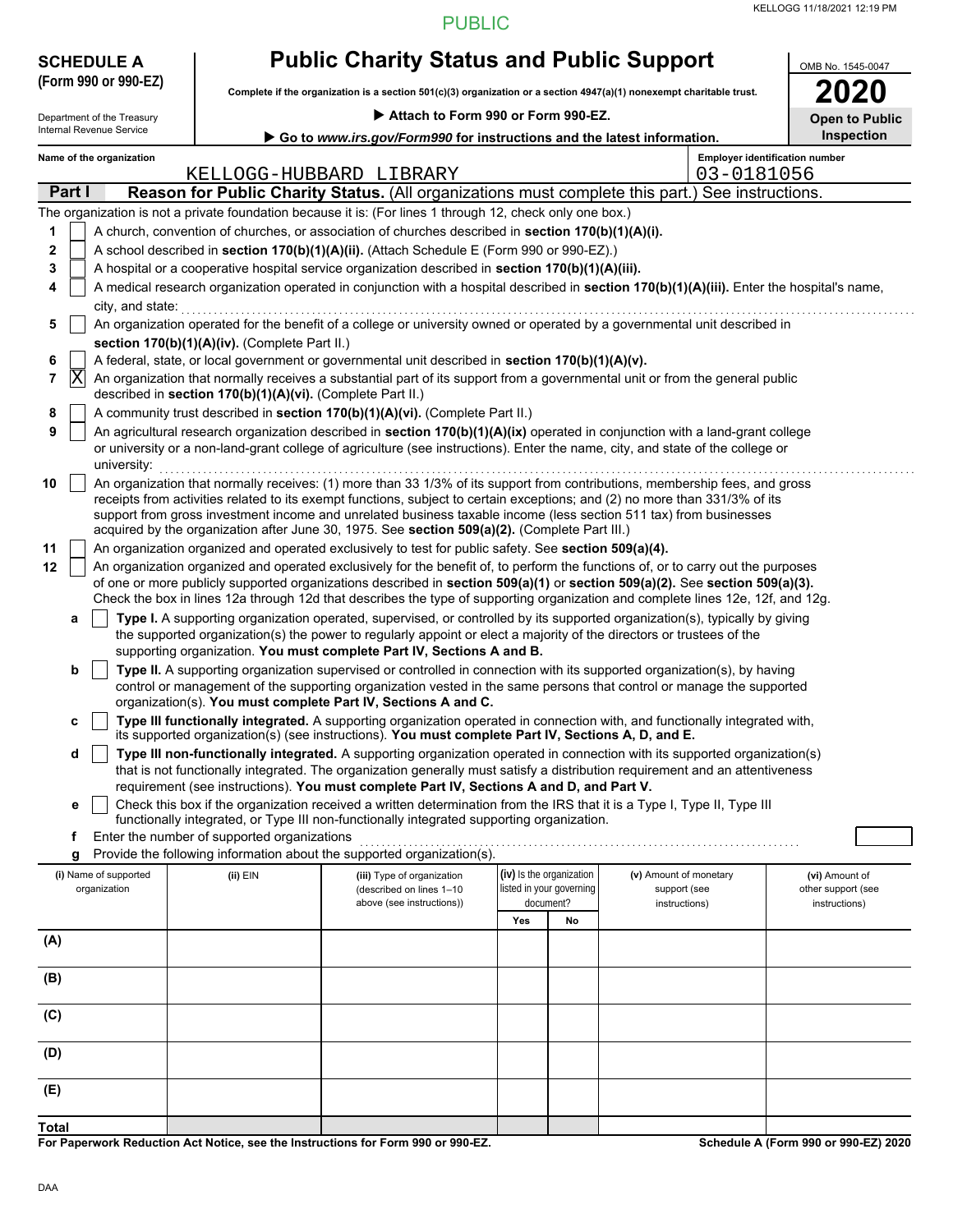| Schedule A (Form 990 or 990-EZ) 2020 | KELLOGG-HUBBARD | LIBRARY | 1056<br>. റ∸<br>Ō<br>$\mathbf{L}$ | Paqe <b>2</b> |
|--------------------------------------|-----------------|---------|-----------------------------------|---------------|
|                                      |                 |         |                                   |               |

(Complete only if you checked the box on line 5, 7, or 8 of Part I or if the organization failed to qualify under **Part II Support Schedule for Organizations Described in Sections 170(b)(1)(A)(iv) and 170(b)(1)(A)(vi)** Part III. If the organization fails to qualify under the tests listed below, please complete Part III.)

|              | <b>Section A. Public Support</b>                                                                                                                                                                                   |          |          |            |            |                                      |                                               |  |  |
|--------------|--------------------------------------------------------------------------------------------------------------------------------------------------------------------------------------------------------------------|----------|----------|------------|------------|--------------------------------------|-----------------------------------------------|--|--|
|              | Calendar year (or fiscal year beginning in)<br>▶                                                                                                                                                                   | (a) 2016 | (b) 2017 | $(c)$ 2018 | $(d)$ 2019 | (e) 2020                             | (f) Total                                     |  |  |
| 1            | Gifts, grants, contributions, and<br>membership fees received. (Do not<br>include any "unusual grants.")                                                                                                           | 623,931  | 627,160  | 858,379    | 739,332    | 1,007,758                            | 3,856,560                                     |  |  |
| $\mathbf{2}$ | Tax revenues levied for the<br>organization's benefit and either paid<br>to or expended on its behalf                                                                                                              |          |          |            |            |                                      |                                               |  |  |
| 3            | The value of services or facilities<br>furnished by a governmental unit to the<br>organization without charge                                                                                                      |          |          |            |            |                                      |                                               |  |  |
| 4            | Total. Add lines 1 through 3                                                                                                                                                                                       | 623,931  | 627,160  | 858,379    | 739,332    | 1,007,758                            | 3,856,560                                     |  |  |
| 5            | The portion of total contributions by<br>each person (other than a<br>governmental unit or publicly<br>supported organization) included on<br>line 1 that exceeds 2% of the amount<br>shown on line 11, column (f) |          |          |            |            |                                      |                                               |  |  |
| 6            | Public support. Subtract line 5 from line 4                                                                                                                                                                        |          |          |            |            |                                      | 3,856,560                                     |  |  |
|              | <b>Section B. Total Support</b>                                                                                                                                                                                    |          |          |            |            |                                      |                                               |  |  |
|              | Calendar year (or fiscal year beginning in) ▶                                                                                                                                                                      | (a) 2016 | (b) 2017 | $(c)$ 2018 | $(d)$ 2019 | (e) 2020                             | (f) Total                                     |  |  |
| 7            | Amounts from line 4                                                                                                                                                                                                | 623,931  | 627,160  | 858,379    | 739,332    | 1,007,758                            | 3,856,560                                     |  |  |
| 8            | Gross income from interest, dividends,<br>payments received on securities loans,<br>rents, royalties, and income from<br>similar sources                                                                           | 122,705  | 126,321  | 118,678    | 108,495    | 94,633                               | 570,832                                       |  |  |
| 9            | Net income from unrelated business<br>activities, whether or not the business<br>is regularly carried on                                                                                                           |          |          |            |            |                                      |                                               |  |  |
| 10<br>11     | Other income. Do not include gain or<br>loss from the sale of capital assets<br>(Explain in Part VI.)<br>Total support. Add lines 7 through 10                                                                     | 10,606   | 21,349   | 21,018     | 16,369     | 19,749                               | 89,091<br>4,516,483                           |  |  |
| 12           | Gross receipts from related activities, etc. (see instructions)                                                                                                                                                    |          |          |            |            | 12                                   | 284,123                                       |  |  |
| 13           | First 5 years. If the Form 990 is for the organization's first, second, third, fourth, or fifth tax year as a section 501(c)(3)                                                                                    |          |          |            |            |                                      |                                               |  |  |
|              | organization, check this box and stop here                                                                                                                                                                         |          |          |            |            |                                      |                                               |  |  |
|              | <b>Section C. Computation of Public Support Percentage</b>                                                                                                                                                         |          |          |            |            |                                      |                                               |  |  |
| 14           |                                                                                                                                                                                                                    |          |          |            |            | 14                                   | 85.39%                                        |  |  |
| 15           | Public support percentage from 2019 Schedule A, Part II, line 14                                                                                                                                                   |          |          |            |            | 15                                   | 83.95%                                        |  |  |
|              | 16a 33 1/3% support test-2020. If the organization did not check the box on line 13, and line 14 is 33 1/3% or more, check this                                                                                    |          |          |            |            |                                      |                                               |  |  |
|              | box and stop here. The organization qualifies as a publicly supported organization                                                                                                                                 |          |          |            |            |                                      | $\blacktriangleright$ $\overline{\mathrm{X}}$ |  |  |
| b            | 33 1/3% support test-2019. If the organization did not check a box on line 13 or 16a, and line 15 is 33 1/3% or more, check                                                                                        |          |          |            |            |                                      |                                               |  |  |
|              | this box and stop here. The organization qualifies as a publicly supported organization                                                                                                                            |          |          |            |            |                                      |                                               |  |  |
| 17a          | 10%-facts-and-circumstances test-2020. If the organization did not check a box on line 13, 16a, or 16b, and line 14 is                                                                                             |          |          |            |            |                                      |                                               |  |  |
|              | 10% or more, and if the organization meets the "facts-and-circumstances" test, check this box and stop here. Explain in                                                                                            |          |          |            |            |                                      |                                               |  |  |
|              | Part VI how the organization meets the "facts-and-circumstances" test. The organization qualifies as a publicly supported                                                                                          |          |          |            |            |                                      |                                               |  |  |
|              | organization                                                                                                                                                                                                       |          |          |            |            |                                      |                                               |  |  |
| b            | 10%-facts-and-circumstances test-2019. If the organization did not check a box on line 13, 16a, 16b, or 17a, and line                                                                                              |          |          |            |            |                                      |                                               |  |  |
|              | 15 is 10% or more, and if the organization meets the "facts-and-circumstances" test, check this box and stop here. Explain                                                                                         |          |          |            |            |                                      |                                               |  |  |
|              | in Part VI how the organization meets the "facts-and-circumstances" test. The organization qualifies as a publicly supported                                                                                       |          |          |            |            |                                      |                                               |  |  |
|              | organization                                                                                                                                                                                                       |          |          |            |            |                                      |                                               |  |  |
| 18           | Private foundation. If the organization did not check a box on line 13, 16a, 16b, 17a, or 17b, check this box and see                                                                                              |          |          |            |            |                                      |                                               |  |  |
|              |                                                                                                                                                                                                                    |          |          |            |            |                                      |                                               |  |  |
|              |                                                                                                                                                                                                                    |          |          |            |            | Schedule A (Form 990 or 990-EZ) 2020 |                                               |  |  |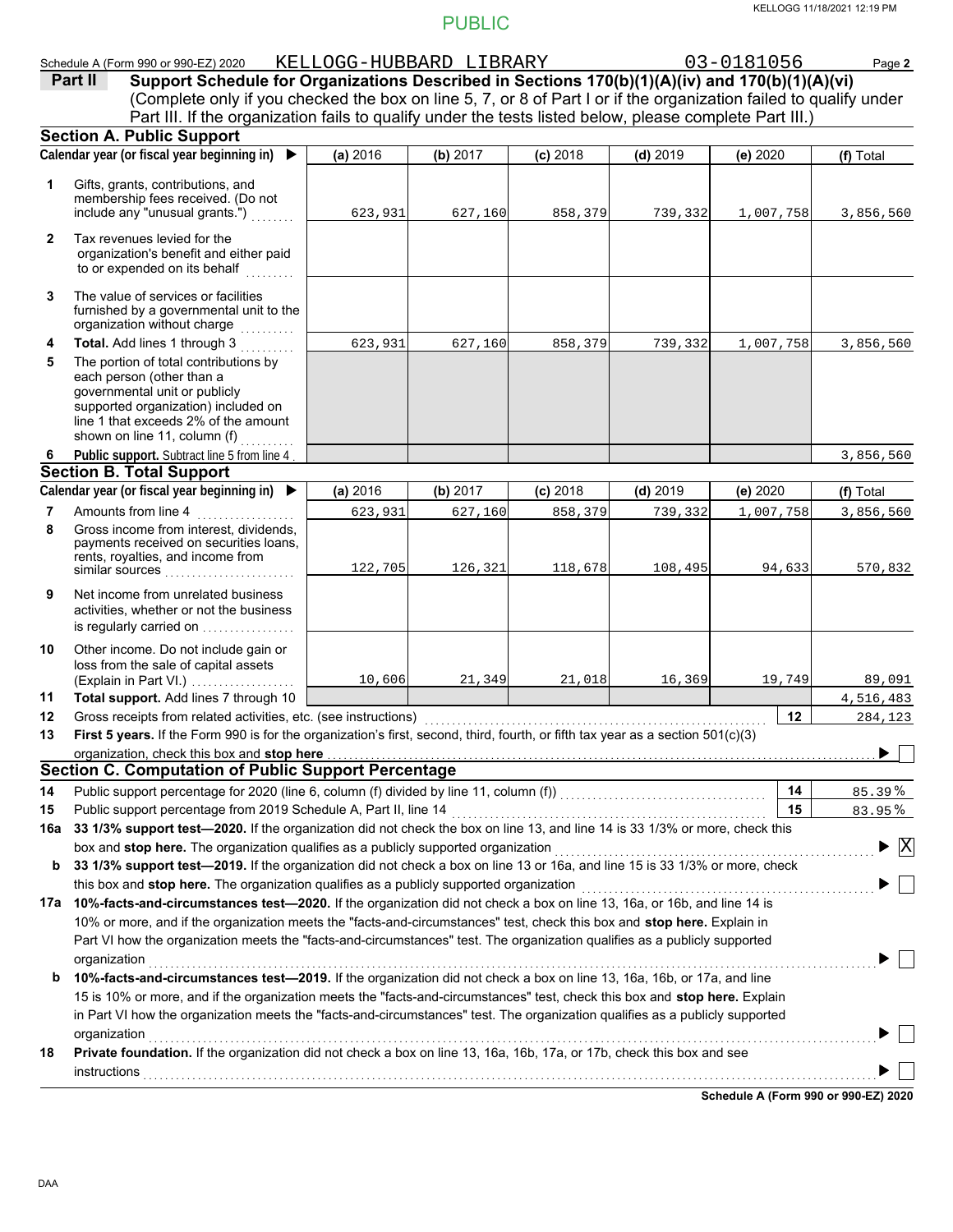|              | Schedule A (Form 990 or 990-EZ) 2020                                                                                                                                          |          | KELLOGG-HUBBARD LIBRARY |            |            | 03-0181056 | Page 3    |
|--------------|-------------------------------------------------------------------------------------------------------------------------------------------------------------------------------|----------|-------------------------|------------|------------|------------|-----------|
|              | Support Schedule for Organizations Described in Section 509(a)(2)<br>Part III                                                                                                 |          |                         |            |            |            |           |
|              | (Complete only if you checked the box on line 10 of Part I or if the organization failed to qualify under Part II.                                                            |          |                         |            |            |            |           |
|              | If the organization fails to qualify under the tests listed below, please complete Part II.)                                                                                  |          |                         |            |            |            |           |
|              | <b>Section A. Public Support</b>                                                                                                                                              |          |                         |            |            |            |           |
|              | Calendar year (or fiscal year beginning in)<br>$\blacktriangleright$                                                                                                          | (a) 2016 | (b) 2017                | $(c)$ 2018 | $(d)$ 2019 | (e) 2020   | (f) Total |
| 1            | Gifts, grants, contributions, and membership fees                                                                                                                             |          |                         |            |            |            |           |
| $\mathbf{2}$ | received. (Do not include any "unusual grants.")<br>Gross receipts from admissions, merchandise                                                                               |          |                         |            |            |            |           |
|              | sold or services performed, or facilities<br>furnished in any activity that is related to the<br>organization's tax-exempt purpose                                            |          |                         |            |            |            |           |
| 3            | Gross receipts from activities that are not an<br>unrelated trade or business under section 513                                                                               |          |                         |            |            |            |           |
| 4            | Tax revenues levied for the<br>organization's benefit and either paid<br>to or expended on its behalf                                                                         |          |                         |            |            |            |           |
| 5            | The value of services or facilities<br>furnished by a governmental unit to the<br>organization without charge                                                                 |          |                         |            |            |            |           |
| 6            | Total. Add lines 1 through 5                                                                                                                                                  |          |                         |            |            |            |           |
|              | 7a Amounts included on lines 1, 2, and 3<br>received from disqualified persons                                                                                                |          |                         |            |            |            |           |
| b            | Amounts included on lines 2 and 3<br>received from other than disqualified<br>persons that exceed the greater of \$5,000<br>or 1% of the amount on line 13 for the year       |          |                         |            |            |            |           |
| c            | Add lines 7a and 7b                                                                                                                                                           |          |                         |            |            |            |           |
| 8            | Public support. (Subtract line 7c from<br>line $6.$ )                                                                                                                         |          |                         |            |            |            |           |
|              | <b>Section B. Total Support</b>                                                                                                                                               |          |                         |            |            |            |           |
|              | Calendar year (or fiscal year beginning in)<br>▶                                                                                                                              | (a) 2016 | (b) 2017                | $(c)$ 2018 | $(d)$ 2019 | (e) 2020   | (f) Total |
| 9            | Amounts from line 6<br>an an Dùbhlachd an Dùbhlachd a                                                                                                                         |          |                         |            |            |            |           |
| 10a          | Gross income from interest, dividends,<br>payments received on securities loans, rents,<br>royalties, and income from similar sources.                                        |          |                         |            |            |            |           |
|              | Unrelated business taxable income (less<br>section 511 taxes) from businesses<br>acquired after June 30, 1975                                                                 |          |                         |            |            |            |           |
|              | c Add lines 10a and 10b $\ldots$                                                                                                                                              |          |                         |            |            |            |           |
| 11           | Net income from unrelated business<br>activities not included in line 10b, whether<br>or not the business is regularly carried on                                             |          |                         |            |            |            |           |
| 12           | Other income. Do not include gain or<br>loss from the sale of capital assets<br>(Explain in Part VI.)                                                                         |          |                         |            |            |            |           |
| 13           | Total support. (Add lines 9, 10c, 11,<br>and 12.)                                                                                                                             |          |                         |            |            |            |           |
| 14           | First 5 years. If the Form 990 is for the organization's first, second, third, fourth, or fifth tax year as a section 501(c)(3)<br>organization, check this box and stop here |          |                         |            |            |            |           |
|              | <b>Section C. Computation of Public Support Percentage</b>                                                                                                                    |          |                         |            |            |            |           |
| 15           | Public support percentage for 2020 (line 8, column (f), divided by line 13, column (f)) [[[[[[[[[[[[[[[[[[[[[                                                                 |          |                         |            |            | 15         | $\%$      |
| 16           |                                                                                                                                                                               |          |                         |            |            | 16         | $\%$      |
|              | Section D. Computation of Investment Income Percentage                                                                                                                        |          |                         |            |            |            |           |
| 17           | Investment income percentage for 2020 (line 10c, column (f), divided by line 13, column (f)) [[[[[[[[[[[[[[[[[                                                                |          |                         |            |            | 17         | $\%$      |
|              | 18 Investment income percentage from 2019 Schedule A, Part III, line 17                                                                                                       |          |                         |            |            | 18         | %         |
|              | 19a 33 1/3% support tests-2020. If the organization did not check the box on line 14, and line 15 is more than 33 1/3%, and line                                              |          |                         |            |            |            |           |
|              | 17 is not more than 33 1/3%, check this box and stop here. The organization qualifies as a publicly supported organization                                                    |          |                         |            |            |            |           |
| b            | 33 1/3% support tests-2019. If the organization did not check a box on line 14 or line 19a, and line 16 is more than 33 1/3%, and                                             |          |                         |            |            |            |           |
|              | line 18 is not more than 33 1/3%, check this box and stop here. The organization qualifies as a publicly supported organization                                               |          |                         |            |            |            |           |

**20 Private foundation.** If the organization did not check a box on line 14, 19a, or 19b, check this box and see instructions . . . . . . . . . . . . . . . . . . .

**Schedule A (Form 990 or 990-EZ) 2020**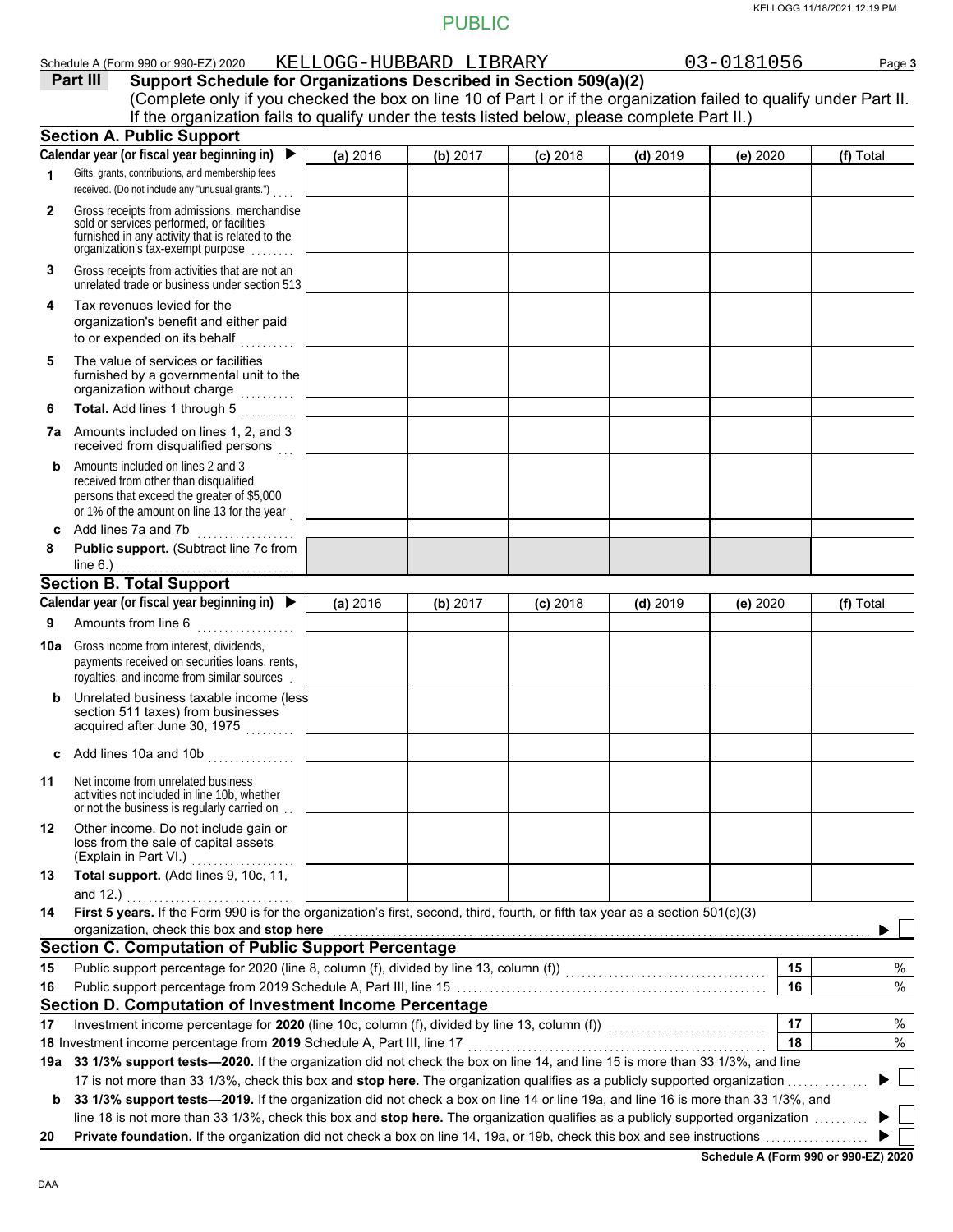**Part IV Supporting Organizations** Sections A, D, and E. If you checked box 12d, Part I, complete Sections A and D, and complete Part V.) Schedule A (Form 990 or 990-EZ) 2020 KELLOGG-HUBBARD LIBRARY 03-0181056 Page 4 **Section A. All Supporting Organizations** (Complete only if you checked a box in line 12 on Part I. If you checked box 12a, Part I, complete Sections A and B. If you checked box 12b, Part I, complete Sections A and C. If you checked box 12c, Part I, complete Are all of the organization's supported organizations listed by name in the organization's governing documents? *If "No," describe in Part VI how the supported organizations are designated. If designated by class or purpose, describe the designation. If historic and continuing relationship, explain.* Did the organization have any supported organization that does not have an IRS determination of status under section 509(a)(1) or (2)? *If "Yes," explain in Part VI how the organization determined that the supported organization was described in section 509(a)(1) or (2).* **1 2 3a** Did the organization have a supported organization described in section 501(c)(4), (5), or (6)? *If "Yes," answer* **b c** Did the organization ensure that all support to such organizations was used exclusively for section 170(c)(2)(B) **4a** Was any supported organization not organized in the United States ("foreign supported organization")? *If* **b c** Did the organization support any foreign supported organization that does not have an IRS determination **5a** Did the organization add, substitute, or remove any supported organizations during the tax year? *If "Yes,"* **b c 6 7 8 9a b c** Did a disqualified person (as defined in line 9a) have an ownership interest in, or derive any personal benefit **10a b** *lines 3b and 3c below.* Did the organization confirm that each supported organization qualified under section 501(c)(4), (5), or (6) and satisfied the public support tests under section 509(a)(2)? *If "Yes," describe in Part VI when and how the organization made the determination.* purposes? *If "Yes," explain in Part VI what controls the organization put in place to ensure such use. "Yes," and if you checked 12a or 12b in Part I, answer (b) and (c) below.* Did the organization have ultimate control and discretion in deciding whether to make grants to the foreign supported organization? *If "Yes," describe in Part VI how the organization had such control and discretion despite being controlled or supervised by or in connection with its supported organizations.* under sections 501(c)(3) and 509(a)(1) or (2)? *If "Yes," explain in Part VI what controls the organization used to ensure that all support to the foreign supported organization was used exclusively for section 170(c)(2)(B) purposes. answer lines 5b and 5c below (if applicable). Also, provide detail in Part VI, including (i) the names and EIN numbers of the supported organizations added, substituted, or removed; (ii) the reasons for each such action; (iii) the authority under the organization's organizing document authorizing such action; and (iv) how the action was accomplished (such as by amendment to the organizing document).* **Type I or Type II only.** Was any added or substituted supported organization part of a class already designated in the organization's organizing document? **Substitutions only.** Was the substitution the result of an event beyond the organization's control? Did the organization provide support (whether in the form of grants or the provision of services or facilities) to anyone other than (i) its supported organizations, (ii) individuals that are part of the charitable class benefited by one or more of its supported organizations, or (iii) other supporting organizations that also support or benefit one or more of the filing organization's supported organizations? *If "Yes," provide detail in Part VI.* Did the organization provide a grant, loan, compensation, or other similar payment to a substantial contributor (as defined in section 4958(c)(3)(C)), a family member of a substantial contributor, or a 35% controlled entity with regard to a substantial contributor? *If "Yes," complete Part I of Schedule L (Form 990 or 990-EZ).* Did the organization make a loan to a disqualified person (as defined in section 4958) not described in line 7? *If "Yes," complete Part I of Schedule L (Form 990 or 990-EZ).* Was the organization controlled directly or indirectly at any time during the tax year by one or more disqualified persons, as defined in section 4946 (other than foundation managers and organizations described in section 509(a)(1) or (2))? *If "Yes," provide detail in Part VI.* Did one or more disqualified persons (as defined in line 9a) hold a controlling interest in any entity in which the supporting organization had an interest? *If "Yes," provide detail in Part VI.* from, assets in which the supporting organization also had an interest? *If "Yes," provide detail in Part VI.* Was the organization subject to the excess business holdings rules of section 4943 because of section 4943(f) (regarding certain Type II supporting organizations, and all Type III non-functionally integrated supporting organizations)? *If "Yes," answer line 10b below.* Did the organization have any excess business holdings in the tax year? *(Use Schedule C, Form 4720, to determine whether the organization had excess business holdings.)* **Yes No 1 2 3a 3b 3c 4a 4b 4c 5a 5b 5c 6 7 8 9a 9b 9c 10a 10b**

**Schedule A (Form 990 or 990-EZ) 2020**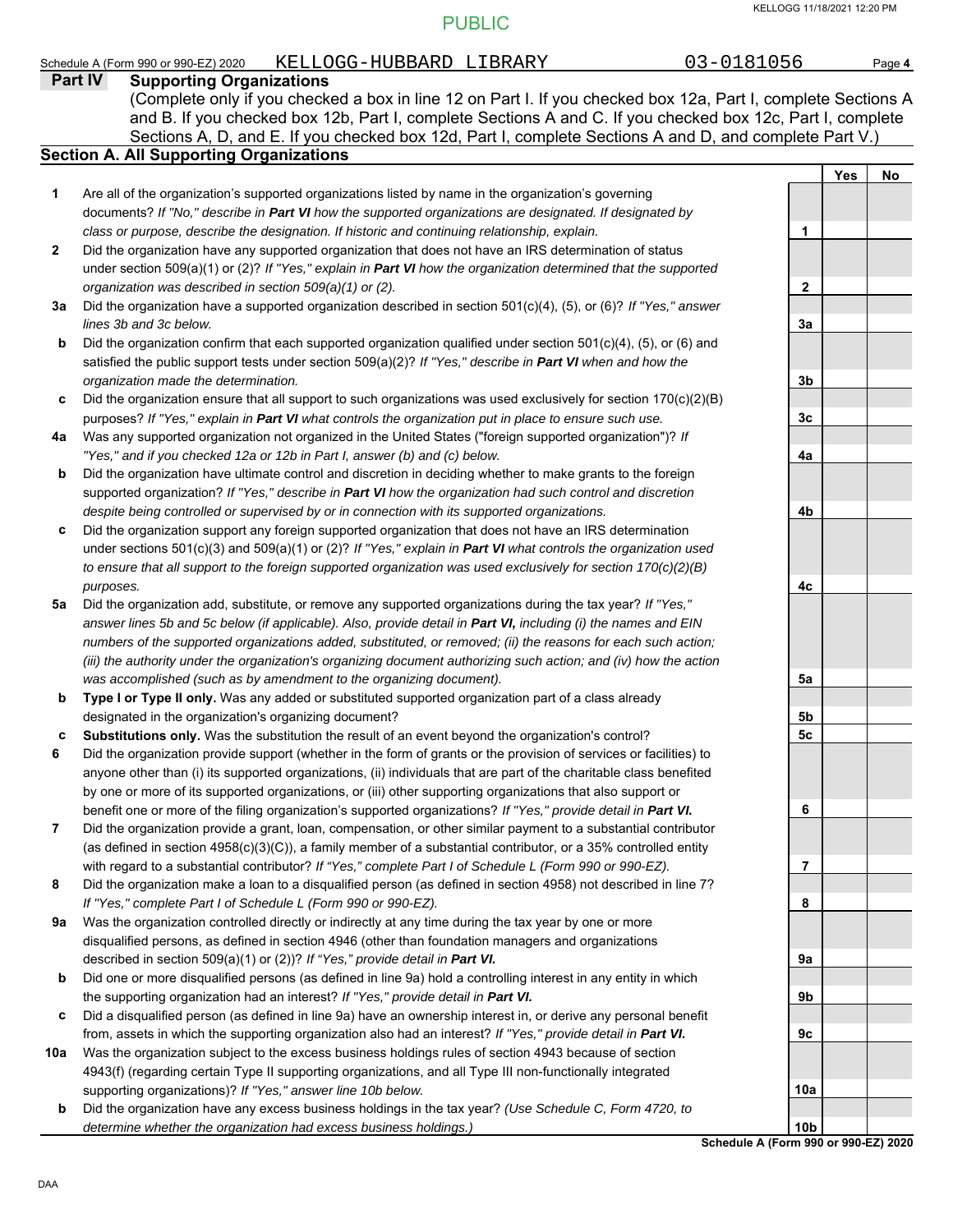|              | <b>PUBLIC</b>                                                                                                                     |                 | KELLOGG 11/18/2021 12:20 PM |        |
|--------------|-----------------------------------------------------------------------------------------------------------------------------------|-----------------|-----------------------------|--------|
|              | 03-0181056<br>KELLOGG-HUBBARD LIBRARY<br>Schedule A (Form 990 or 990-EZ) 2020                                                     |                 |                             | Page 5 |
|              | <b>Supporting Organizations (continued)</b><br>Part IV                                                                            |                 |                             |        |
|              |                                                                                                                                   |                 | Yes                         | No     |
| 11           | Has the organization accepted a gift or contribution from any of the following persons?                                           |                 |                             |        |
| а            | A person who directly or indirectly controls, either alone or together with persons described in lines 11b and                    |                 |                             |        |
|              | 11c below, the governing body of a supported organization?                                                                        | 11a             |                             |        |
| b            | A family member of a person described in line 11a above?                                                                          | 11 <sub>b</sub> |                             |        |
|              | c A 35% controlled entity of a person described in line 11a or 11b above? If "Yes" to line 11a, 11b, or 11c, provide              |                 |                             |        |
|              | detail in Part VI.                                                                                                                | 11c             |                             |        |
|              | <b>Section B. Type I Supporting Organizations</b>                                                                                 |                 |                             |        |
|              |                                                                                                                                   |                 | Yes                         | No     |
| 1            | Did the governing body, members of the governing body, officers acting in their official capacity, or membership of one or        |                 |                             |        |
|              | more supported organizations have the power to regularly appoint or elect at least a majority of the organization's officers,     |                 |                             |        |
|              | directors, or trustees at all times during the tax year? If "No," describe in Part VI how the supported organization(s)           |                 |                             |        |
|              | effectively operated, supervised, or controlled the organization's activities. If the organization had more than one supported    |                 |                             |        |
|              | organization, describe how the powers to appoint and/or remove officers, directors, or trustees were allocated among the          |                 |                             |        |
|              | supported organizations and what conditions or restrictions, if any, applied to such powers during the tax year.                  | 1               |                             |        |
| $\mathbf{2}$ | Did the organization operate for the benefit of any supported organization other than the supported                               |                 |                             |        |
|              | organization(s) that operated, supervised, or controlled the supporting organization? If "Yes," explain in Part                   |                 |                             |        |
|              | VI how providing such benefit carried out the purposes of the supported organization(s) that operated,                            |                 |                             |        |
|              | supervised, or controlled the supporting organization.<br><b>Section C. Type II Supporting Organizations</b>                      | 2               |                             |        |
|              |                                                                                                                                   |                 | Yes                         | No     |
| 1            | Were a majority of the organization's directors or trustees during the tax year also a majority of the directors                  |                 |                             |        |
|              | or trustees of each of the organization's supported organization(s)? If "No," describe in Part VI how control                     |                 |                             |        |
|              | or management of the supporting organization was vested in the same persons that controlled or managed                            |                 |                             |        |
|              | the supported organization(s).                                                                                                    | 1               |                             |        |
|              | <b>Section D. All Type III Supporting Organizations</b>                                                                           |                 |                             |        |
|              |                                                                                                                                   |                 | Yes                         | No     |
| 1            | Did the organization provide to each of its supported organizations, by the last day of the fifth month of the                    |                 |                             |        |
|              | organization's tax year, (i) a written notice describing the type and amount of support provided during the prior tax             |                 |                             |        |
|              | year, (ii) a copy of the Form 990 that was most recently filed as of the date of notification, and (iii) copies of the            |                 |                             |        |
|              | organization's governing documents in effect on the date of notification, to the extent not previously provided?                  | 1               |                             |        |
| 2            | Were any of the organization's officers, directors, or trustees either (i) appointed or elected by the supported                  |                 |                             |        |
|              | organization(s) or (ii) serving on the governing body of a supported organization? If "No," explain in Part VI how                |                 |                             |        |
|              | the organization maintained a close and continuous working relationship with the supported organization(s).                       | $\mathbf{2}$    |                             |        |
| 3            | By reason of the relationship described in line 2, above, did the organization's supported organizations have                     |                 |                             |        |
|              | a significant voice in the organization's investment policies and in directing the use of the organization's                      |                 |                             |        |
|              | income or assets at all times during the tax year? If "Yes," describe in Part VI the role the organization's                      |                 |                             |        |
|              | supported organizations played in this regard.                                                                                    | 3               |                             |        |
|              | Section E. Type III Functionally-Integrated Supporting Organizations                                                              |                 |                             |        |
| 1            | Check the box next to the method that the organization used to satisfy the Integral Part Test during the year (see instructions). |                 |                             |        |
| a            | The organization satisfied the Activities Test. Complete line 2 below.                                                            |                 |                             |        |
| $\mathbf b$  | The organization is the parent of each of its supported organizations. Complete line 3 below.                                     |                 |                             |        |
| c            | The organization supported a governmental entity. Describe in Part VI how you supported a governmental entity (see instructions). |                 |                             |        |
| 2            | Activities Test. Answer lines 2a and 2b below.                                                                                    |                 | Yes                         | No     |
| а            | Did substantially all of the organization's activities during the tax year directly further the exempt purposes of                |                 |                             |        |
|              | the supported organization(s) to which the organization was responsive? If "Yes," then in Part VI identify                        |                 |                             |        |
|              | those supported organizations and explain how these activities directly furthered their exempt purposes,                          |                 |                             |        |
|              | how the organization was responsive to those supported organizations, and how the organization determined                         |                 |                             |        |
|              | that these activities constituted substantially all of its activities.                                                            | 2a              |                             |        |
| $\mathbf b$  | Did the activities described in line 2a, above, constitute activities that, but for the organization's involvement,               |                 |                             |        |
|              | one or more of the organization's supported organization(s) would have been engaged in? If "Yes," explain in                      |                 |                             |        |

- *Part VI the reasons for the organization's position that its supported organization(s) would have engaged in these activities but for the organization's involvement.*
- **3** Parent of Supported Organizations. *Answer lines 3a and 3b below.*
- **a** Did the organization have the power to regularly appoint or elect a majority of the officers, directors, or trustees of each of the supported organizations? *If "Yes" or "No," provide details in Part VI.*
- **b** Did the organization exercise a substantial degree of direction over the policies, programs, and activities of each of its supported organizations? *If "Yes," describe in Part VI the role played by the organization in this regard.*

DAA **Schedule A (Form 990 or 990-EZ) 2020 3b**

**2b**

**3a**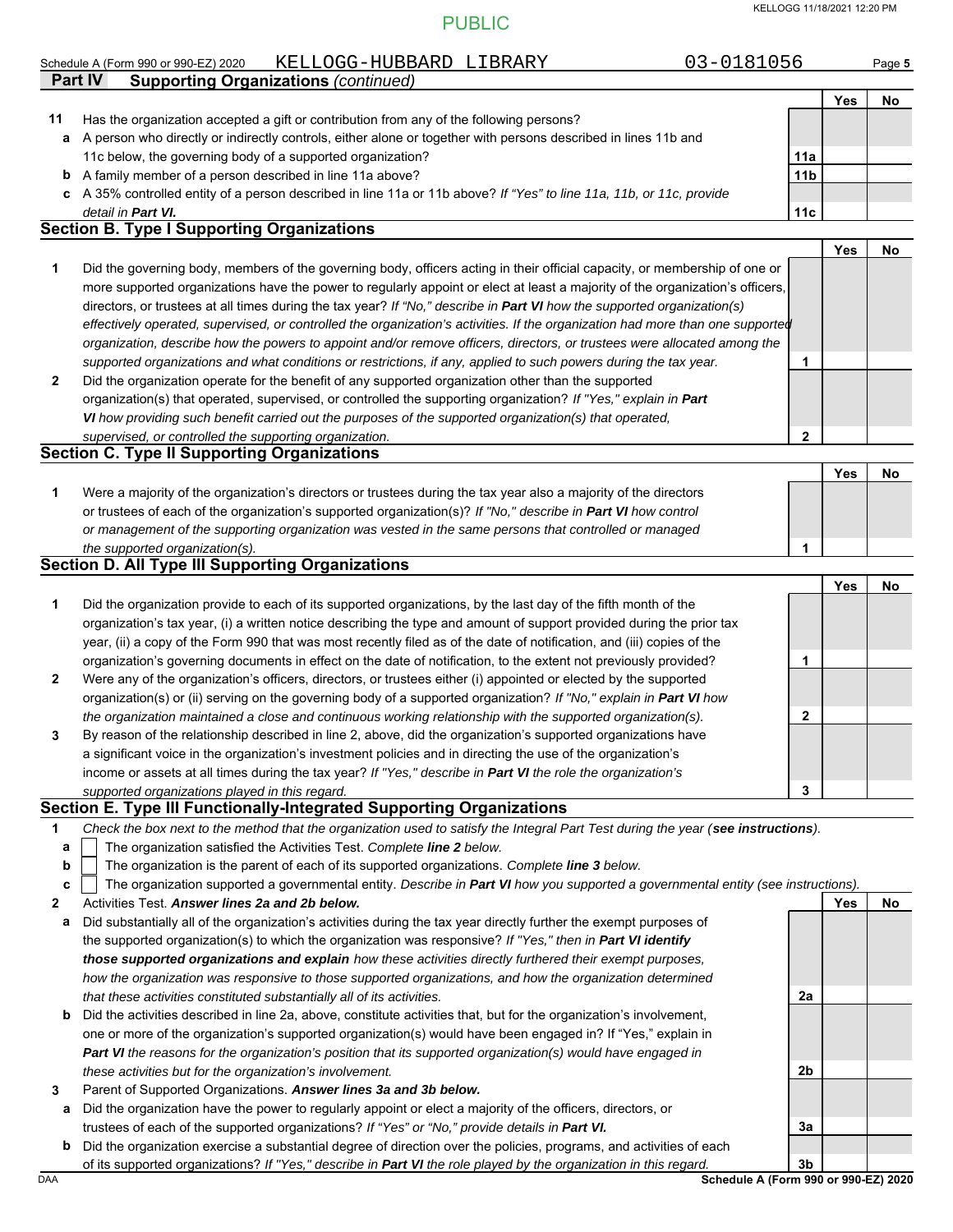|                | KELLOGG-HUBBARD LIBRARY<br>Schedule A (Form 990 or 990-EZ) 2020                                                                  |                | 03-0181056     | Page 6                         |
|----------------|----------------------------------------------------------------------------------------------------------------------------------|----------------|----------------|--------------------------------|
| <b>Part V</b>  | Type III Non-Functionally Integrated 509(a)(3) Supporting Organizations                                                          |                |                |                                |
| 1              | Check here if the organization satisfied the Integral Part Test as a qualifying trust on Nov. 20, 1970 (explain in Part VI). See |                |                |                                |
|                | instructions. All other Type III non-functionally integrated supporting organizations must complete Sections A through E.        |                |                |                                |
|                | Section A - Adjusted Net Income                                                                                                  |                | (A) Prior Year | (B) Current Year<br>(optional) |
| 1.             | Net short-term capital gain                                                                                                      | 1              |                |                                |
| $\mathbf{2}$   | Recoveries of prior-year distributions                                                                                           | 2              |                |                                |
| 3              | Other gross income (see instructions)                                                                                            | 3              |                |                                |
| 4              | Add lines 1 through 3.                                                                                                           | 4              |                |                                |
| 5              | Depreciation and depletion                                                                                                       | 5              |                |                                |
| 6              | Portion of operating expenses paid or incurred for production or collection of                                                   |                |                |                                |
|                | gross income or for management, conservation, or maintenance of property                                                         |                |                |                                |
|                | held for production of income (see instructions)                                                                                 | 6              |                |                                |
| 7              | Other expenses (see instructions)                                                                                                | 7              |                |                                |
| 8              | Adjusted Net Income (subtract lines 5, 6, and 7 from line 4)                                                                     | 8              |                |                                |
|                | <b>Section B - Minimum Asset Amount</b>                                                                                          |                | (A) Prior Year | (B) Current Year<br>(optional) |
| 1.             | Aggregate fair market value of all non-exempt-use assets (see                                                                    |                |                |                                |
|                | instructions for short tax year or assets held for part of year):                                                                |                |                |                                |
|                | a Average monthly value of securities                                                                                            | 1a             |                |                                |
|                | <b>b</b> Average monthly cash balances                                                                                           | 1b             |                |                                |
|                | c Fair market value of other non-exempt-use assets                                                                               | 1 <sub>c</sub> |                |                                |
|                | d Total (add lines 1a, 1b, and 1c)                                                                                               | 1d             |                |                                |
|                | e Discount claimed for blockage or other factors                                                                                 |                |                |                                |
|                | (explain in detail in Part VI):                                                                                                  |                |                |                                |
| $\mathbf{2}$   | Acquisition indebtedness applicable to non-exempt-use assets                                                                     | 2              |                |                                |
| 3              | Subtract line 2 from line 1d.                                                                                                    | 3              |                |                                |
| 4              | Cash deemed held for exempt use. Enter 0.015 of line 3 (for greater amount,                                                      |                |                |                                |
|                | see instructions)                                                                                                                | 4              |                |                                |
| 5.             | Net value of non-exempt-use assets (subtract line 4 from line 3)                                                                 | 5              |                |                                |
| 6              | Multiply line 5 by 0.035.                                                                                                        | 6              |                |                                |
| 7              | Recoveries of prior-year distributions                                                                                           | 7              |                |                                |
| 8              | Minimum Asset Amount (add line 7 to line 6)                                                                                      | 8              |                |                                |
|                | Section C - Distributable Amount                                                                                                 |                |                | <b>Current Year</b>            |
| 1              | Adjusted net income for prior year (from Section A, line 8, column A)                                                            | 1              |                |                                |
| 2              | Enter 0.85 of line 1.                                                                                                            | 2              |                |                                |
| 3              | Minimum asset amount for prior year (from Section B, line 8, column A)                                                           | 3              |                |                                |
| 4              | Enter greater of line 2 or line 3.                                                                                               | 4              |                |                                |
| 5              | Income tax imposed in prior year                                                                                                 | 5              |                |                                |
| 6              | Distributable Amount. Subtract line 5 from line 4, unless subject to                                                             |                |                |                                |
|                | emergency temporary reduction (see instructions)                                                                                 | 6              |                |                                |
| $\overline{7}$ | Check here if the current year is the organization's first as a non-functionally integrated Type III supporting organization     |                |                |                                |

Suicon is the seed instructions).

**Schedule A (Form 990 or 990-EZ) 2020**

i year is the organization's first as a non-functionally integrated Type III supporting orga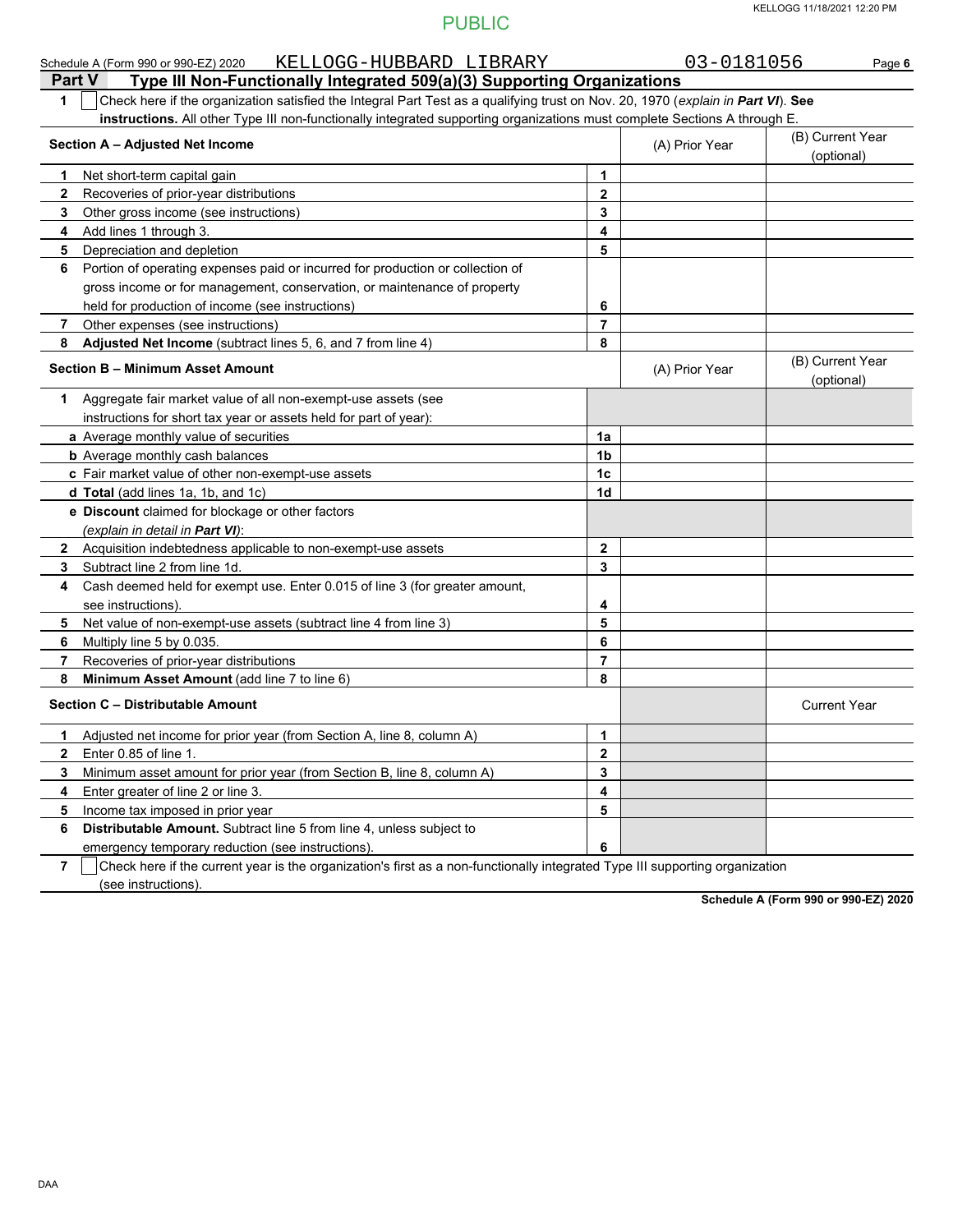|               | KELLOGG-HUBBARD LIBRARY<br>Schedule A (Form 990 or 990-EZ) 2020                               |                             | 03-0181056                            | Page 7                                         |  |  |  |  |  |
|---------------|-----------------------------------------------------------------------------------------------|-----------------------------|---------------------------------------|------------------------------------------------|--|--|--|--|--|
| <b>Part V</b> | Type III Non-Functionally Integrated 509(a)(3) Supporting Organizations (continued)           |                             |                                       |                                                |  |  |  |  |  |
|               | <b>Section D - Distributions</b>                                                              |                             |                                       | <b>Current Year</b>                            |  |  |  |  |  |
| 1             | Amounts paid to supported organizations to accomplish exempt purposes                         |                             |                                       |                                                |  |  |  |  |  |
| $\mathbf{2}$  | Amounts paid to perform activity that directly furthers exempt purposes of supported          |                             |                                       |                                                |  |  |  |  |  |
|               | organizations, in excess of income from activity                                              |                             |                                       |                                                |  |  |  |  |  |
| 3             | Administrative expenses paid to accomplish exempt purposes of supported organizations         |                             |                                       |                                                |  |  |  |  |  |
| 4             | Amounts paid to acquire exempt-use assets                                                     |                             |                                       |                                                |  |  |  |  |  |
| 5             | Qualified set-aside amounts (prior IRS approval required— <i>provide details in Part VI</i> ) |                             |                                       |                                                |  |  |  |  |  |
| 6             | Other distributions (describe in Part VI). See instructions.                                  |                             |                                       |                                                |  |  |  |  |  |
| 7             | Total annual distributions. Add lines 1 through 6.                                            |                             |                                       |                                                |  |  |  |  |  |
| 8             | Distributions to attentive supported organizations to which the organization is responsive    |                             |                                       |                                                |  |  |  |  |  |
|               | (provide details in Part VI). See instructions.                                               |                             |                                       |                                                |  |  |  |  |  |
| 9             | Distributable amount for 2020 from Section C, line 6                                          |                             |                                       |                                                |  |  |  |  |  |
| 10            | Line 8 amount divided by line 9 amount                                                        |                             |                                       |                                                |  |  |  |  |  |
|               |                                                                                               | (i)                         | (ii)                                  | (iii)                                          |  |  |  |  |  |
|               | <b>Section E - Distribution Allocations (see instructions)</b>                                | <b>Excess Distributions</b> | <b>Underdistributions</b><br>Pre-2020 | <b>Distributable</b><br><b>Amount for 2020</b> |  |  |  |  |  |
| 1             | Distributable amount for 2020 from Section C, line 6                                          |                             |                                       |                                                |  |  |  |  |  |
| $\mathbf{2}$  | Underdistributions, if any, for years prior to 2020                                           |                             |                                       |                                                |  |  |  |  |  |
|               | (reasonable cause required-explain in Part VI). See                                           |                             |                                       |                                                |  |  |  |  |  |
|               | instructions.                                                                                 |                             |                                       |                                                |  |  |  |  |  |
| 3             | Excess distributions carryover, if any, to 2020                                               |                             |                                       |                                                |  |  |  |  |  |
|               | a From 2015                                                                                   |                             |                                       |                                                |  |  |  |  |  |
|               | <b>b</b> From 2016                                                                            |                             |                                       |                                                |  |  |  |  |  |
|               |                                                                                               |                             |                                       |                                                |  |  |  |  |  |
|               | d From 2018<br>e From 2019                                                                    |                             |                                       |                                                |  |  |  |  |  |
|               | f Total of lines 3a through 3e                                                                |                             |                                       |                                                |  |  |  |  |  |
|               | g Applied to underdistributions of prior years                                                |                             |                                       |                                                |  |  |  |  |  |
|               | h Applied to 2020 distributable amount                                                        |                             |                                       |                                                |  |  |  |  |  |
| j.            | Carryover from 2015 not applied (see instructions)                                            |                             |                                       |                                                |  |  |  |  |  |
|               | Remainder. Subtract lines 3g, 3h, and 3i from line 3f.                                        |                             |                                       |                                                |  |  |  |  |  |
| 4             | Distributions for 2020 from                                                                   |                             |                                       |                                                |  |  |  |  |  |
|               | Section D, line 7:<br>\$                                                                      |                             |                                       |                                                |  |  |  |  |  |
|               | a Applied to underdistributions of prior years                                                |                             |                                       |                                                |  |  |  |  |  |
|               | <b>b</b> Applied to 2020 distributable amount                                                 |                             |                                       |                                                |  |  |  |  |  |
|               | c Remainder. Subtract lines 4a and 4b from line 4.                                            |                             |                                       |                                                |  |  |  |  |  |
| 5             | Remaining underdistributions for years prior to 2020, if                                      |                             |                                       |                                                |  |  |  |  |  |
|               | any. Subtract lines 3g and 4a from line 2. For result                                         |                             |                                       |                                                |  |  |  |  |  |
|               | greater than zero, explain in Part VI. See instructions.                                      |                             |                                       |                                                |  |  |  |  |  |
| 6             | Remaining underdistributions for 2020 Subtract lines 3h                                       |                             |                                       |                                                |  |  |  |  |  |
|               | and 4b from line 1. For result greater than zero, explain in                                  |                             |                                       |                                                |  |  |  |  |  |
|               | Part VI. See instructions.                                                                    |                             |                                       |                                                |  |  |  |  |  |
| 7             | Excess distributions carryover to 2021. Add lines 3j                                          |                             |                                       |                                                |  |  |  |  |  |
|               | and 4c.                                                                                       |                             |                                       |                                                |  |  |  |  |  |
| 8             | Breakdown of line 7:                                                                          |                             |                                       |                                                |  |  |  |  |  |
|               | a Excess from 2016                                                                            |                             |                                       |                                                |  |  |  |  |  |
|               | <b>b</b> Excess from 2017                                                                     |                             |                                       |                                                |  |  |  |  |  |
|               | <b>c</b> Excess from 2018                                                                     |                             |                                       |                                                |  |  |  |  |  |
|               | d Excess from 2019                                                                            |                             |                                       |                                                |  |  |  |  |  |
|               | e Excess from 2020                                                                            |                             |                                       |                                                |  |  |  |  |  |

**Schedule A (Form 990 or 990-EZ) 2020**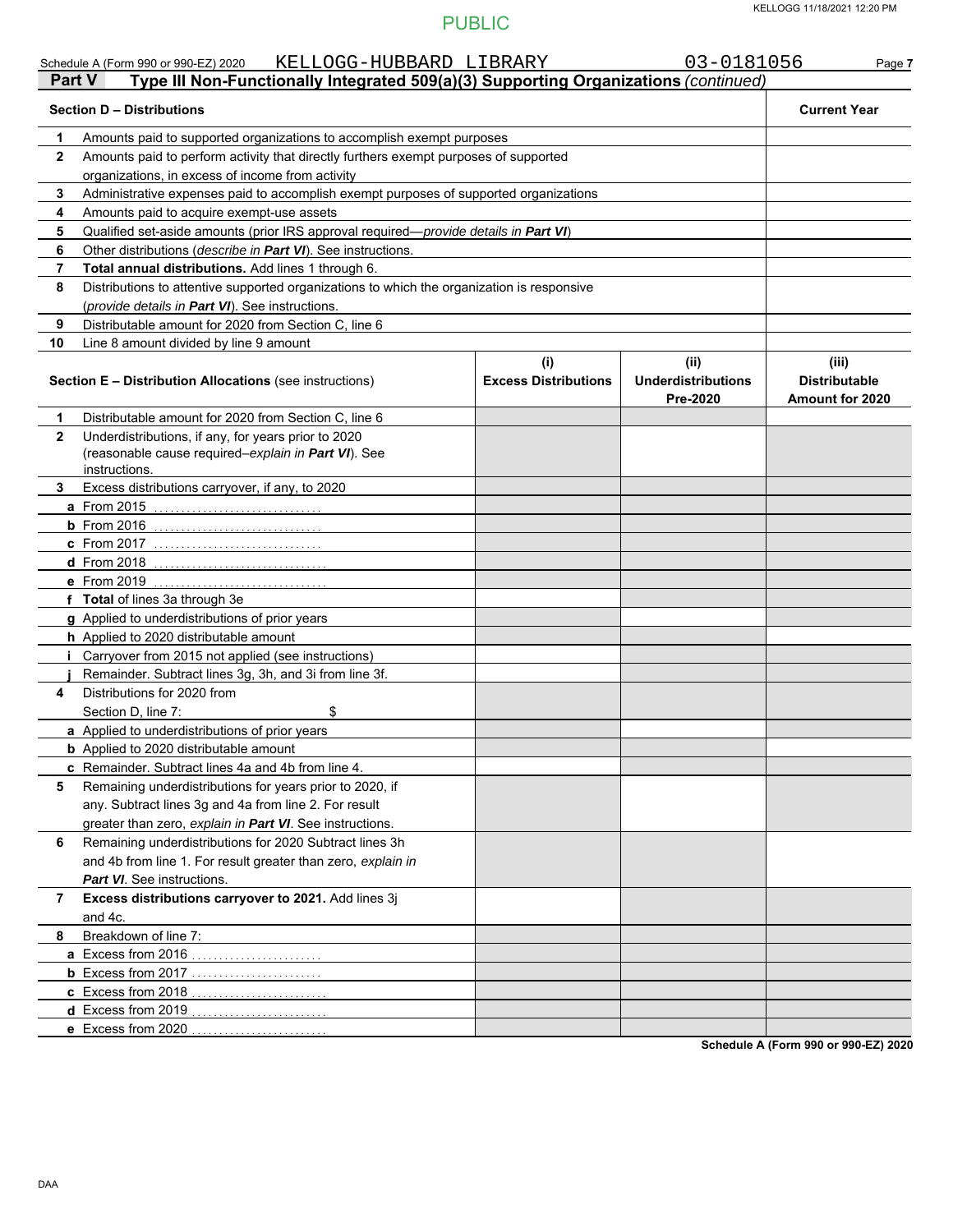| <b>Part VI</b> | Schedule A (Form 990 or 990-EZ) 2020<br>lines 2, 5, and 6. Also complete this part for any additional information. (See instructions.) |  | KELLOGG-HUBBARD LIBRARY |    |        | 03-0181056 | Supplemental Information. Provide the explanations required by Part II, line 10; Part II, line 17a or 17b; Part<br>III, line 12; Part IV, Section A, lines 1, 2, 3b, 3c, 4b, 4c, 5a, 6, 9a, 9b, 9c, 11a, 11b, and 11c; Part IV, Section<br>B, lines 1 and 2; Part IV, Section C, line 1; Part IV, Section D, lines 2 and 3; Part IV, Section E, lines 1c, 2a, 2b,<br>3a, and 3b; Part V, line 1; Part V, Section B, line 1e; Part V, Section D, lines 5, 6, and 8; and Part V, Section E, | Page 8 |
|----------------|----------------------------------------------------------------------------------------------------------------------------------------|--|-------------------------|----|--------|------------|-------------------------------------------------------------------------------------------------------------------------------------------------------------------------------------------------------------------------------------------------------------------------------------------------------------------------------------------------------------------------------------------------------------------------------------------------------------------------------------------|--------|
|                | PART II, LINE 10 - OTHER INCOME DETAIL                                                                                                 |  |                         |    |        |            |                                                                                                                                                                                                                                                                                                                                                                                                                                                                                           |        |
|                | SPECIAL EVENT INCOME                                                                                                                   |  |                         | \$ | 89,091 |            |                                                                                                                                                                                                                                                                                                                                                                                                                                                                                           |        |
|                |                                                                                                                                        |  |                         |    |        |            |                                                                                                                                                                                                                                                                                                                                                                                                                                                                                           |        |
|                |                                                                                                                                        |  |                         |    |        |            |                                                                                                                                                                                                                                                                                                                                                                                                                                                                                           |        |
|                |                                                                                                                                        |  |                         |    |        |            |                                                                                                                                                                                                                                                                                                                                                                                                                                                                                           |        |
|                |                                                                                                                                        |  |                         |    |        |            |                                                                                                                                                                                                                                                                                                                                                                                                                                                                                           |        |
|                |                                                                                                                                        |  |                         |    |        |            |                                                                                                                                                                                                                                                                                                                                                                                                                                                                                           |        |
|                |                                                                                                                                        |  |                         |    |        |            |                                                                                                                                                                                                                                                                                                                                                                                                                                                                                           |        |
|                |                                                                                                                                        |  |                         |    |        |            |                                                                                                                                                                                                                                                                                                                                                                                                                                                                                           |        |
|                |                                                                                                                                        |  |                         |    |        |            |                                                                                                                                                                                                                                                                                                                                                                                                                                                                                           |        |
|                |                                                                                                                                        |  |                         |    |        |            |                                                                                                                                                                                                                                                                                                                                                                                                                                                                                           |        |
|                |                                                                                                                                        |  |                         |    |        |            |                                                                                                                                                                                                                                                                                                                                                                                                                                                                                           |        |
|                |                                                                                                                                        |  |                         |    |        |            |                                                                                                                                                                                                                                                                                                                                                                                                                                                                                           |        |
|                |                                                                                                                                        |  |                         |    |        |            |                                                                                                                                                                                                                                                                                                                                                                                                                                                                                           |        |
|                |                                                                                                                                        |  |                         |    |        |            |                                                                                                                                                                                                                                                                                                                                                                                                                                                                                           |        |
|                |                                                                                                                                        |  |                         |    |        |            |                                                                                                                                                                                                                                                                                                                                                                                                                                                                                           |        |
|                |                                                                                                                                        |  |                         |    |        |            |                                                                                                                                                                                                                                                                                                                                                                                                                                                                                           |        |
|                |                                                                                                                                        |  |                         |    |        |            |                                                                                                                                                                                                                                                                                                                                                                                                                                                                                           |        |
|                |                                                                                                                                        |  |                         |    |        |            |                                                                                                                                                                                                                                                                                                                                                                                                                                                                                           |        |
|                |                                                                                                                                        |  |                         |    |        |            |                                                                                                                                                                                                                                                                                                                                                                                                                                                                                           |        |
|                |                                                                                                                                        |  |                         |    |        |            |                                                                                                                                                                                                                                                                                                                                                                                                                                                                                           |        |
|                |                                                                                                                                        |  |                         |    |        |            |                                                                                                                                                                                                                                                                                                                                                                                                                                                                                           |        |
|                |                                                                                                                                        |  |                         |    |        |            |                                                                                                                                                                                                                                                                                                                                                                                                                                                                                           |        |
|                |                                                                                                                                        |  |                         |    |        |            |                                                                                                                                                                                                                                                                                                                                                                                                                                                                                           |        |
|                |                                                                                                                                        |  |                         |    |        |            |                                                                                                                                                                                                                                                                                                                                                                                                                                                                                           |        |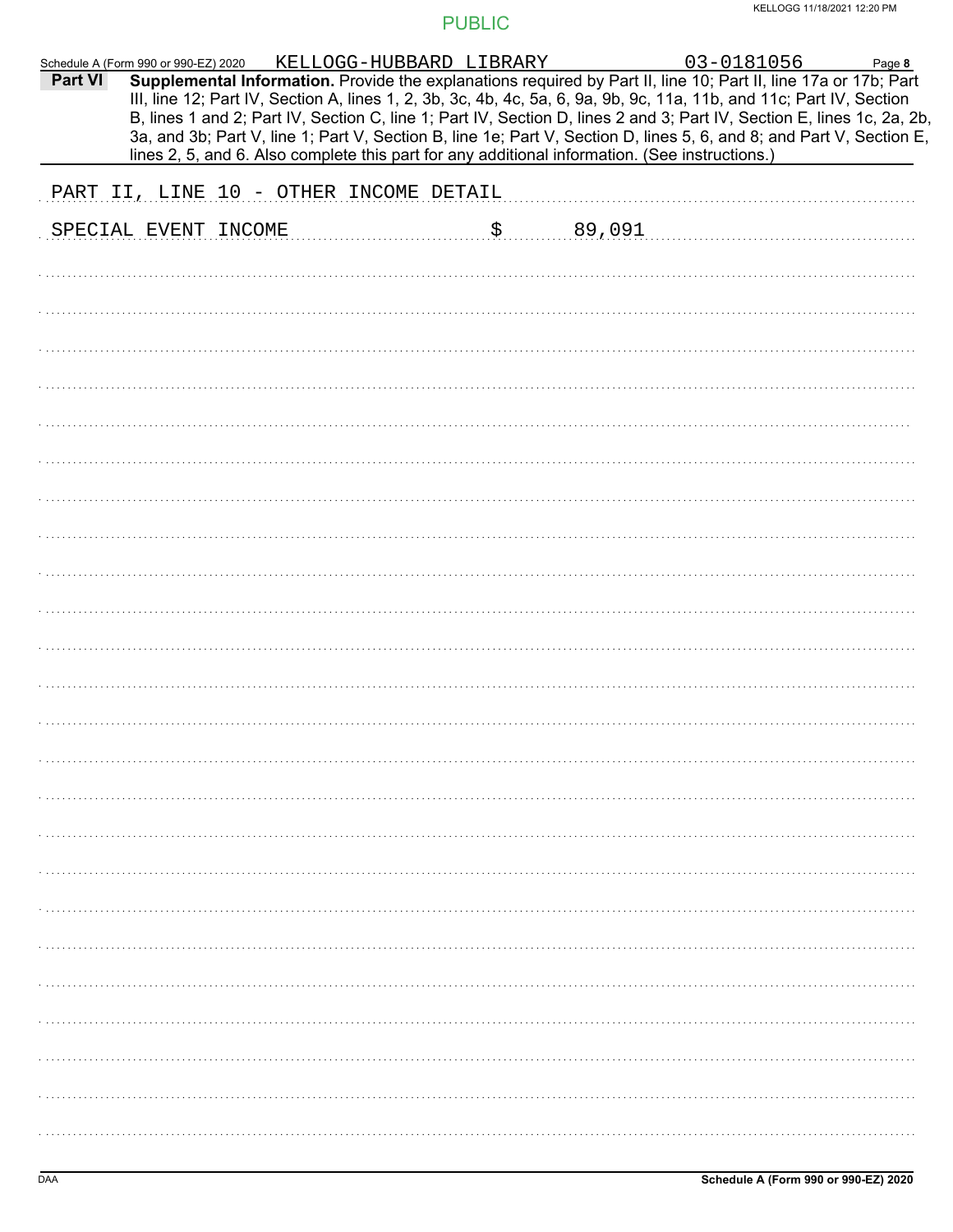KELLOGG 11/18/2021 12:20 PM

**2020**

OMB No. 1545-0047

#### PUBLIC

**SCHEDULE D Supplemental Financial Statements**

| (Form 990)                                                  |                                                                                                                                                                                                                                                     | ▶ Complete if the organization answered "Yes" on Form 990,<br>Part IV, line 6, 7, 8, 9, 10, 11a, 11b, 11c, 11d, 11e, 11f, 12a, or 12b. |                                       |                                 |
|-------------------------------------------------------------|-----------------------------------------------------------------------------------------------------------------------------------------------------------------------------------------------------------------------------------------------------|----------------------------------------------------------------------------------------------------------------------------------------|---------------------------------------|---------------------------------|
| Department of the Treasury<br>Internal Revenue Service      |                                                                                                                                                                                                                                                     | Attach to Form 990.<br>Go to www.irs.gov/Form990 for instructions and the latest information.                                          | <b>Open to Public</b><br>Inspection   |                                 |
| Name of the organization                                    |                                                                                                                                                                                                                                                     |                                                                                                                                        | <b>Employer identification number</b> |                                 |
|                                                             |                                                                                                                                                                                                                                                     |                                                                                                                                        |                                       |                                 |
| KELLOGG-HUBBARD LIBRARY                                     |                                                                                                                                                                                                                                                     |                                                                                                                                        | 03-0181056                            |                                 |
| Part I                                                      | Organizations Maintaining Donor Advised Funds or Other Similar Funds or Accounts.<br>Complete if the organization answered "Yes" on Form 990, Part IV, line 6.                                                                                      |                                                                                                                                        |                                       |                                 |
|                                                             |                                                                                                                                                                                                                                                     | (a) Donor advised funds                                                                                                                |                                       | (b) Funds and other accounts    |
| Total number at end of year<br>1                            |                                                                                                                                                                                                                                                     |                                                                                                                                        |                                       |                                 |
| 2                                                           |                                                                                                                                                                                                                                                     |                                                                                                                                        |                                       |                                 |
| 3                                                           |                                                                                                                                                                                                                                                     |                                                                                                                                        |                                       |                                 |
| Aggregate value at end of year                              |                                                                                                                                                                                                                                                     |                                                                                                                                        |                                       |                                 |
|                                                             | Did the organization inform all donors and donor advisors in writing that the assets held in donor advised                                                                                                                                          |                                                                                                                                        |                                       |                                 |
|                                                             | funds are the organization's property, subject to the organization's exclusive legal control?                                                                                                                                                       |                                                                                                                                        |                                       | Yes<br>No                       |
| 6                                                           | Did the organization inform all grantees, donors, and donor advisors in writing that grant funds can be used                                                                                                                                        |                                                                                                                                        |                                       |                                 |
|                                                             | only for charitable purposes and not for the benefit of the donor or donor advisor, or for any other purpose                                                                                                                                        |                                                                                                                                        |                                       |                                 |
| conferring impermissible private benefit?                   |                                                                                                                                                                                                                                                     |                                                                                                                                        |                                       | <b>Yes</b><br>No                |
| Part II                                                     | <b>Conservation Easements.</b>                                                                                                                                                                                                                      |                                                                                                                                        |                                       |                                 |
|                                                             | Complete if the organization answered "Yes" on Form 990, Part IV, line 7.                                                                                                                                                                           |                                                                                                                                        |                                       |                                 |
|                                                             | Purpose(s) of conservation easements held by the organization (check all that apply).<br>Preservation of land for public use (for example, recreation or education                                                                                  |                                                                                                                                        |                                       |                                 |
|                                                             |                                                                                                                                                                                                                                                     | Preservation of a historically important land area                                                                                     |                                       |                                 |
| Protection of natural habitat<br>Preservation of open space |                                                                                                                                                                                                                                                     | Preservation of a certified historic structure                                                                                         |                                       |                                 |
| 2                                                           | Complete lines 2a through 2d if the organization held a qualified conservation contribution in the form of a conservation                                                                                                                           |                                                                                                                                        |                                       |                                 |
| easement on the last day of the tax year.                   |                                                                                                                                                                                                                                                     |                                                                                                                                        |                                       | Held at the End of the Tax Year |
| Total number of conservation easements<br>а                 |                                                                                                                                                                                                                                                     |                                                                                                                                        | 2a                                    |                                 |
|                                                             |                                                                                                                                                                                                                                                     |                                                                                                                                        | 2 <sub>b</sub>                        |                                 |
|                                                             | Number of conservation easements on a certified historic structure included in (a) [11] Number of conservation easements on a certified historic structure included in (a)                                                                          |                                                                                                                                        | 2c                                    |                                 |
| d                                                           | Number of conservation easements included in (c) acquired after 7/25/06, and not on a                                                                                                                                                               |                                                                                                                                        |                                       |                                 |
|                                                             | historic structure listed in the National Register                                                                                                                                                                                                  |                                                                                                                                        | 2d                                    |                                 |
| 3                                                           | Number of conservation easements modified, transferred, released, extinguished, or terminated by the organization during the                                                                                                                        |                                                                                                                                        |                                       |                                 |
| tax year $\blacktriangleright$                              |                                                                                                                                                                                                                                                     |                                                                                                                                        |                                       |                                 |
|                                                             | Number of states where property subject to conservation easement is located ▶                                                                                                                                                                       |                                                                                                                                        |                                       |                                 |
| 5                                                           | Does the organization have a written policy regarding the periodic monitoring, inspection, handling of                                                                                                                                              |                                                                                                                                        |                                       |                                 |
|                                                             | violations, and enforcement of the conservation easements it holds?                                                                                                                                                                                 |                                                                                                                                        |                                       | No<br>Yes                       |
|                                                             | Staff and volunteer hours devoted to monitoring, inspecting, handling of violations, and enforcing conservation easements during the year                                                                                                           |                                                                                                                                        |                                       |                                 |
| .                                                           |                                                                                                                                                                                                                                                     |                                                                                                                                        |                                       |                                 |
|                                                             | 7 Amount of expenses incurred in monitoring, inspecting, handling of violations, and enforcing conservation easements during the year                                                                                                               |                                                                                                                                        |                                       |                                 |
| ▶ \$                                                        |                                                                                                                                                                                                                                                     |                                                                                                                                        |                                       |                                 |
| 8                                                           | Does each conservation easement reported on line 2(d) above satisfy the requirements of section 170(h)(4)(B)(i)                                                                                                                                     |                                                                                                                                        |                                       |                                 |
| and section $170(h)(4)(B)(ii)$ ?                            |                                                                                                                                                                                                                                                     |                                                                                                                                        |                                       | Yes<br>No                       |
| 9                                                           | In Part XIII, describe how the organization reports conservation easements in its revenue and expense statement and                                                                                                                                 |                                                                                                                                        |                                       |                                 |
|                                                             | balance sheet, and include, if applicable, the text of the footnote to the organization's financial statements that describes the                                                                                                                   |                                                                                                                                        |                                       |                                 |
|                                                             | organization's accounting for conservation easements.                                                                                                                                                                                               |                                                                                                                                        |                                       |                                 |
| Part III                                                    | Organizations Maintaining Collections of Art, Historical Treasures, or Other Similar Assets.<br>Complete if the organization answered "Yes" on Form 990, Part IV, line 8.                                                                           |                                                                                                                                        |                                       |                                 |
|                                                             |                                                                                                                                                                                                                                                     |                                                                                                                                        |                                       |                                 |
|                                                             | 1a If the organization elected, as permitted under FASB ASC 958, not to report in its revenue statement and balance sheet works                                                                                                                     |                                                                                                                                        |                                       |                                 |
|                                                             | of art, historical treasures, or other similar assets held for public exhibition, education, or research in furtherance of public<br>service, provide in Part XIII the text of the footnote to its financial statements that describes these items. |                                                                                                                                        |                                       |                                 |
| b                                                           | If the organization elected, as permitted under FASB ASC 958, to report in its revenue statement and balance sheet works of                                                                                                                         |                                                                                                                                        |                                       |                                 |
|                                                             | art, historical treasures, or other similar assets held for public exhibition, education, or research in furtherance of public service,                                                                                                             |                                                                                                                                        |                                       |                                 |
|                                                             | provide the following amounts relating to these items:                                                                                                                                                                                              |                                                                                                                                        |                                       |                                 |
|                                                             |                                                                                                                                                                                                                                                     |                                                                                                                                        |                                       |                                 |
| (ii) Assets included in Form 990, Part X                    |                                                                                                                                                                                                                                                     |                                                                                                                                        |                                       | \$                              |
| 2                                                           | If the organization received or held works of art, historical treasures, or other similar assets for financial gain, provide the                                                                                                                    |                                                                                                                                        |                                       | $\blacktriangleright$ \$        |
|                                                             | following amounts required to be reported under FASB ASC 958 relating to these items:                                                                                                                                                               |                                                                                                                                        |                                       |                                 |
|                                                             | Revenue included on Form 990, Part VIII, line 1                                                                                                                                                                                                     |                                                                                                                                        | $\blacktriangleright$ \$              |                                 |
|                                                             |                                                                                                                                                                                                                                                     |                                                                                                                                        |                                       |                                 |

Assets included in Form 990, Part X . . . . . . . . . . . . . . . . . . . . . . . . . . . . . . . . . . . . . . . . . . . . . . . . . . . . . . . . . . . . . . . . . . . . . . . . . . . . . . . . . **b**

DAA **For Paperwork Reduction Act Notice, see the Instructions for Form 990.** **Schedule D (Form 990) 2020**

\$

▶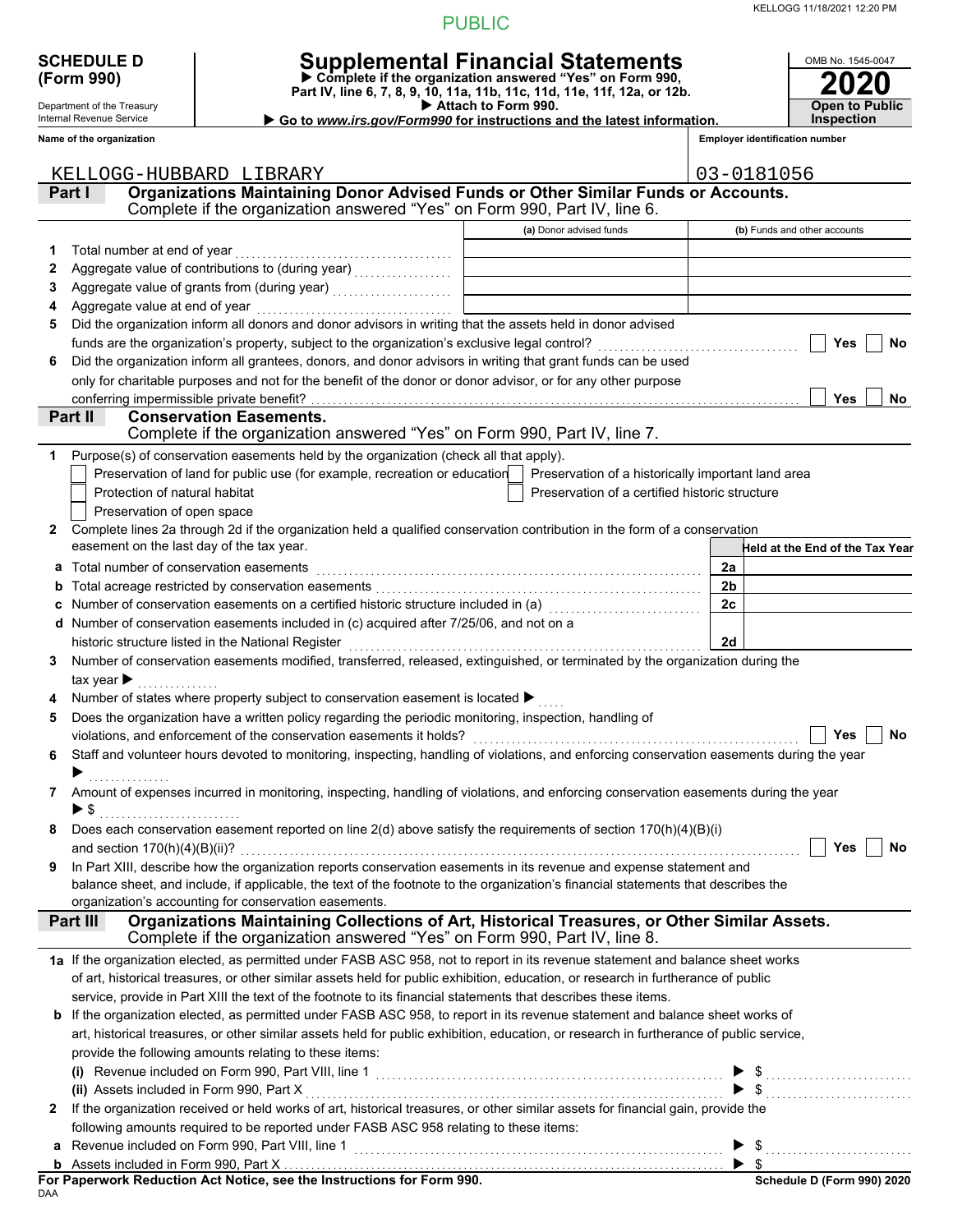|   | Schedule D (Form 990) 2020 KELLOGG-HUBBARD LIBRARY                                                                                                                                                                                                       |                         |                           |                    | 03-0181056           |         |                     | Page 2           |  |
|---|----------------------------------------------------------------------------------------------------------------------------------------------------------------------------------------------------------------------------------------------------------|-------------------------|---------------------------|--------------------|----------------------|---------|---------------------|------------------|--|
|   | Organizations Maintaining Collections of Art, Historical Treasures, or Other Similar Assets (continued)<br>Part III<br>3 Using the organization's acquisition, accession, and other records, check any of the following that make significant use of its |                         |                           |                    |                      |         |                     |                  |  |
|   | collection items (check all that apply):                                                                                                                                                                                                                 |                         |                           |                    |                      |         |                     |                  |  |
| a | $ {\rm X} $<br>Public exhibition                                                                                                                                                                                                                         | d                       | Loan or exchange program  |                    |                      |         |                     |                  |  |
| b | Scholarly research                                                                                                                                                                                                                                       | е                       |                           |                    |                      |         |                     |                  |  |
| C | Preservation for future generations                                                                                                                                                                                                                      |                         |                           |                    |                      |         |                     |                  |  |
|   | 4 Provide a description of the organization's collections and explain how they further the organization's exempt purpose in Part<br>XIII.                                                                                                                |                         |                           |                    |                      |         |                     |                  |  |
| 5 | During the year, did the organization solicit or receive donations of art, historical treasures, or other similar                                                                                                                                        |                         |                           |                    |                      |         |                     |                  |  |
|   | assets to be sold to raise funds rather than to be maintained as part of the organization's collection?                                                                                                                                                  |                         |                           |                    |                      |         |                     | Yes $X$ No       |  |
|   | Part IV<br><b>Escrow and Custodial Arrangements.</b>                                                                                                                                                                                                     |                         |                           |                    |                      |         |                     |                  |  |
|   | Complete if the organization answered "Yes" on Form 990, Part IV, line 9, or reported an amount on Form<br>990, Part X, line 21.                                                                                                                         |                         |                           |                    |                      |         |                     |                  |  |
|   | 1a Is the organization an agent, trustee, custodian or other intermediary for contributions or other assets not                                                                                                                                          |                         |                           |                    |                      |         |                     |                  |  |
|   | included on Form 990, Part X?                                                                                                                                                                                                                            |                         |                           |                    |                      |         | Yes                 | No               |  |
|   | b If "Yes," explain the arrangement in Part XIII and complete the following table:                                                                                                                                                                       |                         |                           |                    |                      |         |                     |                  |  |
|   |                                                                                                                                                                                                                                                          |                         |                           |                    |                      |         | Amount              |                  |  |
|   | c Beginning balance                                                                                                                                                                                                                                      |                         |                           |                    | 1c                   |         |                     |                  |  |
|   | d Additions during the year<br>interaction continuous continuous continuous during the year of Additional Contract of Additions during the year                                                                                                          |                         |                           |                    | 1d                   |         |                     |                  |  |
|   | e Distributions during the year<br>interaction continuous continuous during the year<br>interaction continuous continuous continuous continuous continuous continuous continuous continuous continuous<br>continuous continuous cont                     |                         |                           |                    | 1e                   |         |                     |                  |  |
|   | f Ending balance encourance and the contract of the contract of the contract of the contract of the contract of the contract of the contract of the contract of the contract of the contract of the contract of the contract o                           |                         |                           |                    | 1f                   |         |                     |                  |  |
|   | 2a Did the organization include an amount on Form 990, Part X, line 21, for escrow or custodial account liability?                                                                                                                                       |                         |                           |                    |                      |         | <b>Yes</b>          | No               |  |
|   | <b>b</b> If "Yes," explain the arrangement in Part XIII. Check here if the explanation has been provided on Part XIII                                                                                                                                    |                         |                           |                    |                      |         |                     |                  |  |
|   | Part V<br><b>Endowment Funds.</b>                                                                                                                                                                                                                        |                         |                           |                    |                      |         |                     |                  |  |
|   | Complete if the organization answered "Yes" on Form 990, Part IV, line 10.                                                                                                                                                                               |                         |                           |                    |                      |         |                     |                  |  |
|   |                                                                                                                                                                                                                                                          | (a) Current year        | (b) Prior year            | (c) Two years back | (d) Three years back |         | (e) Four years back |                  |  |
|   | 1a Beginning of year balance                                                                                                                                                                                                                             | 4,933,861               | 4,807,039                 | 4,614,400          | 4,551,866            |         |                     | 4,510,287        |  |
|   | <b>b</b> Contributions                                                                                                                                                                                                                                   | 250                     | 250                       | 30,762             |                      | 275     |                     | 250              |  |
|   | c Net investment earnings, gains, and                                                                                                                                                                                                                    |                         |                           |                    |                      |         |                     |                  |  |
|   | losses                                                                                                                                                                                                                                                   | 1,138,425               | 355,237                   | 407,540            |                      | 307,124 |                     | 308,791          |  |
|   | d Grants or scholarships                                                                                                                                                                                                                                 |                         |                           |                    |                      |         |                     |                  |  |
|   | e Other expenditures for facilities and                                                                                                                                                                                                                  |                         |                           |                    |                      |         |                     |                  |  |
|   | programs                                                                                                                                                                                                                                                 | 233,697                 | 209,627                   | 227,256            |                      | 226,308 |                     | 249,316          |  |
|   | f Administrative expenses                                                                                                                                                                                                                                |                         | 19,038                    | 18,407             |                      | 18,557  |                     | 18,146           |  |
|   | g End of year balance                                                                                                                                                                                                                                    | 5,838,839               | $\overline{4}$ , 933, 861 | 4,807,039          | 4,614,400            |         |                     | 4,551,866        |  |
|   | 2 Provide the estimated percentage of the current year end balance (line 1g, column (a)) held as:                                                                                                                                                        |                         |                           |                    |                      |         |                     |                  |  |
|   | a Board designated or quasi-endowment ▶ 86.20 %                                                                                                                                                                                                          |                         |                           |                    |                      |         |                     |                  |  |
|   | Permanent endowment ▶ 11.42 %                                                                                                                                                                                                                            |                         |                           |                    |                      |         |                     |                  |  |
|   | c Term endowment $\blacktriangleright$ 2.38 %                                                                                                                                                                                                            |                         |                           |                    |                      |         |                     |                  |  |
|   | The percentages on lines 2a, 2b, and 2c should equal 100%.                                                                                                                                                                                               |                         |                           |                    |                      |         |                     |                  |  |
|   | 3a Are there endowment funds not in the possession of the organization that are held and administered for the                                                                                                                                            |                         |                           |                    |                      |         |                     |                  |  |
|   | organization by:                                                                                                                                                                                                                                         |                         |                           |                    |                      |         |                     | <b>Yes</b><br>No |  |
|   | (i) Unrelated organizations                                                                                                                                                                                                                              |                         |                           |                    |                      |         | 3a(i)               | Χ                |  |
|   | (ii) Related organizations                                                                                                                                                                                                                               |                         |                           |                    |                      |         | 3a(ii)              | X                |  |
|   | b If "Yes" on line 3a(ii), are the related organizations listed as required on Schedule R? [[[[[[[[[[[[[[[[[[[                                                                                                                                           |                         |                           |                    |                      |         | 3b                  |                  |  |
|   | Describe in Part XIII the intended uses of the organization's endowment funds.                                                                                                                                                                           |                         |                           |                    |                      |         |                     |                  |  |
|   | Land, Buildings, and Equipment.<br><b>Part VI</b>                                                                                                                                                                                                        |                         |                           |                    |                      |         |                     |                  |  |
|   | Complete if the organization answered "Yes" on Form 990, Part IV, line 11a. See Form 990, Part X, line 10.                                                                                                                                               |                         |                           |                    |                      |         |                     |                  |  |
|   | Description of property                                                                                                                                                                                                                                  | (a) Cost or other basis | (b) Cost or other basis   |                    | (c) Accumulated      |         | (d) Book value      |                  |  |
|   |                                                                                                                                                                                                                                                          | (investment)            | (other)                   |                    | depreciation         |         |                     |                  |  |
|   |                                                                                                                                                                                                                                                          |                         |                           |                    |                      |         |                     |                  |  |
|   | <b>b</b> Buildings                                                                                                                                                                                                                                       |                         |                           | 3,057,134<br>1     | ,404,517             |         | 1,652,617           |                  |  |
|   | c Leasehold improvements                                                                                                                                                                                                                                 |                         |                           |                    |                      |         |                     |                  |  |
|   |                                                                                                                                                                                                                                                          |                         |                           | 168,482            | 106,362              |         |                     | 62,120           |  |
|   |                                                                                                                                                                                                                                                          |                         |                           |                    |                      |         |                     |                  |  |
|   | Total. Add lines 1a through 1e. (Column (d) must equal Form 990, Part X, column (B), line 10c.)                                                                                                                                                          |                         |                           |                    | ▶                    |         |                     | 714,737          |  |

**Schedule D (Form 990) 2020**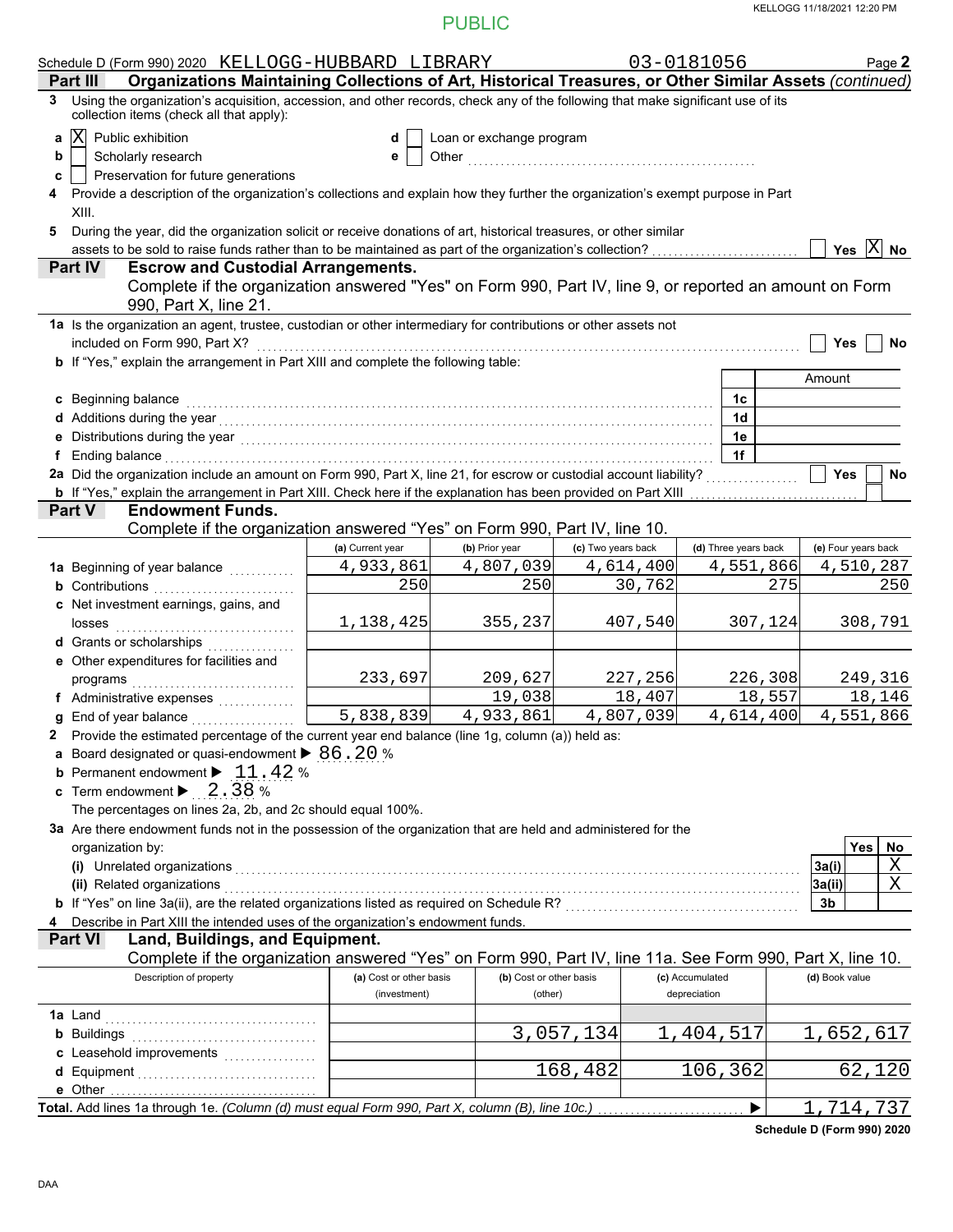|                           | Schedule D (Form 990) 2020 KELLOGG-HUBBARD LIBRARY                                                                                                    |                | 03-0181056                       | Page 3         |
|---------------------------|-------------------------------------------------------------------------------------------------------------------------------------------------------|----------------|----------------------------------|----------------|
| <b>Part VII</b>           | <b>Investments - Other Securities.</b>                                                                                                                |                |                                  |                |
|                           | Complete if the organization answered "Yes" on Form 990, Part IV, line 11b. See Form 990, Part X, line 12.<br>(a) Description of security or category | (b) Book value | (c) Method of valuation:         |                |
|                           | (including name of security)                                                                                                                          |                | Cost or end-of-year market value |                |
| (1) Financial derivatives |                                                                                                                                                       |                |                                  |                |
|                           | (2) Closely held equity interests                                                                                                                     |                |                                  |                |
| (3) Other                 |                                                                                                                                                       |                |                                  |                |
| (A)                       |                                                                                                                                                       |                |                                  |                |
| (B)                       |                                                                                                                                                       |                |                                  |                |
| (C)                       |                                                                                                                                                       |                |                                  |                |
| (D)                       |                                                                                                                                                       |                |                                  |                |
| (E)                       |                                                                                                                                                       |                |                                  |                |
| (F)                       |                                                                                                                                                       |                |                                  |                |
| (G)                       |                                                                                                                                                       |                |                                  |                |
| (H)                       |                                                                                                                                                       |                |                                  |                |
|                           | Total. (Column (b) must equal Form 990, Part X, col. (B) line 12.)                                                                                    |                |                                  |                |
| <b>Part VIII</b>          | <b>Investments - Program Related.</b>                                                                                                                 |                |                                  |                |
|                           | Complete if the organization answered "Yes" on Form 990, Part IV, line 11c. See Form 990, Part X, line 13.                                            |                |                                  |                |
|                           | (a) Description of investment                                                                                                                         | (b) Book value | (c) Method of valuation:         |                |
|                           |                                                                                                                                                       |                | Cost or end-of-year market value |                |
| (1)                       |                                                                                                                                                       |                |                                  |                |
| (2)                       |                                                                                                                                                       |                |                                  |                |
| (3)                       |                                                                                                                                                       |                |                                  |                |
| (4)                       |                                                                                                                                                       |                |                                  |                |
| (5)                       |                                                                                                                                                       |                |                                  |                |
| (6)                       |                                                                                                                                                       |                |                                  |                |
| (7)                       |                                                                                                                                                       |                |                                  |                |
| (8)                       |                                                                                                                                                       |                |                                  |                |
| (9)                       |                                                                                                                                                       |                |                                  |                |
|                           | Total. (Column (b) must equal Form 990, Part X, col. (B) line 13.)<br>▶                                                                               |                |                                  |                |
| Part IX                   | <b>Other Assets.</b>                                                                                                                                  |                |                                  |                |
|                           | Complete if the organization answered "Yes" on Form 990, Part IV, line 11d. See Form 990, Part X, line 15.                                            |                |                                  |                |
|                           | (a) Description                                                                                                                                       |                |                                  | (b) Book value |
| (1)                       |                                                                                                                                                       |                |                                  |                |
| (2)                       |                                                                                                                                                       |                |                                  |                |
| (3)                       |                                                                                                                                                       |                |                                  |                |
| (4)                       |                                                                                                                                                       |                |                                  |                |
| (5)                       |                                                                                                                                                       |                |                                  |                |
| (6)                       |                                                                                                                                                       |                |                                  |                |
| (7)                       |                                                                                                                                                       |                |                                  |                |
| (8)                       |                                                                                                                                                       |                |                                  |                |
| (9)                       | Total. (Column (b) must equal Form 990, Part X, col. (B) line 15.)                                                                                    |                |                                  |                |
| <b>Part X</b>             | <b>Other Liabilities.</b>                                                                                                                             |                |                                  |                |
|                           | Complete if the organization answered "Yes" on Form 990, Part IV, line 11e or 11f. See Form 990, Part X,                                              |                |                                  |                |
|                           | line 25.                                                                                                                                              |                |                                  |                |
| 1.                        | (a) Description of liability                                                                                                                          |                |                                  | (b) Book value |
| (1)                       | Federal income taxes                                                                                                                                  |                |                                  |                |
| (2)                       |                                                                                                                                                       |                |                                  |                |
|                           |                                                                                                                                                       |                |                                  |                |
|                           |                                                                                                                                                       |                |                                  |                |
| (3)                       |                                                                                                                                                       |                |                                  |                |
| (4)                       |                                                                                                                                                       |                |                                  |                |
| (5)                       |                                                                                                                                                       |                |                                  |                |
| (6)                       |                                                                                                                                                       |                |                                  |                |
| (7)                       |                                                                                                                                                       |                |                                  |                |
| (8)<br>(9)                |                                                                                                                                                       |                |                                  |                |
|                           | Total. (Column (b) must equal Form 990, Part X, col. (B) line 25.)                                                                                    |                |                                  |                |
|                           | 2. Liability for uncertain tax positions. In Part XIII, provide the text of the footnote to the organization's financial statements that reports the  |                |                                  |                |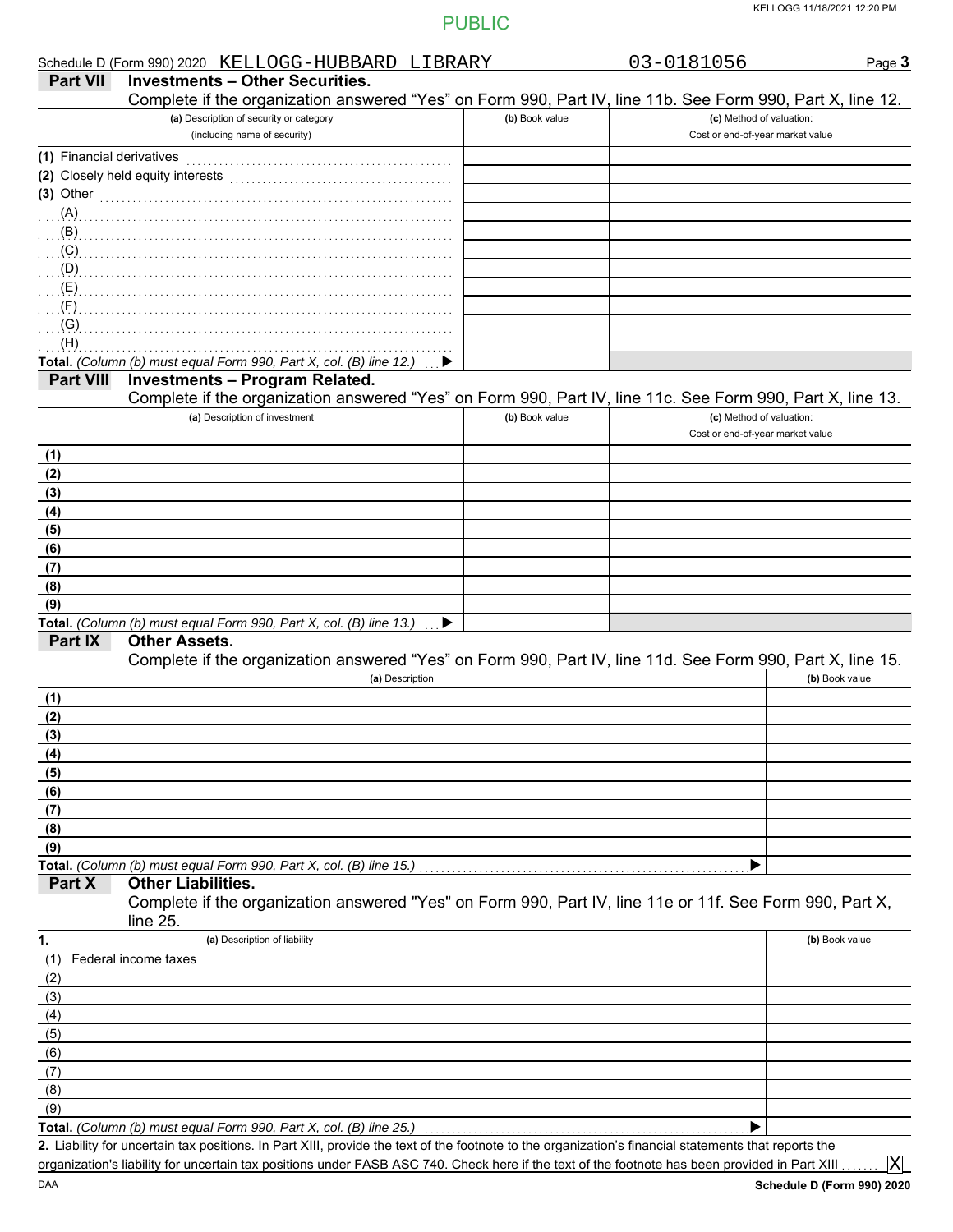| <b>Part XI</b>  | Reconciliation of Revenue per Audited Financial Statements With Revenue per Return.                                                                                                                                            |                |         |                      |                                      |
|-----------------|--------------------------------------------------------------------------------------------------------------------------------------------------------------------------------------------------------------------------------|----------------|---------|----------------------|--------------------------------------|
|                 | Complete if the organization answered "Yes" on Form 990, Part IV, line 12a.                                                                                                                                                    |                |         |                      |                                      |
| 1               |                                                                                                                                                                                                                                |                |         | $\mathbf{1}$         | 2,193,083                            |
| 2.              | Amounts included on line 1 but not on Form 990, Part VIII, line 12:                                                                                                                                                            |                |         |                      |                                      |
| a               |                                                                                                                                                                                                                                | 2a             | 469,085 |                      |                                      |
|                 |                                                                                                                                                                                                                                | 2 <sub>b</sub> |         |                      |                                      |
| c               |                                                                                                                                                                                                                                | 2c             |         |                      |                                      |
| d               |                                                                                                                                                                                                                                | 2d             |         |                      |                                      |
| е<br>3          | Add lines 2a through 2d [11] Additional Process of Additional Process of Additional Process of Additional Process of Additional Process of Additional Process of Additional Process of Additional Process of Additional Proces |                |         | 2е<br>3 <sup>1</sup> | 469,085<br>$\overline{1}$ , 723, 998 |
|                 | Amounts included on Form 990, Part VIII, line 12, but not on line 1:                                                                                                                                                           |                |         |                      |                                      |
|                 | Investment expenses not included on Form 990, Part VIII, line 7b [ <i>[[[[[[[[[[[[]]]]</i> ]                                                                                                                                   |                | 21,185  |                      |                                      |
| b               |                                                                                                                                                                                                                                | 4 <sub>b</sub> | $-975$  |                      |                                      |
| c               | Add lines 4a and 4b                                                                                                                                                                                                            |                |         | 4с                   | 20,210                               |
|                 |                                                                                                                                                                                                                                |                |         | 5                    | 1,744,208                            |
| <b>Part XII</b> | Reconciliation of Expenses per Audited Financial Statements With Expenses per Return.                                                                                                                                          |                |         |                      |                                      |
|                 | Complete if the organization answered "Yes" on Form 990, Part IV, line 12a.                                                                                                                                                    |                |         |                      |                                      |
|                 | Total expenses and losses per audited financial statements                                                                                                                                                                     |                |         | $\mathbf{1}$         | 999,522                              |
| 2.              | Amounts included on line 1 but not on Form 990, Part IX, line 25:                                                                                                                                                              | 2a             |         |                      |                                      |
| a<br>b          |                                                                                                                                                                                                                                | 2 <sub>b</sub> |         |                      |                                      |
| с               | Prior year adjustments [11, 12] All the contract of the contract of the contract of the contract of the contract of the contract of the contract of the contract of the contract of the contract of the contract of the contra | 2c             |         |                      |                                      |
|                 |                                                                                                                                                                                                                                | 2d             |         |                      |                                      |
|                 | Add lines 2a through 2d [11] Additional Property and Table 2a through 2d [11] Additional Property and Property and Property and Property and Property and Property and Property and Property and Property and Property and Pro |                |         | 2e                   |                                      |
| 3               |                                                                                                                                                                                                                                |                |         | 3 <sup>1</sup>       | 999,522                              |
|                 | Amounts included on Form 990, Part IX, line 25, but not on line 1:                                                                                                                                                             |                |         |                      |                                      |
| a               |                                                                                                                                                                                                                                | 4a             | 21,185  |                      |                                      |
| b               |                                                                                                                                                                                                                                | 4 <sub>b</sub> | $-975$  |                      |                                      |
|                 |                                                                                                                                                                                                                                |                |         |                      |                                      |
|                 | c Add lines 4a and 4b                                                                                                                                                                                                          |                |         | 4с                   |                                      |
|                 |                                                                                                                                                                                                                                |                |         | 5                    |                                      |
|                 | Part XIII Supplemental Information.                                                                                                                                                                                            |                |         |                      | 20,210<br>1,019,732                  |
|                 | Provide the descriptions required for Part II, lines 3, 5, and 9; Part III, lines 1a and 4; Part IV, lines 1b and 2b; Part V, line 4; Part X, line                                                                             |                |         |                      |                                      |
|                 | 2; Part XI, lines 2d and 4b; and Part XII, lines 2d and 4b. Also complete this part to provide any additional information.                                                                                                     |                |         |                      |                                      |
|                 | PART III, LINE 4 - COLLECTIONS AND RELATION TO EXEMPT PURPOSE                                                                                                                                                                  |                |         |                      |                                      |
|                 | THE LIBRARY'S PHYSICAL COLLECTION CONSISTS PRIMARILY OF BOOKS, MEDIA AND A                                                                                                                                                     |                |         |                      |                                      |
|                 |                                                                                                                                                                                                                                |                |         |                      |                                      |
|                 | FEW MISCELLANEOUS ART AND HISTORICAL ITEMS. THE COLLECTION IS MAINTAINED                                                                                                                                                       |                |         |                      |                                      |
|                 |                                                                                                                                                                                                                                |                |         |                      |                                      |
|                 | UNDER THE CARE OF THE LIBRARY STAFF AND IS HELD FOR RESEARCH, EDUCATION AND                                                                                                                                                    |                |         |                      |                                      |
|                 |                                                                                                                                                                                                                                |                |         |                      |                                      |
|                 | PUBLIC EXHIBITION IN FURTHERANCE OF PUBLIC SERVICE, RATHER THAN FINANCIAL                                                                                                                                                      |                |         |                      |                                      |
|                 | GAIN. THE LIBRARY'S POLICY IS TO EXCLUDE EITHER THE COST OR THE VALUE OF                                                                                                                                                       |                |         |                      |                                      |
|                 |                                                                                                                                                                                                                                |                |         |                      |                                      |
|                 | ITS COLLECTIONS IN THE STATEMENT OF FINANCIAL POSITION, NOR DOES IT                                                                                                                                                            |                |         |                      |                                      |
|                 |                                                                                                                                                                                                                                |                |         |                      |                                      |
|                 | RECOGNIZE GIFTS OF COLLECTION ITEMS AS REVENUE IN THE STATEMENT OF                                                                                                                                                             |                |         |                      |                                      |
|                 |                                                                                                                                                                                                                                |                |         |                      |                                      |
|                 | ACTIVITIES. SINCE ITEMS ACQUIRED FOR THE COLLECTION BY PURCHASE ARE NOT                                                                                                                                                        |                |         |                      |                                      |
|                 |                                                                                                                                                                                                                                |                |         |                      |                                      |
|                 | CAPITALIZED, THE COSTS OF THESE ACQUISITIONS ARE REPORTED AS DECREASES IN                                                                                                                                                      |                |         |                      |                                      |
|                 | NET ASSETS IN THE STATEMENT OF ACTIVITIES.                                                                                                                                                                                     |                |         |                      |                                      |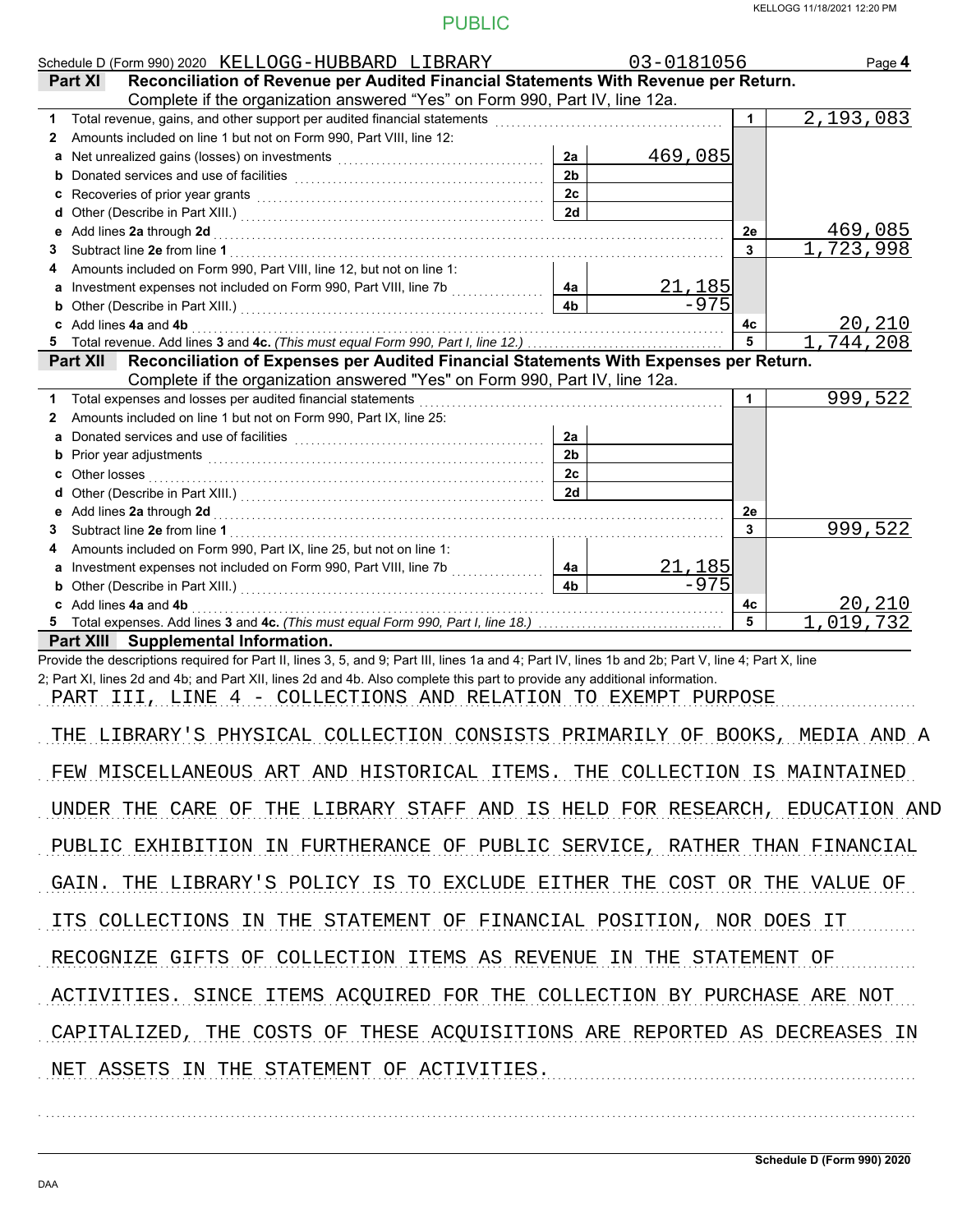| Schedule D (Form 990) 2020 KELLOGG-HUBBARD LIBRARY<br><b>Supplemental Information (continued)</b><br>Part XIII                | 03-0181056                | Page 5 |
|-------------------------------------------------------------------------------------------------------------------------------|---------------------------|--------|
| PART V, LINE 4 - INTENDED USES FOR ENDOWMENT FUNDS                                                                            |                           |        |
| EARNINGS ON ENDOWMENT FUNDS ARE INTENDED TO BE USED TO SUPPORT THE                                                            |                           |        |
| ORGANIZATION'S MISSION.                                                                                                       |                           |        |
| PART X - FIN 48 FOOTNOTE                                                                                                      |                           |        |
| KELLOGG HUBBARD LIBRARY BELIEVES THAT IT HAS APPROPRIATE SUPPORT FOR ANY                                                      |                           |        |
| TAX POSITIONS TAKEN AND, AS SUCH, DOES NOT HAVE ANY UNCERTAIN TAX POSITIONS<br>THAT ARE MATERIAL TO THE FINANCIAL STATEMENTS. |                           |        |
| PART XI, LINE 4B - REVENUE AMOUNTS INCLUDED ON RETURN - OTHER                                                                 |                           |        |
| SPECIAL EVENT EXPENSE                                                                                                         | $\boldsymbol{\mathsf{S}}$ | $-975$ |
| SPECIAL EVENT EXPENSE                                                                                                         | $\mathsf{S}$ .            | $-975$ |
|                                                                                                                               |                           |        |
|                                                                                                                               |                           |        |
|                                                                                                                               |                           |        |
|                                                                                                                               |                           |        |
|                                                                                                                               |                           |        |
|                                                                                                                               |                           |        |
|                                                                                                                               |                           |        |
|                                                                                                                               |                           |        |
|                                                                                                                               |                           |        |
|                                                                                                                               |                           |        |
|                                                                                                                               |                           |        |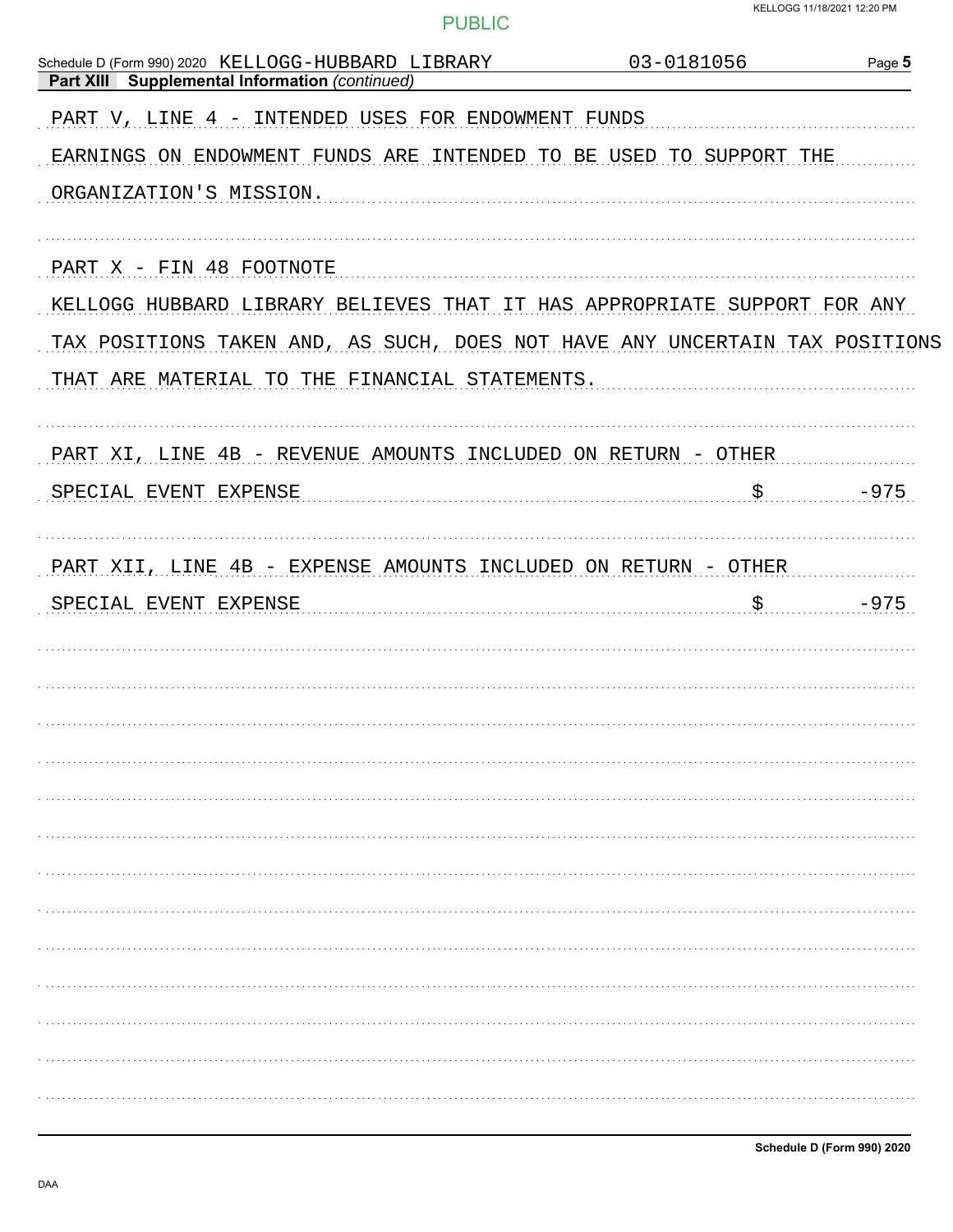| <b>SCHEDULE G</b><br>(Form 990 or 990-EZ)            | <b>Supplemental Information Regarding Fundraising or Gaming Activities</b><br>Complete if the organization answered "Yes" on Form 990, Part IV, line 17, 18, or 19, or if the                                                            |                                    |                 |                              | organization entered more than \$15,000 on Form 990-EZ, line 6a.       |                                        | OMB No. 1545-0047                       |
|------------------------------------------------------|------------------------------------------------------------------------------------------------------------------------------------------------------------------------------------------------------------------------------------------|------------------------------------|-----------------|------------------------------|------------------------------------------------------------------------|----------------------------------------|-----------------------------------------|
| Department of the Treasury                           |                                                                                                                                                                                                                                          | Attach to Form 990 or Form 990-EZ. |                 |                              |                                                                        |                                        | <b>Open to Public</b>                   |
| Internal Revenue Service<br>Name of the organization |                                                                                                                                                                                                                                          |                                    |                 |                              | Go to www.irs.gov/Form990 for instructions and the latest information. | <b>Employer identification number</b>  | Inspection                              |
|                                                      | KELLOGG-HUBBARD LIBRARY                                                                                                                                                                                                                  |                                    |                 |                              |                                                                        | 03-0181056                             |                                         |
| Part I                                               | Fundraising Activities. Complete if the organization answered "Yes" on Form 990, Part IV, line 17.<br>Form 990-EZ filers are not required to complete this part.                                                                         |                                    |                 |                              |                                                                        |                                        |                                         |
| 1                                                    | Indicate whether the organization raised funds through any of the following activities. Check all that apply.                                                                                                                            |                                    |                 |                              |                                                                        |                                        |                                         |
| Mail solicitations<br>a                              |                                                                                                                                                                                                                                          | e                                  |                 |                              | Solicitation of non-government grants                                  |                                        |                                         |
| Internet and email solicitations<br>b                | f                                                                                                                                                                                                                                        |                                    |                 |                              | Solicitation of government grants                                      |                                        |                                         |
| Phone solicitations<br>c                             |                                                                                                                                                                                                                                          | Special fundraising events<br>g    |                 |                              |                                                                        |                                        |                                         |
| d<br>In-person solicitations                         |                                                                                                                                                                                                                                          |                                    |                 |                              |                                                                        |                                        |                                         |
|                                                      | 2a Did the organization have a written or oral agreement with any individual (including officers, directors, trustees,<br>or key employees listed in Form 990, Part VII) or entity in connection with professional fundraising services? |                                    |                 |                              |                                                                        |                                        | Yes<br>No                               |
|                                                      | b If "Yes," list the 10 highest paid individuals or entities (fundraisers) pursuant to agreements under which the fundraiser is to be                                                                                                    |                                    |                 |                              |                                                                        |                                        |                                         |
|                                                      | compensated at least \$5,000 by the organization.                                                                                                                                                                                        |                                    | (iii) Did fund- |                              |                                                                        |                                        |                                         |
|                                                      | (i) Name and address of individual                                                                                                                                                                                                       |                                    |                 | raiser have<br>custody or    | (iv) Gross receipts                                                    | (v) Amount paid to<br>(or retained by) | (vi) Amount paid to<br>(or retained by) |
|                                                      | or entity (fundraiser)                                                                                                                                                                                                                   | (ii) Activity                      |                 | control of<br>contributions? | from activity                                                          | fundraiser listed in<br>col. (i)       | organization                            |
|                                                      |                                                                                                                                                                                                                                          |                                    | Yes No          |                              |                                                                        |                                        |                                         |
| 1                                                    |                                                                                                                                                                                                                                          |                                    |                 |                              |                                                                        |                                        |                                         |
|                                                      |                                                                                                                                                                                                                                          |                                    |                 |                              |                                                                        |                                        |                                         |
| $\mathbf{2}$                                         |                                                                                                                                                                                                                                          |                                    |                 |                              |                                                                        |                                        |                                         |
|                                                      |                                                                                                                                                                                                                                          |                                    |                 |                              |                                                                        |                                        |                                         |
| 3                                                    |                                                                                                                                                                                                                                          |                                    |                 |                              |                                                                        |                                        |                                         |
|                                                      |                                                                                                                                                                                                                                          |                                    |                 |                              |                                                                        |                                        |                                         |
| 4                                                    |                                                                                                                                                                                                                                          |                                    |                 |                              |                                                                        |                                        |                                         |
|                                                      |                                                                                                                                                                                                                                          |                                    |                 |                              |                                                                        |                                        |                                         |
| 5                                                    |                                                                                                                                                                                                                                          |                                    |                 |                              |                                                                        |                                        |                                         |
|                                                      |                                                                                                                                                                                                                                          |                                    |                 |                              |                                                                        |                                        |                                         |
|                                                      |                                                                                                                                                                                                                                          |                                    |                 |                              |                                                                        |                                        |                                         |
| 6                                                    |                                                                                                                                                                                                                                          |                                    |                 |                              |                                                                        |                                        |                                         |
|                                                      |                                                                                                                                                                                                                                          |                                    |                 |                              |                                                                        |                                        |                                         |
| 7                                                    |                                                                                                                                                                                                                                          |                                    |                 |                              |                                                                        |                                        |                                         |
|                                                      |                                                                                                                                                                                                                                          |                                    |                 |                              |                                                                        |                                        |                                         |
| 8                                                    |                                                                                                                                                                                                                                          |                                    |                 |                              |                                                                        |                                        |                                         |
|                                                      |                                                                                                                                                                                                                                          |                                    |                 |                              |                                                                        |                                        |                                         |
| 9                                                    |                                                                                                                                                                                                                                          |                                    |                 |                              |                                                                        |                                        |                                         |
|                                                      |                                                                                                                                                                                                                                          |                                    |                 |                              |                                                                        |                                        |                                         |
|                                                      |                                                                                                                                                                                                                                          |                                    |                 |                              |                                                                        |                                        |                                         |
| 10                                                   |                                                                                                                                                                                                                                          |                                    |                 |                              |                                                                        |                                        |                                         |
|                                                      |                                                                                                                                                                                                                                          |                                    |                 |                              |                                                                        |                                        |                                         |
| Total                                                |                                                                                                                                                                                                                                          |                                    |                 |                              |                                                                        |                                        |                                         |
| 3<br>registration or licensing.                      | List all states in which the organization is registered or licensed to solicit contributions or has been notified it is exempt from                                                                                                      |                                    |                 |                              |                                                                        |                                        |                                         |
|                                                      |                                                                                                                                                                                                                                          |                                    |                 |                              |                                                                        |                                        |                                         |
|                                                      |                                                                                                                                                                                                                                          |                                    |                 |                              |                                                                        |                                        |                                         |
|                                                      |                                                                                                                                                                                                                                          |                                    |                 |                              |                                                                        |                                        |                                         |
|                                                      |                                                                                                                                                                                                                                          |                                    |                 |                              |                                                                        |                                        |                                         |
|                                                      |                                                                                                                                                                                                                                          |                                    |                 |                              |                                                                        |                                        |                                         |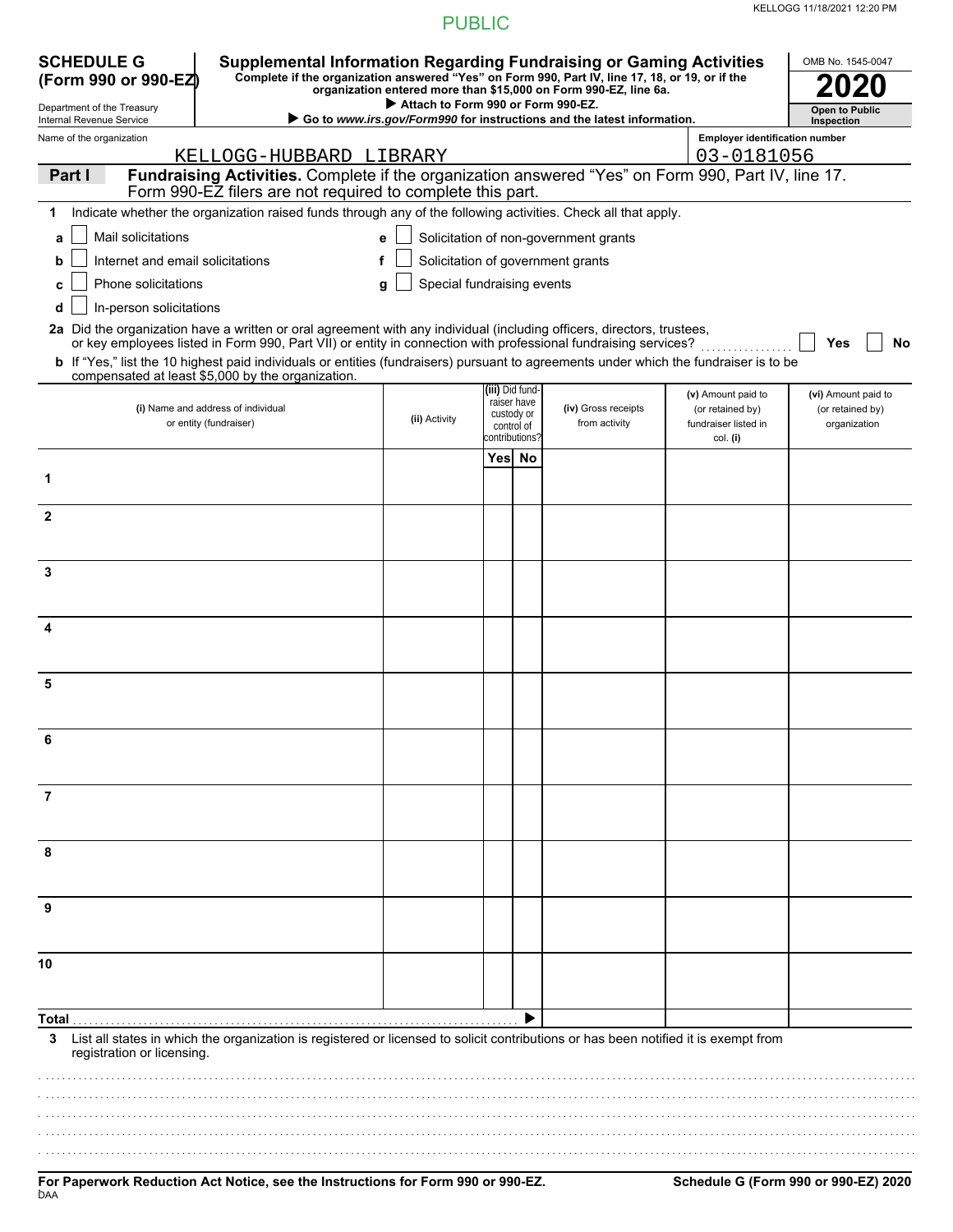|                 |                                | Schedule G (Form 990 or 990-EZ) 2020                                                                                                                       | <u>KELLOGG-HUBBARD LIBR</u> ARY | 03-0181056       | Page 2                     |
|-----------------|--------------------------------|------------------------------------------------------------------------------------------------------------------------------------------------------------|---------------------------------|------------------|----------------------------|
|                 | Part II                        | Fundraising Events. Complete if the organization answered "Yes" on Form 990, Part IV, line 18, or reported more                                            |                                 |                  |                            |
|                 |                                | than \$15,000 of fundraising event contributions and gross income on Form 990-EZ, lines 1 and 6b. List events with<br>gross receipts greater than \$5,000. |                                 |                  |                            |
|                 |                                | (a) Event $#1$                                                                                                                                             | (b) Event $#2$                  | (c) Other events |                            |
|                 |                                |                                                                                                                                                            |                                 |                  | (d) Total events           |
|                 |                                | EVENING AT THE                                                                                                                                             |                                 | <b>NONE</b>      | (add col. (a) through      |
|                 |                                | (event type)                                                                                                                                               | (event type)                    | (total number)   | col. (c)                   |
|                 |                                |                                                                                                                                                            |                                 |                  |                            |
| Revenue         | 1 Gross receipts               | 27,564                                                                                                                                                     |                                 |                  | 27,564                     |
|                 |                                |                                                                                                                                                            |                                 |                  |                            |
|                 | 2 Less: Contributions          | 19,749                                                                                                                                                     |                                 |                  | 19,749                     |
|                 | 3 Gross income (line 1 minus   |                                                                                                                                                            |                                 |                  |                            |
|                 |                                | 7,815                                                                                                                                                      |                                 |                  | 7,815                      |
|                 | 4 Cash prizes                  |                                                                                                                                                            |                                 |                  |                            |
|                 |                                |                                                                                                                                                            |                                 |                  |                            |
|                 | 5 Noncash prizes               |                                                                                                                                                            |                                 |                  |                            |
|                 |                                |                                                                                                                                                            |                                 |                  |                            |
|                 | 6 Rent/facility costs [111]    | the contract of the contract of the contract of                                                                                                            |                                 |                  |                            |
|                 |                                |                                                                                                                                                            |                                 |                  |                            |
|                 | 7 Food and beverages           |                                                                                                                                                            |                                 |                  |                            |
| Direct Expenses |                                |                                                                                                                                                            |                                 |                  |                            |
|                 | 8 Entertainment                | 150                                                                                                                                                        |                                 |                  | 150                        |
|                 |                                |                                                                                                                                                            |                                 |                  |                            |
|                 | <b>9</b> Other direct expenses | 825                                                                                                                                                        |                                 |                  | 825                        |
|                 |                                |                                                                                                                                                            |                                 |                  | 975                        |
|                 |                                |                                                                                                                                                            |                                 |                  | 6,840                      |
|                 | Part III                       | Gaming. Complete if the organization answered "Yes" on Form 990, Part IV, line 19, or reported more than                                                   |                                 |                  |                            |
|                 |                                | \$15,000 on Form 990-EZ, line 6a.                                                                                                                          |                                 |                  |                            |
|                 |                                |                                                                                                                                                            | (b) Pull tabs/instant           |                  | (d) Total gaming (add      |
|                 |                                | (a) Bingo                                                                                                                                                  | bingo/progressive bingo         | (c) Other gaming | col. (a) through col. (c)) |
| Revenue         |                                |                                                                                                                                                            |                                 |                  |                            |
|                 |                                |                                                                                                                                                            |                                 |                  |                            |
|                 | Gross revenue <i></i><br>1.    |                                                                                                                                                            |                                 |                  |                            |
|                 |                                |                                                                                                                                                            |                                 |                  |                            |
|                 |                                |                                                                                                                                                            |                                 |                  |                            |
|                 |                                |                                                                                                                                                            |                                 |                  |                            |
| ses             | 3 Noncash prizes               |                                                                                                                                                            |                                 |                  |                            |
|                 |                                |                                                                                                                                                            |                                 |                  |                            |
|                 | 4 Rent/facility costs          |                                                                                                                                                            |                                 |                  |                            |
| Direct Exper    |                                |                                                                                                                                                            |                                 |                  |                            |
|                 | 5 Other direct expenses        | <b>Yes</b>                                                                                                                                                 | %<br>Yes                        | $\%$             |                            |
|                 |                                | $\%$<br>No.                                                                                                                                                | No                              | Yes<br><b>No</b> |                            |
|                 | 6 Volunteer labor              |                                                                                                                                                            |                                 |                  |                            |
|                 |                                | 7 Direct expense summary. Add lines 2 through 5 in column (d)                                                                                              |                                 | ▶                |                            |
|                 |                                |                                                                                                                                                            |                                 |                  |                            |
|                 |                                |                                                                                                                                                            |                                 |                  |                            |
|                 |                                |                                                                                                                                                            |                                 |                  |                            |
| 9               |                                | Enter the state(s) in which the organization conducts gaming activities:                                                                                   |                                 |                  |                            |
|                 |                                | a Is the organization licensed to conduct gaming activities in each of these states?                                                                       |                                 |                  | Yes<br><b>No</b>           |
|                 | <b>b</b> If "No," explain:     |                                                                                                                                                            |                                 |                  |                            |
|                 |                                |                                                                                                                                                            |                                 |                  |                            |
|                 |                                |                                                                                                                                                            |                                 |                  |                            |
|                 |                                | 10a Were any of the organization's gaming licenses revoked, suspended, or terminated during the tax year?                                                  |                                 |                  | Yes<br><b>No</b>           |
|                 | <b>b</b> If "Yes," explain:    |                                                                                                                                                            |                                 |                  |                            |

. . . . . . . . . . . . . . . . . . . . . . . . . . . . . . . . . . . . . . . . . . . . . . . . . . . . . . . . . . . . . . . . . . . . . . . . . . . . . . . . . . . . . . . . . . . . . . . . . . . . . . . . . . . . . . . . . . . . . . . . . . . . . . . . . . . . . . . . . . . . . . . . . . . . . . . . . . .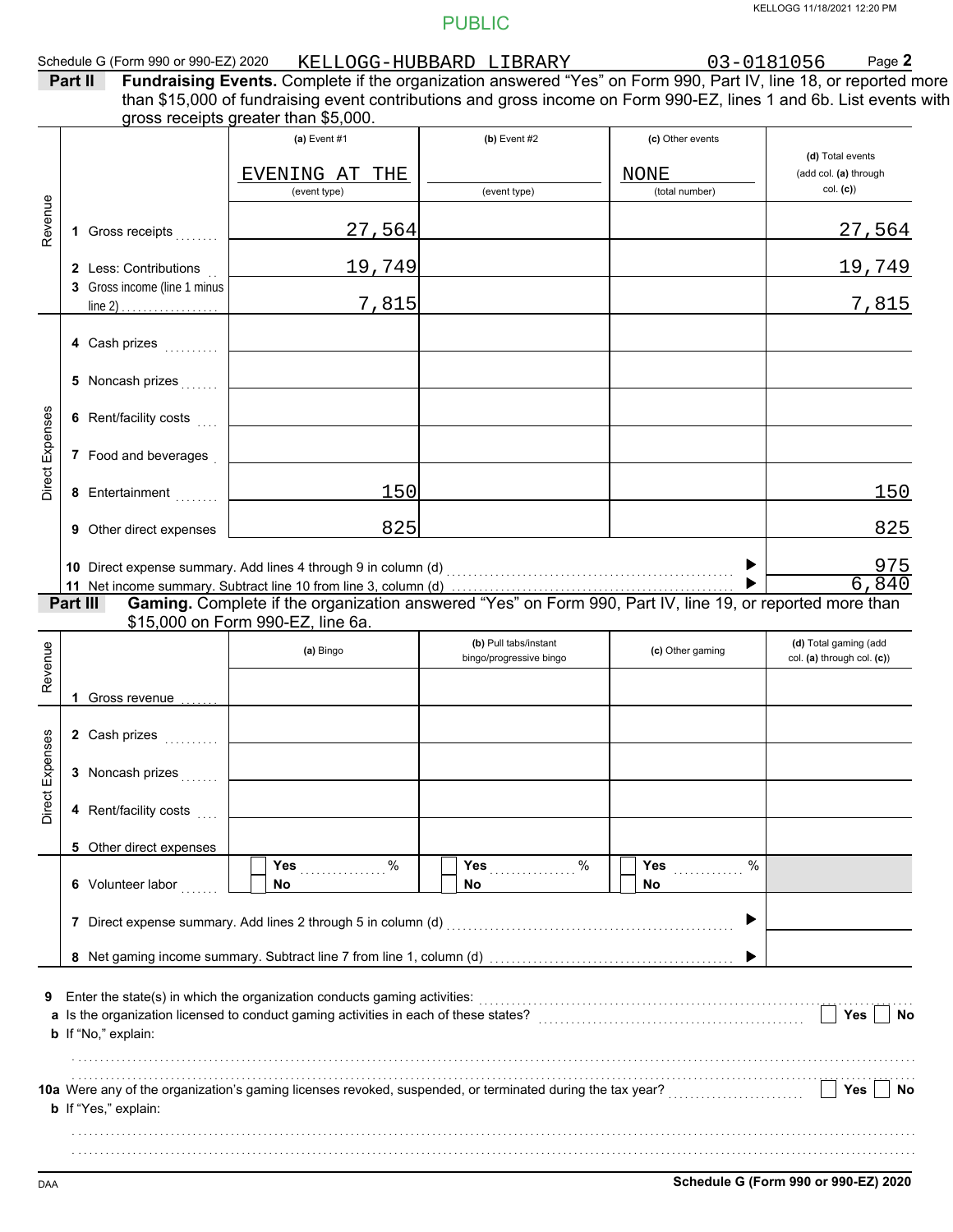|    |          | Schedule G (Form 990 or 990-EZ) 2020                                                                           |          |                        | KELLOGG-HUBBARD LIBRARY                                                                                                                                                                                                        | $03 - 0181056$                       |                 | Page 3           |
|----|----------|----------------------------------------------------------------------------------------------------------------|----------|------------------------|--------------------------------------------------------------------------------------------------------------------------------------------------------------------------------------------------------------------------------|--------------------------------------|-----------------|------------------|
| 11 |          |                                                                                                                |          |                        |                                                                                                                                                                                                                                |                                      |                 | Yes<br>No        |
| 12 |          | Is the organization a grantor, beneficiary or trustee of a trust, or a member of a partnership or other entity |          |                        |                                                                                                                                                                                                                                |                                      |                 |                  |
|    |          |                                                                                                                |          |                        |                                                                                                                                                                                                                                |                                      |                 | Yes<br><b>No</b> |
| 13 |          | Indicate the percentage of gaming activity conducted in:                                                       |          |                        |                                                                                                                                                                                                                                |                                      |                 |                  |
| а  |          |                                                                                                                |          |                        | The organization's facility [13a] 13a [135] The organization's facility [13a] 13a [13a] 13a [13a] [13a] [13a] [13a] [13a] [13a] [13a] [13a] [13a] [13a] [13a] [13a] [13a] [13a] [13a] [13a] [13a] [13a] [13a] [13a] [13a] [13a |                                      |                 | %                |
| b  |          | An outside facility                                                                                            |          |                        |                                                                                                                                                                                                                                |                                      | 13 <sub>b</sub> | $\%$             |
| 14 |          |                                                                                                                |          |                        | Enter the name and address of the person who prepares the organization's gaming/special events books and                                                                                                                       |                                      |                 |                  |
|    | records: |                                                                                                                |          |                        |                                                                                                                                                                                                                                |                                      |                 |                  |
|    |          |                                                                                                                |          |                        |                                                                                                                                                                                                                                |                                      |                 |                  |
|    |          |                                                                                                                |          |                        | Address > medical contract of the contract of the contract of the contract of the contract of the contract of the contract of the contract of the contract of the contract of the contract of the contract of the contract of  |                                      |                 |                  |
|    |          | <b>15a</b> Does the organization have a contract with a third party from whom the organization receives gaming |          |                        |                                                                                                                                                                                                                                |                                      |                 |                  |
|    | revenue? |                                                                                                                |          |                        |                                                                                                                                                                                                                                |                                      |                 | Yes<br>No        |
|    |          | amount of gaming revenue retained by the third party ▶ \$                                                      |          |                        |                                                                                                                                                                                                                                |                                      |                 |                  |
|    |          | c If "Yes," enter name and address of the third party:                                                         |          |                        |                                                                                                                                                                                                                                |                                      |                 |                  |
|    |          |                                                                                                                |          |                        |                                                                                                                                                                                                                                |                                      |                 |                  |
|    |          |                                                                                                                |          |                        | Address > medical contract of the contract of the contract of the contract of the contract of the contract of the contract of the contract of the contract of the contract of the contract of the contract of the contract of  |                                      |                 |                  |
| 16 |          | Gaming manager information:                                                                                    |          |                        |                                                                                                                                                                                                                                |                                      |                 |                  |
|    |          |                                                                                                                |          |                        |                                                                                                                                                                                                                                |                                      |                 |                  |
|    |          |                                                                                                                |          |                        |                                                                                                                                                                                                                                |                                      |                 |                  |
|    |          |                                                                                                                |          |                        |                                                                                                                                                                                                                                |                                      |                 |                  |
|    |          |                                                                                                                |          |                        |                                                                                                                                                                                                                                |                                      |                 |                  |
|    |          | Director/officer                                                                                               | Employee | Independent contractor |                                                                                                                                                                                                                                |                                      |                 |                  |
| 17 |          | Mandatory distributions:                                                                                       |          |                        |                                                                                                                                                                                                                                |                                      |                 |                  |
|    |          | Is the organization required under state law to make charitable distributions from the gaming proceeds to      |          |                        |                                                                                                                                                                                                                                |                                      |                 |                  |
|    |          |                                                                                                                |          |                        |                                                                                                                                                                                                                                |                                      |                 | Yes<br>No        |
|    |          | Enter the amount of distributions required under state law to be distributed to other exempt organizations or  |          |                        |                                                                                                                                                                                                                                |                                      |                 |                  |
|    | Part IV  | spent in the organization's own exempt activities during the tax year $\blacktriangleright$                    |          |                        | Supplemental Information. Provide the explanations required by Part I, line 2b, columns (iii) and (v); and                                                                                                                     |                                      |                 |                  |
|    |          | See instructions.                                                                                              |          |                        | Part III, lines 9, 9b, 10b, 15b, 15c, 16, and 17b, as applicable. Also provide any additional information.                                                                                                                     |                                      |                 |                  |
|    |          |                                                                                                                |          |                        |                                                                                                                                                                                                                                |                                      |                 |                  |
|    |          |                                                                                                                |          |                        |                                                                                                                                                                                                                                |                                      |                 |                  |
|    |          |                                                                                                                |          |                        |                                                                                                                                                                                                                                |                                      |                 |                  |
|    |          |                                                                                                                |          |                        |                                                                                                                                                                                                                                |                                      |                 |                  |
|    |          |                                                                                                                |          |                        |                                                                                                                                                                                                                                |                                      |                 |                  |
|    |          |                                                                                                                |          |                        |                                                                                                                                                                                                                                |                                      |                 |                  |
|    |          |                                                                                                                |          |                        |                                                                                                                                                                                                                                |                                      |                 |                  |
|    |          |                                                                                                                |          |                        |                                                                                                                                                                                                                                |                                      |                 |                  |
|    |          |                                                                                                                |          |                        |                                                                                                                                                                                                                                |                                      |                 |                  |
|    |          |                                                                                                                |          |                        |                                                                                                                                                                                                                                |                                      |                 |                  |
|    |          |                                                                                                                |          |                        |                                                                                                                                                                                                                                |                                      |                 |                  |
|    |          |                                                                                                                |          |                        |                                                                                                                                                                                                                                |                                      |                 |                  |
|    |          |                                                                                                                |          |                        |                                                                                                                                                                                                                                | Schedule G (Form 990 or 990-EZ) 2020 |                 |                  |

DAA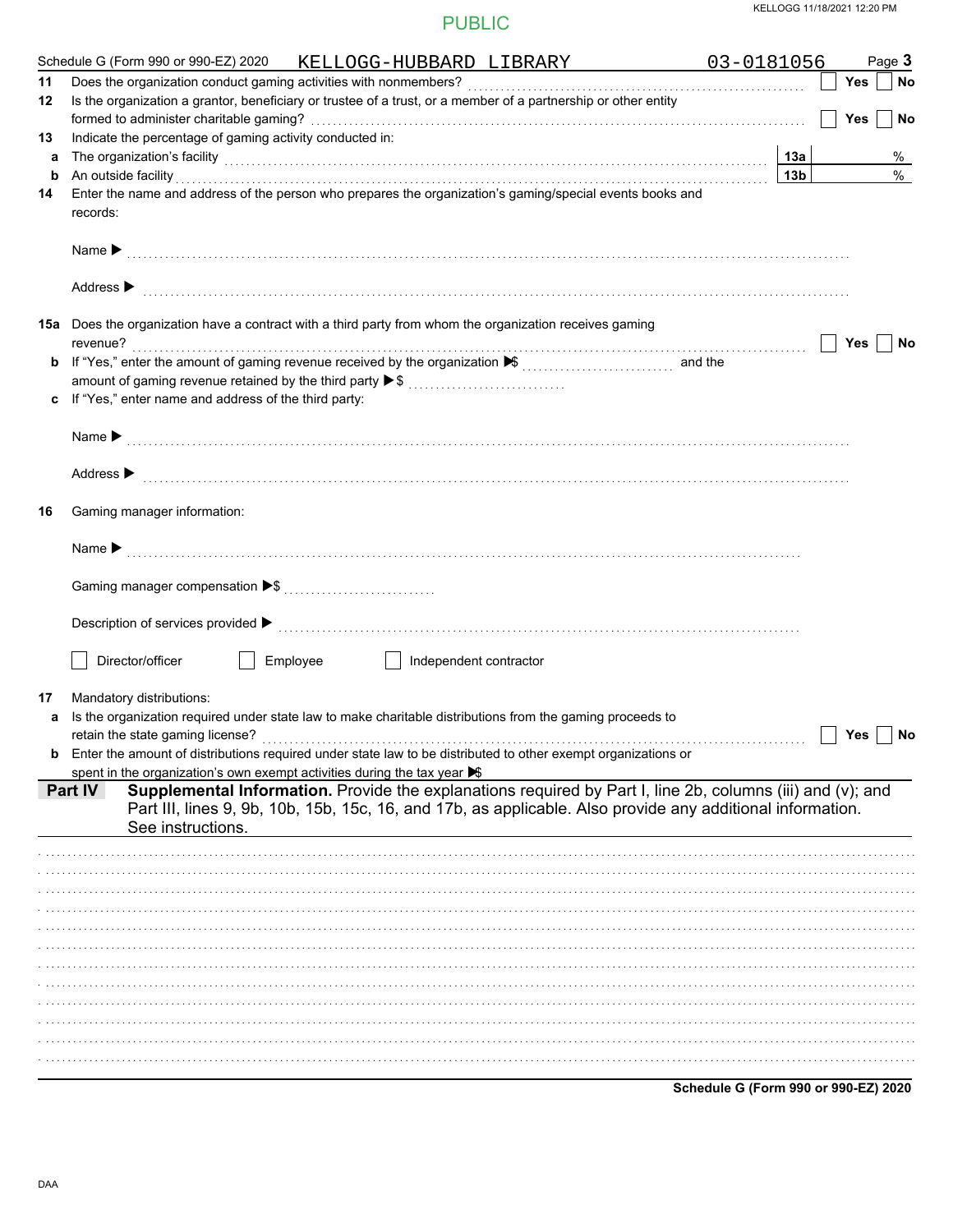| <b>SCHEDULE O</b><br>(Form 990 or 990-EZ)<br>Department of the Treasury<br>Internal Revenue Service | Supplemental Information to Form 990 or 990-EZ<br>Complete to provide information for responses to specific questions on<br>Form 990 or 990-EZ or to provide any additional information.<br>Attach to Form 990 or 990-EZ.<br>Go to www.irs.gov/Form990 for the latest information. |                                                     |           |  |  |  |  |
|-----------------------------------------------------------------------------------------------------|------------------------------------------------------------------------------------------------------------------------------------------------------------------------------------------------------------------------------------------------------------------------------------|-----------------------------------------------------|-----------|--|--|--|--|
| Name of the organization                                                                            | KELLOGG-HUBBARD LIBRARY                                                                                                                                                                                                                                                            | <b>Employer identification number</b><br>03-0181056 |           |  |  |  |  |
|                                                                                                     | FORM 990, PART VI, LINE 11B - ORGANIZATION'S PROCESS TO REVIEW FORM 990                                                                                                                                                                                                            |                                                     |           |  |  |  |  |
| WE DISTRIBUTE                                                                                       | THE DRAFT 990'S TO THE FULL BOARD.                                                                                                                                                                                                                                                 | TRUSTEES HAVE THE                                   |           |  |  |  |  |
|                                                                                                     | OPPORTUNITY TO GIVE FEEDBACK OR ASK QUESTIONS PRIOR TO VOTING TO APPROVE                                                                                                                                                                                                           |                                                     |           |  |  |  |  |
| THE 990'S.                                                                                          |                                                                                                                                                                                                                                                                                    |                                                     |           |  |  |  |  |
|                                                                                                     |                                                                                                                                                                                                                                                                                    |                                                     |           |  |  |  |  |
|                                                                                                     | FORM 990, PART VI, LINE 12C - ENFORCEMENT OF CONFLICTS POLICY                                                                                                                                                                                                                      |                                                     |           |  |  |  |  |
| WE REVIEW THE                                                                                       | INTEREST POLICY ANNUALLY AND TRUSTEES NEED TO<br>CONFLICT OF                                                                                                                                                                                                                       |                                                     |           |  |  |  |  |
|                                                                                                     | DISCLOSE ANY CONFLICTS. IF THEY ARE SUBSTANTIVE, THE PRESIDENT OF                                                                                                                                                                                                                  |                                                     | THE BOARD |  |  |  |  |
| WILL FOLLOW-UP.                                                                                     |                                                                                                                                                                                                                                                                                    |                                                     |           |  |  |  |  |
|                                                                                                     |                                                                                                                                                                                                                                                                                    |                                                     |           |  |  |  |  |
|                                                                                                     | FORM 990, PART VI, LINE 15A - COMPENSATION PROCESS FOR TOP OFFICIAL                                                                                                                                                                                                                |                                                     |           |  |  |  |  |
|                                                                                                     | WE HAVE A MANAGEMENT COMPENSATION POLICY THAT OUTLINES THE PROCESS.                                                                                                                                                                                                                |                                                     | THE       |  |  |  |  |
|                                                                                                     | BOARD SETS THE SALARY RANGE AND THE ANNUAL SALARY IS CONNECTED TO A                                                                                                                                                                                                                |                                                     |           |  |  |  |  |
| SUCCESSFUL EVALUATION.                                                                              |                                                                                                                                                                                                                                                                                    |                                                     |           |  |  |  |  |
|                                                                                                     |                                                                                                                                                                                                                                                                                    |                                                     |           |  |  |  |  |
|                                                                                                     | FORM 990, PART VI, LINE 19 - GOVERNING DOCUMENTS DISCLOSURE EXPLANATION                                                                                                                                                                                                            |                                                     |           |  |  |  |  |
|                                                                                                     | ALL OF OUR POLICIES ARE AVAILABLE IN THE POLICIES SECTION OF OUR WEBSITE.                                                                                                                                                                                                          |                                                     |           |  |  |  |  |
|                                                                                                     | OUR FINANCIAL STATEMENTS ARE AVAILABLE IN THE FINANCIAL INFORMATION SECTION                                                                                                                                                                                                        |                                                     |           |  |  |  |  |
|                                                                                                     | OF OUR WEBSITE. WE WOULD ALSO GIVE DOCUMENTS TO MEMBERS OF THE PUBLIC UPON                                                                                                                                                                                                         |                                                     |           |  |  |  |  |
| REQUEST.                                                                                            |                                                                                                                                                                                                                                                                                    |                                                     |           |  |  |  |  |
|                                                                                                     | FORM 990, PART XI, LINE 9 - OTHER CHANGES IN NET ASSETS EXPLANATION                                                                                                                                                                                                                |                                                     |           |  |  |  |  |
|                                                                                                     | CHANGES TO PRIOR YEAR NET ASSETS TO MATCH AUDIT                                                                                                                                                                                                                                    | \$ 19,687                                           |           |  |  |  |  |
|                                                                                                     |                                                                                                                                                                                                                                                                                    |                                                     |           |  |  |  |  |
|                                                                                                     |                                                                                                                                                                                                                                                                                    |                                                     |           |  |  |  |  |

For Paperwork Reduction Act Notice, see the Instructions for Form 990 or 990-EZ. DAA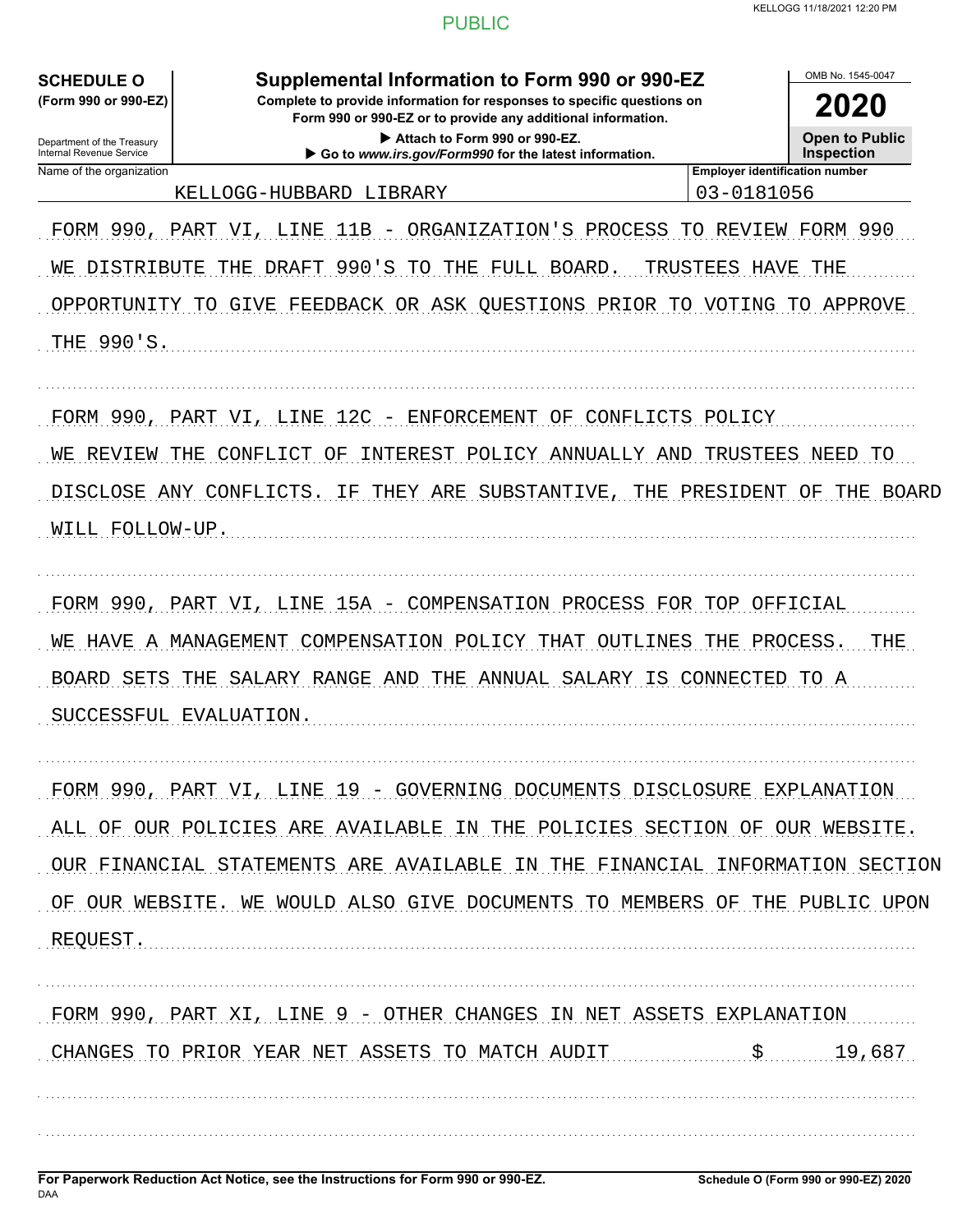|          | Form 4562                                                                                                                                                                                  |                                    |                                            | <b>Depreciation and Amortization</b><br>(Including Information on Listed Property)<br>Attach to your tax return.                                    |                  |                              |                |                |                  | OMB No. 1545-0172 |                                                                                                          |  |
|----------|--------------------------------------------------------------------------------------------------------------------------------------------------------------------------------------------|------------------------------------|--------------------------------------------|-----------------------------------------------------------------------------------------------------------------------------------------------------|------------------|------------------------------|----------------|----------------|------------------|-------------------|----------------------------------------------------------------------------------------------------------|--|
|          | Department of the Treasury<br>(99)<br>Internal Revenue Service                                                                                                                             |                                    |                                            | Go to www.irs.gov/Form4562 for instructions and the latest information.                                                                             |                  |                              |                |                |                  |                   | Attachment<br>179<br>Sequence No.                                                                        |  |
|          | Name(s) shown on return                                                                                                                                                                    |                                    |                                            |                                                                                                                                                     |                  |                              |                |                |                  |                   | Identifying number                                                                                       |  |
|          |                                                                                                                                                                                            | KELLOGG-HUBBARD LIBRARY            |                                            |                                                                                                                                                     |                  |                              |                |                |                  |                   | 03-0181056                                                                                               |  |
|          | Business or activity to which this form relates                                                                                                                                            |                                    |                                            |                                                                                                                                                     |                  |                              |                |                |                  |                   |                                                                                                          |  |
|          | INDIRECT DEPRECIATION                                                                                                                                                                      |                                    |                                            |                                                                                                                                                     |                  |                              |                |                |                  |                   |                                                                                                          |  |
|          | Part I                                                                                                                                                                                     |                                    |                                            | <b>Election To Expense Certain Property Under Section 179</b><br>Note: If you have any listed property, complete Part V before you complete Part I. |                  |                              |                |                |                  |                   |                                                                                                          |  |
| 1        | Maximum amount (see instructions)                                                                                                                                                          |                                    |                                            |                                                                                                                                                     |                  |                              |                |                |                  | 1                 | 040,000                                                                                                  |  |
| 2        | Total cost of section 179 property placed in service (see instructions)                                                                                                                    |                                    |                                            |                                                                                                                                                     |                  |                              |                |                |                  | $\mathbf{2}$      |                                                                                                          |  |
| 3        |                                                                                                                                                                                            |                                    |                                            |                                                                                                                                                     |                  |                              |                |                |                  | 3                 | 2,590,000                                                                                                |  |
| 4        | Reduction in limitation. Subtract line 3 from line 2. If zero or less, enter -0-                                                                                                           |                                    |                                            |                                                                                                                                                     |                  |                              |                |                |                  | 4                 |                                                                                                          |  |
| 5        | Dollar limitation for tax year. Subtract line 4 from line 1. If zero or less, enter -0-. If married filing separately, see instructions                                                    |                                    |                                            |                                                                                                                                                     |                  |                              |                |                |                  | 5                 |                                                                                                          |  |
| 6        |                                                                                                                                                                                            | (a) Description of property        |                                            |                                                                                                                                                     |                  | (b) Cost (business use only) |                |                | (c) Elected cost |                   |                                                                                                          |  |
|          |                                                                                                                                                                                            |                                    |                                            |                                                                                                                                                     |                  |                              |                |                |                  |                   |                                                                                                          |  |
|          |                                                                                                                                                                                            |                                    |                                            |                                                                                                                                                     |                  |                              |                |                |                  |                   |                                                                                                          |  |
| 7        | Listed property. Enter the amount from line 29                                                                                                                                             |                                    |                                            |                                                                                                                                                     |                  |                              | $\overline{7}$ |                |                  |                   |                                                                                                          |  |
| 8        | Total elected cost of section 179 property. Add amounts in column (c), lines 6 and 7                                                                                                       |                                    |                                            |                                                                                                                                                     |                  |                              |                |                |                  | 8                 |                                                                                                          |  |
| 9        | Tentative deduction. Enter the smaller of line 5 or line 8                                                                                                                                 |                                    |                                            |                                                                                                                                                     |                  |                              |                |                |                  | 9                 |                                                                                                          |  |
| 10<br>11 | Carryover of disallowed deduction from line 13 of your 2019 Form 4562<br>Business income limitation. Enter the smaller of business income (not less than zero) or line 5. See instructions |                                    |                                            |                                                                                                                                                     |                  |                              |                |                |                  | 10<br>11          |                                                                                                          |  |
| 12       | Section 179 expense deduction. Add lines 9 and 10, but don't enter more than line 11                                                                                                       |                                    |                                            |                                                                                                                                                     |                  |                              |                |                |                  | 12                |                                                                                                          |  |
| 13       | Carryover of disallowed deduction to 2021. Add lines 9 and 10, less line 12                                                                                                                |                                    |                                            |                                                                                                                                                     |                  |                              | 13             |                |                  |                   |                                                                                                          |  |
|          | Note: Don't use Part II or Part III below for listed property. Instead, use Part V.                                                                                                        |                                    |                                            |                                                                                                                                                     |                  |                              |                |                |                  |                   |                                                                                                          |  |
|          | Part II                                                                                                                                                                                    |                                    |                                            |                                                                                                                                                     |                  |                              |                |                |                  |                   | Special Depreciation Allowance and Other Depreciation (Don't include listed property. See instructions.) |  |
| 14       | Special depreciation allowance for qualified property (other than listed property) placed in service                                                                                       |                                    |                                            |                                                                                                                                                     |                  |                              |                |                |                  |                   |                                                                                                          |  |
|          | during the tax year. See instructions                                                                                                                                                      |                                    |                                            |                                                                                                                                                     |                  |                              |                |                |                  | 14                |                                                                                                          |  |
| 15       | Property subject to section 168(f)(1) election                                                                                                                                             |                                    |                                            |                                                                                                                                                     |                  |                              |                |                |                  | 15                |                                                                                                          |  |
| 16       | Other depreciation (including ACRS)                                                                                                                                                        |                                    |                                            |                                                                                                                                                     |                  |                              |                |                |                  | 16                | 94,014                                                                                                   |  |
|          | Part III                                                                                                                                                                                   |                                    |                                            | MACRS Depreciation (Don't include listed property. See instructions.)                                                                               |                  |                              |                |                |                  |                   |                                                                                                          |  |
|          |                                                                                                                                                                                            |                                    |                                            |                                                                                                                                                     | <b>Section A</b> |                              |                |                |                  |                   |                                                                                                          |  |
| 17       | MACRS deductions for assets placed in service in tax years beginning before 2020                                                                                                           |                                    |                                            |                                                                                                                                                     |                  |                              |                |                |                  | 17                | 0                                                                                                        |  |
| 18       | If you are electing to group any assets placed in service during the tax year into one or more general asset accounts, check here                                                          |                                    |                                            | Section B-Assets Placed in Service During 2020 Tax Year Using the General Depreciation System                                                       |                  |                              |                |                |                  |                   |                                                                                                          |  |
|          | (a) Classification of property                                                                                                                                                             |                                    | (b) Month and year<br>placed in<br>service | (c) Basis for depreciation<br>(business/investment use<br>only-see instructions)                                                                    |                  | (d) Recovery<br>period       |                | (e) Convention | (f) Method       |                   | (g) Depreciation deduction                                                                               |  |
| 19a      | 3-year property                                                                                                                                                                            |                                    |                                            |                                                                                                                                                     |                  |                              |                |                |                  |                   |                                                                                                          |  |
| b        | 5-year property                                                                                                                                                                            |                                    |                                            |                                                                                                                                                     |                  |                              |                |                |                  |                   |                                                                                                          |  |
| c        | 7-year property                                                                                                                                                                            |                                    |                                            |                                                                                                                                                     |                  |                              |                |                |                  |                   |                                                                                                          |  |
| d        | 10-year property                                                                                                                                                                           |                                    |                                            |                                                                                                                                                     |                  |                              |                |                |                  |                   |                                                                                                          |  |
| е        | 15-year property                                                                                                                                                                           |                                    |                                            |                                                                                                                                                     |                  |                              |                |                |                  |                   |                                                                                                          |  |
|          | f 20-year property                                                                                                                                                                         |                                    |                                            |                                                                                                                                                     |                  |                              |                |                |                  |                   |                                                                                                          |  |
|          | g 25-year property                                                                                                                                                                         |                                    |                                            |                                                                                                                                                     |                  | 25 yrs.                      |                |                | S/L              |                   |                                                                                                          |  |
|          | h Residential rental<br>property                                                                                                                                                           |                                    |                                            |                                                                                                                                                     |                  | 27.5 yrs.                    |                | MМ             | S/L              |                   |                                                                                                          |  |
|          |                                                                                                                                                                                            |                                    |                                            |                                                                                                                                                     |                  | 27.5 yrs.                    |                | MМ             | S/L              |                   |                                                                                                          |  |
|          | <i>i</i> Nonresidential real<br>property                                                                                                                                                   |                                    |                                            |                                                                                                                                                     |                  | 39 yrs.                      |                | MМ<br>МM       | S/L<br>S/L       |                   |                                                                                                          |  |
|          |                                                                                                                                                                                            |                                    |                                            | Section C-Assets Placed in Service During 2020 Tax Year Using the Alternative Depreciation System                                                   |                  |                              |                |                |                  |                   |                                                                                                          |  |
| 20a      | Class life                                                                                                                                                                                 |                                    |                                            |                                                                                                                                                     |                  |                              |                |                | S/L              |                   |                                                                                                          |  |
| b        | 12-year                                                                                                                                                                                    |                                    |                                            |                                                                                                                                                     |                  | 12 yrs.                      |                |                | S/L              |                   |                                                                                                          |  |
|          | c 30-year                                                                                                                                                                                  |                                    |                                            |                                                                                                                                                     |                  | 30 yrs.                      |                | <b>MM</b>      | S/L              |                   |                                                                                                          |  |
|          | d 40-year                                                                                                                                                                                  |                                    |                                            |                                                                                                                                                     |                  | 40 yrs.                      |                | MМ             | S/L              |                   |                                                                                                          |  |
|          | Part IV                                                                                                                                                                                    | <b>Summary (See instructions.)</b> |                                            |                                                                                                                                                     |                  |                              |                |                |                  |                   |                                                                                                          |  |
| 21       | Listed property. Enter amount from line 28                                                                                                                                                 |                                    |                                            |                                                                                                                                                     |                  |                              |                |                |                  | 21                |                                                                                                          |  |
| 22       | Total. Add amounts from line 12, lines 14 through 17, lines 19 and 20 in column (g), and line 21. Enter                                                                                    |                                    |                                            |                                                                                                                                                     |                  |                              |                |                |                  |                   |                                                                                                          |  |
| 23       | here and on the appropriate lines of your return. Partnerships and S corporations—see instructions<br>For assets shown above and placed in service during the current year, enter the      |                                    |                                            |                                                                                                                                                     |                  |                              |                |                |                  | 22                | 94,014                                                                                                   |  |
|          |                                                                                                                                                                                            |                                    |                                            |                                                                                                                                                     |                  |                              | 23             |                |                  |                   |                                                                                                          |  |
|          | For Paperwork Reduction Act Notice, see separate instructions.                                                                                                                             |                                    |                                            |                                                                                                                                                     |                  |                              |                |                |                  |                   | Form 4562 (2020)                                                                                         |  |
| DAA      |                                                                                                                                                                                            |                                    |                                            |                                                                                                                                                     |                  |                              |                |                |                  |                   | THERE ARE NO AMOUNTS FOR PAGE 2                                                                          |  |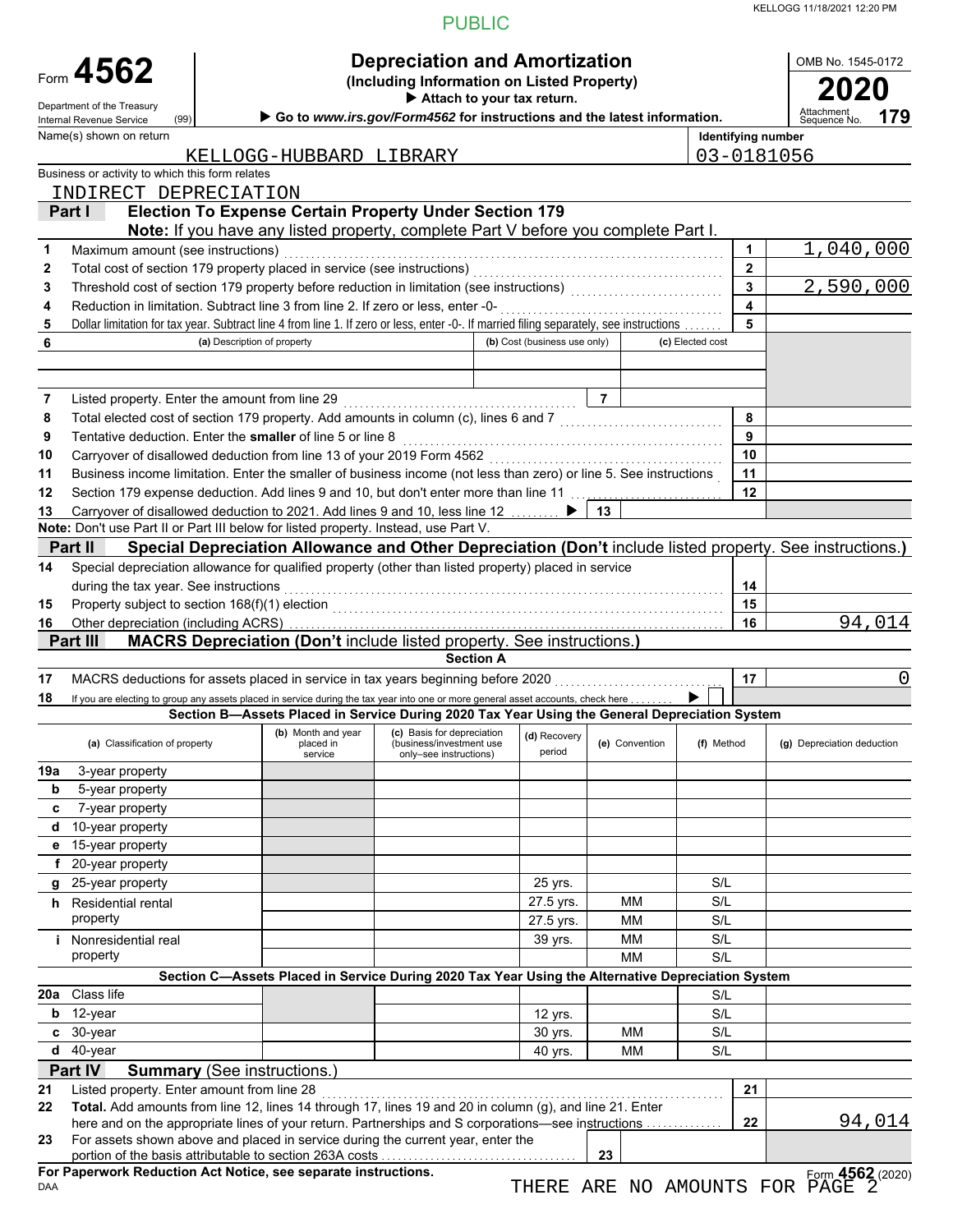Form **990**

# **Two Year Comparison Report 2019 & 2020**

| For calendar year 2020, or tax year beginning $07/01/20$ , ending<br>06/30/21<br><b>Taxpayer Identification Number</b><br>Name<br>03-0181056<br>KELLOGG-HUBBARD LIBRARY<br>2019<br><b>Differences</b><br>2020<br>410,284<br>454,437<br>44,153<br>1.<br>2.<br>2. Membership dues and assessments<br>76,565<br>3.<br>496,505<br>573,070<br>3. Government contributions and grants<br>$\bullet$<br>51,515<br>11,961<br>$-39,554$<br>4.<br>4. Program service revenue <i>manual</i> contract extensive contract extensive contract extending to the contract extending of the contract extending of the contract extending of the contract extending of the contract extending<br>$\Rightarrow$<br>$\blacksquare$<br>5.<br>$-13,862$<br>108,495<br>94,633<br>$\bullet$<br>6.<br>6. Proceeds from tax exempt bonds<br>><br>7.<br>$-153$<br>596,539<br>596,692<br>7. Net gain or (loss) from sale of assets other than inventory<br>$\alpha$<br>6,644<br>6,840<br>8.<br>8. Net income or (loss) from fundraising events<br>9.<br>10. Net gain or (loss) on sales of inventory [10. Net gain or<br>10.<br>412<br>6,728<br>11.<br>1,073,702<br>1,744,208<br>670,506<br>12. Total revenue. Add lines 1 through 11<br>12.<br>13.<br>14.<br>14. Benefits paid to or for members<br>15 <sub>1</sub><br>131,309<br>143,909<br>15. Compensation of officers, directors, trustees, etc.<br>$\omega$<br>$-5,322$<br>487,361<br>482,039<br>n<br>16. Salaries, other compensation, and employee benefits<br>16.<br>$\blacksquare$<br>17.<br>Φ<br>$\Omega$<br>31,996<br>29,001<br>18. Other professional fees<br>18.<br>$\times$<br>142,716<br>ш<br>19.<br>148,153<br>19. Occupancy, rent, utilities, and maintenance <i>maintering</i><br>20.<br>88,184<br>94,017<br>128,050<br>81,234<br>21.<br>21. Other expenses <b>constants</b> and a set of the set of the set of the set of the set of the set of the set of the set of the set of the set of the set of the set of the set of the set of the set of the set of the set of th<br>968, 237<br>1,019,732<br>22.<br>22. Total expenses. Add lines 13 through 21<br>105,465<br>619,011<br>724,476<br>23.<br>23. Excess or (Deficit). Subtract line 22 from line 12<br>744,208<br>1,073,702<br>24.<br>24. Total exempt revenue<br>25. Total unrelated revenue <i>[[[[[[[[[[[[[[[[[[[[[[[[[[[]]]]]</i> ]]<br>25.<br>Other Information<br>716,701<br>549,788<br>166,913<br>26. Total excludable revenue <i>communically</i> contained a set of the set of the set of the set of the set of the set of the set of the set of the set of the set of the set of the set of the set of the set of the set of the s<br>26.<br>8,281,824<br>1,070,330<br>27.<br>7,211,494<br>28.<br>181,802<br>38,884<br>28. Total liabilities <b>Manual Lieuwing and State Professor</b> and Contact the Contact of the Contact of the Contact State Dental Dental Dental Dental Dental Dental Dental Dental Dental Dental Dental Dental Dental Dental Dent<br>7,029,692<br>8,242,940<br>29.<br>30. Number of voting members of governing body<br>30.<br>14<br>13<br>13<br>31. Number of independent voting members of governing body<br>14<br>31.<br>50<br>34<br>32.<br>32. Number of employees<br>92<br>83<br>33.<br>33. Number of volunteers | Form 990 |  | Two Year Comparison Report | 2019 & 2020 |            |
|----------------------------------------------------------------------------------------------------------------------------------------------------------------------------------------------------------------------------------------------------------------------------------------------------------------------------------------------------------------------------------------------------------------------------------------------------------------------------------------------------------------------------------------------------------------------------------------------------------------------------------------------------------------------------------------------------------------------------------------------------------------------------------------------------------------------------------------------------------------------------------------------------------------------------------------------------------------------------------------------------------------------------------------------------------------------------------------------------------------------------------------------------------------------------------------------------------------------------------------------------------------------------------------------------------------------------------------------------------------------------------------------------------------------------------------------------------------------------------------------------------------------------------------------------------------------------------------------------------------------------------------------------------------------------------------------------------------------------------------------------------------------------------------------------------------------------------------------------------------------------------------------------------------------------------------------------------------------------------------------------------------------------------------------------------------------------------------------------------------------------------------------------------------------------------------------------------------------------------------------------------------------------------------------------------------------------------------------------------------------------------------------------------------------------------------------------------------------------------------------------------------------------------------------------------------------------------------------------------------------------------------------------------------------------------------------------------------------------------------------------------------------------------------------------------------------------------------------------------------------------------------------------------------------------------------------------------------------------------------------------------------------------------------------------------------------------------------------------------------------------------------------------------------------------------------------------------------------------------------------------------|----------|--|----------------------------|-------------|------------|
|                                                                                                                                                                                                                                                                                                                                                                                                                                                                                                                                                                                                                                                                                                                                                                                                                                                                                                                                                                                                                                                                                                                                                                                                                                                                                                                                                                                                                                                                                                                                                                                                                                                                                                                                                                                                                                                                                                                                                                                                                                                                                                                                                                                                                                                                                                                                                                                                                                                                                                                                                                                                                                                                                                                                                                                                                                                                                                                                                                                                                                                                                                                                                                                                                                                          |          |  |                            |             |            |
|                                                                                                                                                                                                                                                                                                                                                                                                                                                                                                                                                                                                                                                                                                                                                                                                                                                                                                                                                                                                                                                                                                                                                                                                                                                                                                                                                                                                                                                                                                                                                                                                                                                                                                                                                                                                                                                                                                                                                                                                                                                                                                                                                                                                                                                                                                                                                                                                                                                                                                                                                                                                                                                                                                                                                                                                                                                                                                                                                                                                                                                                                                                                                                                                                                                          |          |  |                            |             |            |
|                                                                                                                                                                                                                                                                                                                                                                                                                                                                                                                                                                                                                                                                                                                                                                                                                                                                                                                                                                                                                                                                                                                                                                                                                                                                                                                                                                                                                                                                                                                                                                                                                                                                                                                                                                                                                                                                                                                                                                                                                                                                                                                                                                                                                                                                                                                                                                                                                                                                                                                                                                                                                                                                                                                                                                                                                                                                                                                                                                                                                                                                                                                                                                                                                                                          |          |  |                            |             |            |
|                                                                                                                                                                                                                                                                                                                                                                                                                                                                                                                                                                                                                                                                                                                                                                                                                                                                                                                                                                                                                                                                                                                                                                                                                                                                                                                                                                                                                                                                                                                                                                                                                                                                                                                                                                                                                                                                                                                                                                                                                                                                                                                                                                                                                                                                                                                                                                                                                                                                                                                                                                                                                                                                                                                                                                                                                                                                                                                                                                                                                                                                                                                                                                                                                                                          |          |  |                            |             |            |
|                                                                                                                                                                                                                                                                                                                                                                                                                                                                                                                                                                                                                                                                                                                                                                                                                                                                                                                                                                                                                                                                                                                                                                                                                                                                                                                                                                                                                                                                                                                                                                                                                                                                                                                                                                                                                                                                                                                                                                                                                                                                                                                                                                                                                                                                                                                                                                                                                                                                                                                                                                                                                                                                                                                                                                                                                                                                                                                                                                                                                                                                                                                                                                                                                                                          |          |  |                            |             |            |
|                                                                                                                                                                                                                                                                                                                                                                                                                                                                                                                                                                                                                                                                                                                                                                                                                                                                                                                                                                                                                                                                                                                                                                                                                                                                                                                                                                                                                                                                                                                                                                                                                                                                                                                                                                                                                                                                                                                                                                                                                                                                                                                                                                                                                                                                                                                                                                                                                                                                                                                                                                                                                                                                                                                                                                                                                                                                                                                                                                                                                                                                                                                                                                                                                                                          |          |  |                            |             |            |
|                                                                                                                                                                                                                                                                                                                                                                                                                                                                                                                                                                                                                                                                                                                                                                                                                                                                                                                                                                                                                                                                                                                                                                                                                                                                                                                                                                                                                                                                                                                                                                                                                                                                                                                                                                                                                                                                                                                                                                                                                                                                                                                                                                                                                                                                                                                                                                                                                                                                                                                                                                                                                                                                                                                                                                                                                                                                                                                                                                                                                                                                                                                                                                                                                                                          |          |  |                            |             |            |
|                                                                                                                                                                                                                                                                                                                                                                                                                                                                                                                                                                                                                                                                                                                                                                                                                                                                                                                                                                                                                                                                                                                                                                                                                                                                                                                                                                                                                                                                                                                                                                                                                                                                                                                                                                                                                                                                                                                                                                                                                                                                                                                                                                                                                                                                                                                                                                                                                                                                                                                                                                                                                                                                                                                                                                                                                                                                                                                                                                                                                                                                                                                                                                                                                                                          |          |  |                            |             |            |
|                                                                                                                                                                                                                                                                                                                                                                                                                                                                                                                                                                                                                                                                                                                                                                                                                                                                                                                                                                                                                                                                                                                                                                                                                                                                                                                                                                                                                                                                                                                                                                                                                                                                                                                                                                                                                                                                                                                                                                                                                                                                                                                                                                                                                                                                                                                                                                                                                                                                                                                                                                                                                                                                                                                                                                                                                                                                                                                                                                                                                                                                                                                                                                                                                                                          |          |  |                            |             |            |
|                                                                                                                                                                                                                                                                                                                                                                                                                                                                                                                                                                                                                                                                                                                                                                                                                                                                                                                                                                                                                                                                                                                                                                                                                                                                                                                                                                                                                                                                                                                                                                                                                                                                                                                                                                                                                                                                                                                                                                                                                                                                                                                                                                                                                                                                                                                                                                                                                                                                                                                                                                                                                                                                                                                                                                                                                                                                                                                                                                                                                                                                                                                                                                                                                                                          |          |  |                            |             |            |
|                                                                                                                                                                                                                                                                                                                                                                                                                                                                                                                                                                                                                                                                                                                                                                                                                                                                                                                                                                                                                                                                                                                                                                                                                                                                                                                                                                                                                                                                                                                                                                                                                                                                                                                                                                                                                                                                                                                                                                                                                                                                                                                                                                                                                                                                                                                                                                                                                                                                                                                                                                                                                                                                                                                                                                                                                                                                                                                                                                                                                                                                                                                                                                                                                                                          |          |  |                            |             |            |
|                                                                                                                                                                                                                                                                                                                                                                                                                                                                                                                                                                                                                                                                                                                                                                                                                                                                                                                                                                                                                                                                                                                                                                                                                                                                                                                                                                                                                                                                                                                                                                                                                                                                                                                                                                                                                                                                                                                                                                                                                                                                                                                                                                                                                                                                                                                                                                                                                                                                                                                                                                                                                                                                                                                                                                                                                                                                                                                                                                                                                                                                                                                                                                                                                                                          |          |  |                            |             |            |
|                                                                                                                                                                                                                                                                                                                                                                                                                                                                                                                                                                                                                                                                                                                                                                                                                                                                                                                                                                                                                                                                                                                                                                                                                                                                                                                                                                                                                                                                                                                                                                                                                                                                                                                                                                                                                                                                                                                                                                                                                                                                                                                                                                                                                                                                                                                                                                                                                                                                                                                                                                                                                                                                                                                                                                                                                                                                                                                                                                                                                                                                                                                                                                                                                                                          |          |  |                            |             | 196        |
|                                                                                                                                                                                                                                                                                                                                                                                                                                                                                                                                                                                                                                                                                                                                                                                                                                                                                                                                                                                                                                                                                                                                                                                                                                                                                                                                                                                                                                                                                                                                                                                                                                                                                                                                                                                                                                                                                                                                                                                                                                                                                                                                                                                                                                                                                                                                                                                                                                                                                                                                                                                                                                                                                                                                                                                                                                                                                                                                                                                                                                                                                                                                                                                                                                                          |          |  |                            |             |            |
|                                                                                                                                                                                                                                                                                                                                                                                                                                                                                                                                                                                                                                                                                                                                                                                                                                                                                                                                                                                                                                                                                                                                                                                                                                                                                                                                                                                                                                                                                                                                                                                                                                                                                                                                                                                                                                                                                                                                                                                                                                                                                                                                                                                                                                                                                                                                                                                                                                                                                                                                                                                                                                                                                                                                                                                                                                                                                                                                                                                                                                                                                                                                                                                                                                                          |          |  |                            |             |            |
|                                                                                                                                                                                                                                                                                                                                                                                                                                                                                                                                                                                                                                                                                                                                                                                                                                                                                                                                                                                                                                                                                                                                                                                                                                                                                                                                                                                                                                                                                                                                                                                                                                                                                                                                                                                                                                                                                                                                                                                                                                                                                                                                                                                                                                                                                                                                                                                                                                                                                                                                                                                                                                                                                                                                                                                                                                                                                                                                                                                                                                                                                                                                                                                                                                                          |          |  |                            |             | 6,316      |
|                                                                                                                                                                                                                                                                                                                                                                                                                                                                                                                                                                                                                                                                                                                                                                                                                                                                                                                                                                                                                                                                                                                                                                                                                                                                                                                                                                                                                                                                                                                                                                                                                                                                                                                                                                                                                                                                                                                                                                                                                                                                                                                                                                                                                                                                                                                                                                                                                                                                                                                                                                                                                                                                                                                                                                                                                                                                                                                                                                                                                                                                                                                                                                                                                                                          |          |  |                            |             |            |
|                                                                                                                                                                                                                                                                                                                                                                                                                                                                                                                                                                                                                                                                                                                                                                                                                                                                                                                                                                                                                                                                                                                                                                                                                                                                                                                                                                                                                                                                                                                                                                                                                                                                                                                                                                                                                                                                                                                                                                                                                                                                                                                                                                                                                                                                                                                                                                                                                                                                                                                                                                                                                                                                                                                                                                                                                                                                                                                                                                                                                                                                                                                                                                                                                                                          |          |  |                            |             |            |
|                                                                                                                                                                                                                                                                                                                                                                                                                                                                                                                                                                                                                                                                                                                                                                                                                                                                                                                                                                                                                                                                                                                                                                                                                                                                                                                                                                                                                                                                                                                                                                                                                                                                                                                                                                                                                                                                                                                                                                                                                                                                                                                                                                                                                                                                                                                                                                                                                                                                                                                                                                                                                                                                                                                                                                                                                                                                                                                                                                                                                                                                                                                                                                                                                                                          |          |  |                            |             |            |
|                                                                                                                                                                                                                                                                                                                                                                                                                                                                                                                                                                                                                                                                                                                                                                                                                                                                                                                                                                                                                                                                                                                                                                                                                                                                                                                                                                                                                                                                                                                                                                                                                                                                                                                                                                                                                                                                                                                                                                                                                                                                                                                                                                                                                                                                                                                                                                                                                                                                                                                                                                                                                                                                                                                                                                                                                                                                                                                                                                                                                                                                                                                                                                                                                                                          |          |  |                            |             | 12,600     |
|                                                                                                                                                                                                                                                                                                                                                                                                                                                                                                                                                                                                                                                                                                                                                                                                                                                                                                                                                                                                                                                                                                                                                                                                                                                                                                                                                                                                                                                                                                                                                                                                                                                                                                                                                                                                                                                                                                                                                                                                                                                                                                                                                                                                                                                                                                                                                                                                                                                                                                                                                                                                                                                                                                                                                                                                                                                                                                                                                                                                                                                                                                                                                                                                                                                          |          |  |                            |             |            |
|                                                                                                                                                                                                                                                                                                                                                                                                                                                                                                                                                                                                                                                                                                                                                                                                                                                                                                                                                                                                                                                                                                                                                                                                                                                                                                                                                                                                                                                                                                                                                                                                                                                                                                                                                                                                                                                                                                                                                                                                                                                                                                                                                                                                                                                                                                                                                                                                                                                                                                                                                                                                                                                                                                                                                                                                                                                                                                                                                                                                                                                                                                                                                                                                                                                          |          |  |                            |             |            |
|                                                                                                                                                                                                                                                                                                                                                                                                                                                                                                                                                                                                                                                                                                                                                                                                                                                                                                                                                                                                                                                                                                                                                                                                                                                                                                                                                                                                                                                                                                                                                                                                                                                                                                                                                                                                                                                                                                                                                                                                                                                                                                                                                                                                                                                                                                                                                                                                                                                                                                                                                                                                                                                                                                                                                                                                                                                                                                                                                                                                                                                                                                                                                                                                                                                          |          |  |                            |             | $-2,995$   |
|                                                                                                                                                                                                                                                                                                                                                                                                                                                                                                                                                                                                                                                                                                                                                                                                                                                                                                                                                                                                                                                                                                                                                                                                                                                                                                                                                                                                                                                                                                                                                                                                                                                                                                                                                                                                                                                                                                                                                                                                                                                                                                                                                                                                                                                                                                                                                                                                                                                                                                                                                                                                                                                                                                                                                                                                                                                                                                                                                                                                                                                                                                                                                                                                                                                          |          |  |                            |             | $-5,437$   |
|                                                                                                                                                                                                                                                                                                                                                                                                                                                                                                                                                                                                                                                                                                                                                                                                                                                                                                                                                                                                                                                                                                                                                                                                                                                                                                                                                                                                                                                                                                                                                                                                                                                                                                                                                                                                                                                                                                                                                                                                                                                                                                                                                                                                                                                                                                                                                                                                                                                                                                                                                                                                                                                                                                                                                                                                                                                                                                                                                                                                                                                                                                                                                                                                                                                          |          |  |                            |             | 5,833      |
|                                                                                                                                                                                                                                                                                                                                                                                                                                                                                                                                                                                                                                                                                                                                                                                                                                                                                                                                                                                                                                                                                                                                                                                                                                                                                                                                                                                                                                                                                                                                                                                                                                                                                                                                                                                                                                                                                                                                                                                                                                                                                                                                                                                                                                                                                                                                                                                                                                                                                                                                                                                                                                                                                                                                                                                                                                                                                                                                                                                                                                                                                                                                                                                                                                                          |          |  |                            |             | 46,816     |
|                                                                                                                                                                                                                                                                                                                                                                                                                                                                                                                                                                                                                                                                                                                                                                                                                                                                                                                                                                                                                                                                                                                                                                                                                                                                                                                                                                                                                                                                                                                                                                                                                                                                                                                                                                                                                                                                                                                                                                                                                                                                                                                                                                                                                                                                                                                                                                                                                                                                                                                                                                                                                                                                                                                                                                                                                                                                                                                                                                                                                                                                                                                                                                                                                                                          |          |  |                            |             | 51,495     |
|                                                                                                                                                                                                                                                                                                                                                                                                                                                                                                                                                                                                                                                                                                                                                                                                                                                                                                                                                                                                                                                                                                                                                                                                                                                                                                                                                                                                                                                                                                                                                                                                                                                                                                                                                                                                                                                                                                                                                                                                                                                                                                                                                                                                                                                                                                                                                                                                                                                                                                                                                                                                                                                                                                                                                                                                                                                                                                                                                                                                                                                                                                                                                                                                                                                          |          |  |                            |             |            |
|                                                                                                                                                                                                                                                                                                                                                                                                                                                                                                                                                                                                                                                                                                                                                                                                                                                                                                                                                                                                                                                                                                                                                                                                                                                                                                                                                                                                                                                                                                                                                                                                                                                                                                                                                                                                                                                                                                                                                                                                                                                                                                                                                                                                                                                                                                                                                                                                                                                                                                                                                                                                                                                                                                                                                                                                                                                                                                                                                                                                                                                                                                                                                                                                                                                          |          |  |                            |             | 670,506    |
|                                                                                                                                                                                                                                                                                                                                                                                                                                                                                                                                                                                                                                                                                                                                                                                                                                                                                                                                                                                                                                                                                                                                                                                                                                                                                                                                                                                                                                                                                                                                                                                                                                                                                                                                                                                                                                                                                                                                                                                                                                                                                                                                                                                                                                                                                                                                                                                                                                                                                                                                                                                                                                                                                                                                                                                                                                                                                                                                                                                                                                                                                                                                                                                                                                                          |          |  |                            |             |            |
|                                                                                                                                                                                                                                                                                                                                                                                                                                                                                                                                                                                                                                                                                                                                                                                                                                                                                                                                                                                                                                                                                                                                                                                                                                                                                                                                                                                                                                                                                                                                                                                                                                                                                                                                                                                                                                                                                                                                                                                                                                                                                                                                                                                                                                                                                                                                                                                                                                                                                                                                                                                                                                                                                                                                                                                                                                                                                                                                                                                                                                                                                                                                                                                                                                                          |          |  |                            |             |            |
|                                                                                                                                                                                                                                                                                                                                                                                                                                                                                                                                                                                                                                                                                                                                                                                                                                                                                                                                                                                                                                                                                                                                                                                                                                                                                                                                                                                                                                                                                                                                                                                                                                                                                                                                                                                                                                                                                                                                                                                                                                                                                                                                                                                                                                                                                                                                                                                                                                                                                                                                                                                                                                                                                                                                                                                                                                                                                                                                                                                                                                                                                                                                                                                                                                                          |          |  |                            |             |            |
|                                                                                                                                                                                                                                                                                                                                                                                                                                                                                                                                                                                                                                                                                                                                                                                                                                                                                                                                                                                                                                                                                                                                                                                                                                                                                                                                                                                                                                                                                                                                                                                                                                                                                                                                                                                                                                                                                                                                                                                                                                                                                                                                                                                                                                                                                                                                                                                                                                                                                                                                                                                                                                                                                                                                                                                                                                                                                                                                                                                                                                                                                                                                                                                                                                                          |          |  |                            |             | $-142,918$ |
|                                                                                                                                                                                                                                                                                                                                                                                                                                                                                                                                                                                                                                                                                                                                                                                                                                                                                                                                                                                                                                                                                                                                                                                                                                                                                                                                                                                                                                                                                                                                                                                                                                                                                                                                                                                                                                                                                                                                                                                                                                                                                                                                                                                                                                                                                                                                                                                                                                                                                                                                                                                                                                                                                                                                                                                                                                                                                                                                                                                                                                                                                                                                                                                                                                                          |          |  |                            |             | 1,213,248  |
|                                                                                                                                                                                                                                                                                                                                                                                                                                                                                                                                                                                                                                                                                                                                                                                                                                                                                                                                                                                                                                                                                                                                                                                                                                                                                                                                                                                                                                                                                                                                                                                                                                                                                                                                                                                                                                                                                                                                                                                                                                                                                                                                                                                                                                                                                                                                                                                                                                                                                                                                                                                                                                                                                                                                                                                                                                                                                                                                                                                                                                                                                                                                                                                                                                                          |          |  |                            |             |            |
|                                                                                                                                                                                                                                                                                                                                                                                                                                                                                                                                                                                                                                                                                                                                                                                                                                                                                                                                                                                                                                                                                                                                                                                                                                                                                                                                                                                                                                                                                                                                                                                                                                                                                                                                                                                                                                                                                                                                                                                                                                                                                                                                                                                                                                                                                                                                                                                                                                                                                                                                                                                                                                                                                                                                                                                                                                                                                                                                                                                                                                                                                                                                                                                                                                                          |          |  |                            |             |            |
|                                                                                                                                                                                                                                                                                                                                                                                                                                                                                                                                                                                                                                                                                                                                                                                                                                                                                                                                                                                                                                                                                                                                                                                                                                                                                                                                                                                                                                                                                                                                                                                                                                                                                                                                                                                                                                                                                                                                                                                                                                                                                                                                                                                                                                                                                                                                                                                                                                                                                                                                                                                                                                                                                                                                                                                                                                                                                                                                                                                                                                                                                                                                                                                                                                                          |          |  |                            |             |            |
|                                                                                                                                                                                                                                                                                                                                                                                                                                                                                                                                                                                                                                                                                                                                                                                                                                                                                                                                                                                                                                                                                                                                                                                                                                                                                                                                                                                                                                                                                                                                                                                                                                                                                                                                                                                                                                                                                                                                                                                                                                                                                                                                                                                                                                                                                                                                                                                                                                                                                                                                                                                                                                                                                                                                                                                                                                                                                                                                                                                                                                                                                                                                                                                                                                                          |          |  |                            |             |            |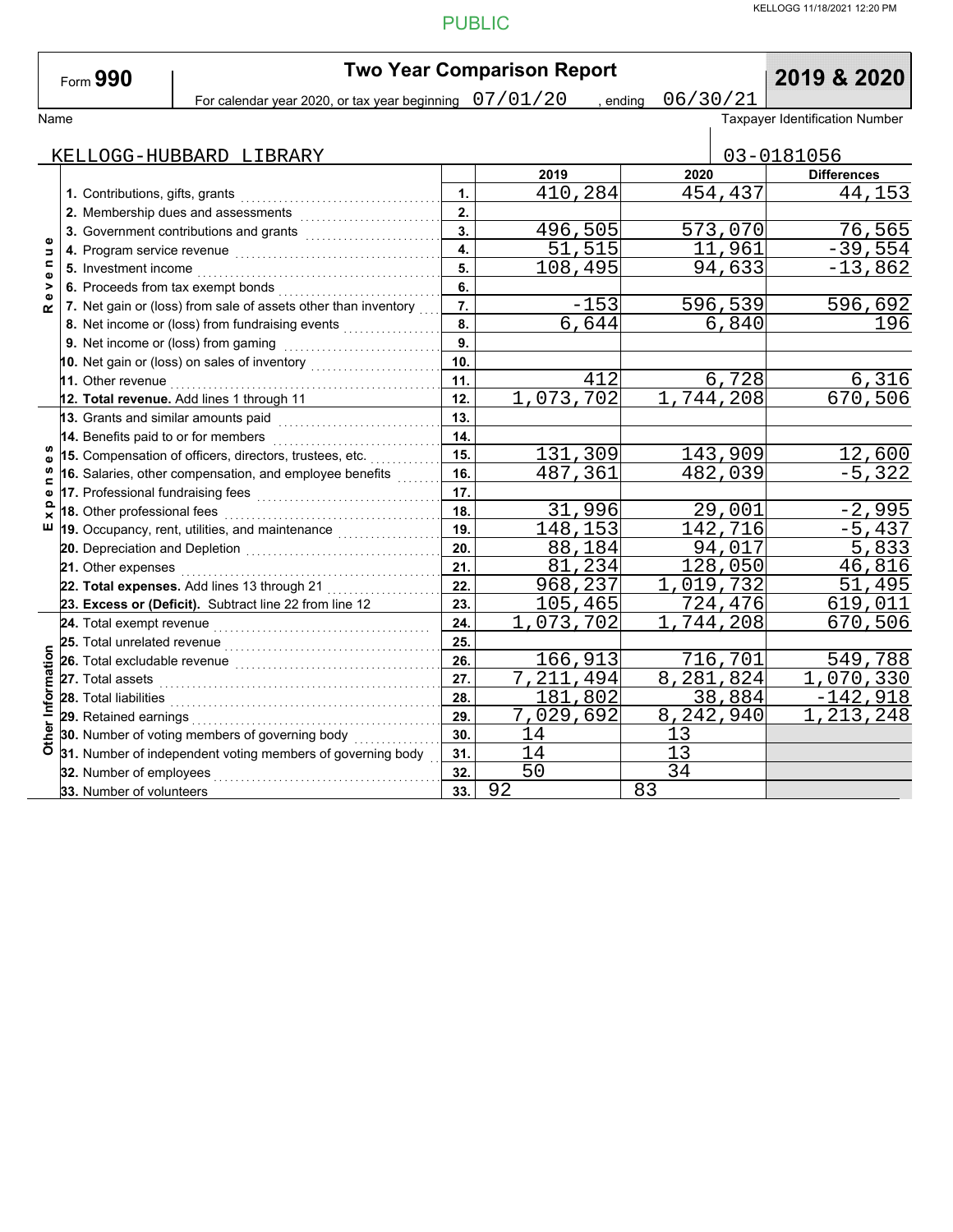# Form 990

# **990 Tax Return History 2020**



Name

#### KELLOGG-HUBBARD LIBRARY

 Employer Identification Number 03-0181056

|                                                                                                                                                                                                                                      | 2016        | 2017       | 2018      | 2019      | 2020      | 2021 |
|--------------------------------------------------------------------------------------------------------------------------------------------------------------------------------------------------------------------------------------|-------------|------------|-----------|-----------|-----------|------|
| Contributions, gifts, grants                                                                                                                                                                                                         | 623,931     | 627,160    | 858,379   | 906,789   | 1,027,507 |      |
| Membership dues <i>www.</i>                                                                                                                                                                                                          |             |            |           |           |           |      |
| Program service revenue                                                                                                                                                                                                              | 72,715      | 70,114     | 70,678    | 51,515    | 11,961    |      |
| Capital gain or loss [11] [11] Capital gain or loss [11] [11] [11] Capital gain of loss [11] [11] [11] Capital G                                                                                                                     | $-38$       | $-2,007$   | $-92$     | $-153$    | 596,539   |      |
|                                                                                                                                                                                                                                      | 122,705     | 126,321    | 118,678   | 108,495   | 94,633    |      |
|                                                                                                                                                                                                                                      |             | 10,919     | 12,223    | 6,644     | 6,840     |      |
|                                                                                                                                                                                                                                      |             |            |           |           |           |      |
| Other revenue <b>contract and the contract of the contract of the contract of the contract of the contract of the contract of the contract of the contract of the contract of the contract of the contract of the contract of th</b> |             |            |           | 412       | 6,728     |      |
| Total revenue <b>contract to the contract of the contract of the contract of the contract of the contract of the contract of the contract of the contract of the contract of the contract of the contract of the contract of the</b> | 819,313     | 832,507    | 1,059,866 | 1,073,702 | 1,744,208 |      |
|                                                                                                                                                                                                                                      |             |            |           |           |           |      |
| Benefits paid to or for members [111] _____                                                                                                                                                                                          |             |            |           |           |           |      |
| Compensation of officers, etc.                                                                                                                                                                                                       | 85,083      | 84,833     | 78,288    | 131,309   | 143,909   |      |
|                                                                                                                                                                                                                                      | 564,763     | 580,813    | 576,863   | 487,361   | 482,039   |      |
|                                                                                                                                                                                                                                      | 35,660      | 33,448     | 36,723    | 31,996    | 29,001    |      |
|                                                                                                                                                                                                                                      | 119,374     | 136,482    | 161,303   | 148,153   | 142,716   |      |
| Depreciation and depletion [11] [11] Depreciation and depletion                                                                                                                                                                      | 77,779      | 81,382     | 85,471    | 88,184    | 94,017    |      |
|                                                                                                                                                                                                                                      | 93,195      | 90,990     | 67,407    | 81,234    | 128,050   |      |
|                                                                                                                                                                                                                                      | 975,854     | 1,007,948  | 1,006,055 | 968,237   | 1,019,732 |      |
| Excess or (Deficit)                                                                                                                                                                                                                  | $-156, 541$ | $-175,441$ | 53,811    | 105,465   | 724,476   |      |
|                                                                                                                                                                                                                                      |             |            |           |           |           |      |
| Total exempt revenue <i>[[[[[[[[[[[[[[[[[[[[[[[[[[[[[[]]]]]</i> ]]                                                                                                                                                                   | 819, 313    | 832,507    | 1,059,866 | 1,073,702 | 1,744,208 |      |
| Total unrelated revenue                                                                                                                                                                                                              |             |            |           |           |           |      |
| Total excludable revenue                                                                                                                                                                                                             | 195,382     | 205,347    | 201,487   | 166,913   | 716,701   |      |
|                                                                                                                                                                                                                                      | 6, 477, 880 | 6,480,444  | 6,830,916 | 7,211,494 | 8,281,824 |      |
| Total Liabilities                                                                                                                                                                                                                    | 172, 391    | 167,014    | 173,672   | 181,802   | 38,884    |      |
| Net Fund Balances                                                                                                                                                                                                                    | 6,305,489   | 6,313,430  | 6,657,244 | 7,029,692 | 8,242,940 |      |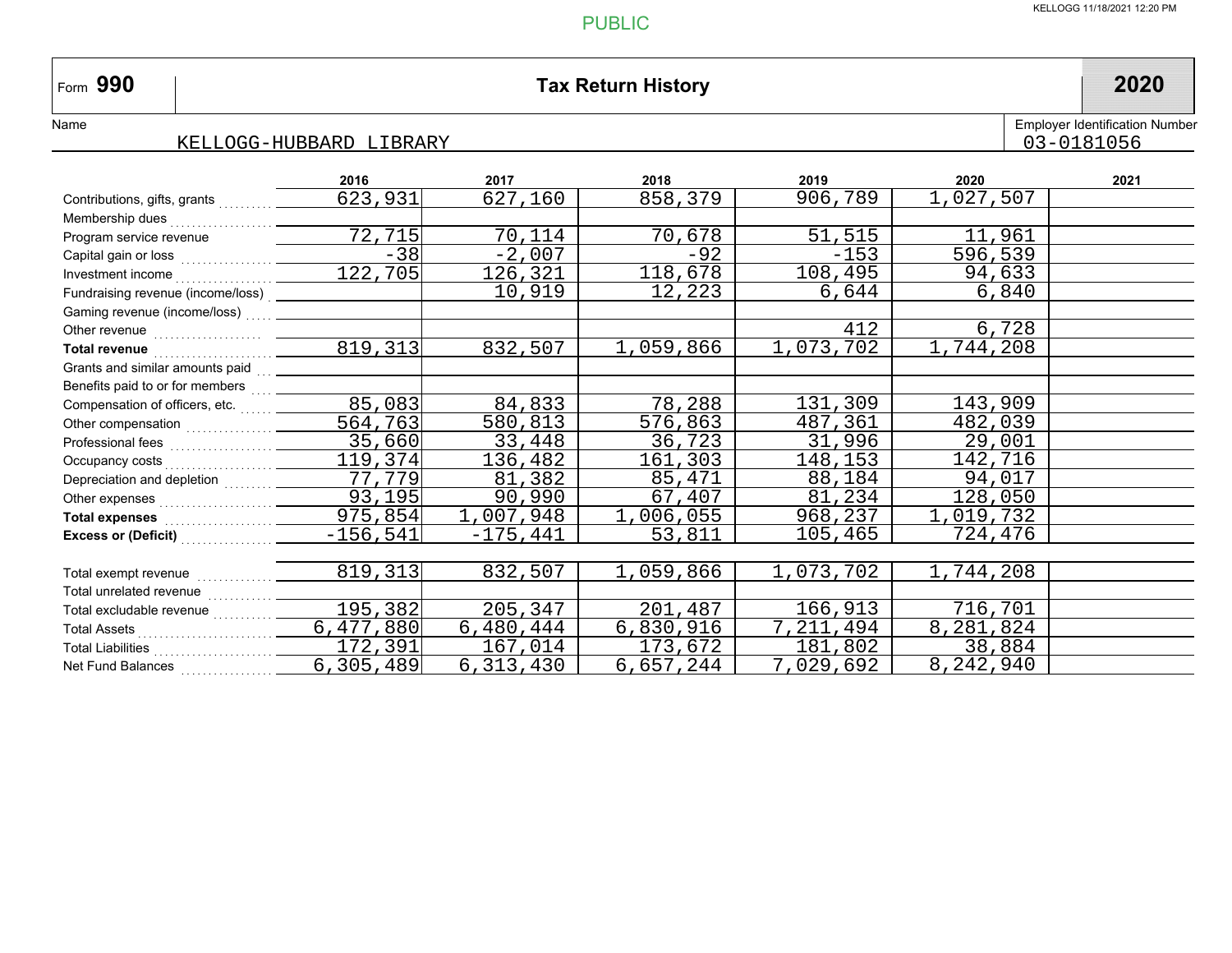#### KELLOGG KELLOGG-HUBBARD LIBRARY 11/18/2021 12:18 PM 03-0181056 **Federal Asset Report** FYE: 6/30/2021 **Form 990, Page 1** PUBLIC

| Asset    | Description                                      | In Service         | Cost           | ℅ | 179 Bonus for Depr |                | PerConv Meth                       | Prior          | Current                 |
|----------|--------------------------------------------------|--------------------|----------------|---|--------------------|----------------|------------------------------------|----------------|-------------------------|
|          |                                                  |                    |                |   |                    |                |                                    |                |                         |
|          |                                                  |                    |                |   |                    |                |                                    |                |                         |
|          | <b>Other Depreciation:</b><br>Library Addition   | 5/01/01            | 2,563,452      |   |                    |                | 2,563,452 40 MO S/L                | 1,228,321      | 64,086                  |
| 2        | <b>Building Costs</b>                            | 11/13/01           | 9,315          |   |                    |                | 9,315 40 MO S/L                    | 4,347          | 233                     |
| 3        | Marble - Restoration of Bathroom                 | 4/23/02            | 4,140          |   |                    |                | 4.140 40 MO S/L                    | 1,889          | 103                     |
| 4        | Landscaping                                      | 8/09/02            | 3,996          |   |                    |                | 3,996 15 MO S/L                    | 3,996          | $\overline{0}$          |
| 5        | <b>Building Costs</b>                            | 11/01/02           | 5,100          |   |                    |                | 5,100 40 MO S/L                    | 2,253          | 127                     |
| 6        | Elevator Escape Hatch                            | 4/30/08            | 4,975          |   |                    |                | 4,975 40 MO S/L                    | 1,524          | 124                     |
| 7        | Renovations - CIP                                | 1/01/11            | 2,391          |   |                    |                | 2,391 40 MO S/L                    | 508            | 60                      |
| 9        | Table                                            | 2/20/02            | 802            |   |                    |                | 802 10 MO S/L                      | 802            | $\bf{0}$                |
| 15       | AV Storage Cabinet                               | 6/19/03            | 1,960          |   |                    | 1,960          | 7 MO S/L                           | 1,960          | $\boldsymbol{0}$        |
| 16       | Furniture                                        | 5/01/01            | 37,617         |   |                    | 37,617         | $10$ MO S/L                        | 37,617         | $\boldsymbol{0}$        |
| 18       | Furniture                                        | 10/10/01           | 2,270          |   |                    | 2,270          | $10$ MO S/L                        | 2,270          | $\boldsymbol{0}$        |
| 22       | Sewer Pump                                       | 12/13/06           | 2,203          |   |                    | 2,203          | 5 MO S/L                           | 2,203          | $\boldsymbol{0}$        |
| 23       | Expansion Tank for Heating System                | 10/31/07           | 2,311          |   |                    | 2,311          | 5 MO S/L                           | 2,311          | $\boldsymbol{0}$        |
| 26       | <b>Bookshelves</b>                               | 5/31/05            | 3,000          |   |                    | 3,000          | 7<br>MO S/L                        | 3,000          | $\boldsymbol{0}$        |
| 28       | 3 Computer - IMLS Grant                          | 10/31/08           | 5,196          |   |                    | 5,196          | $3$ MO S/L                         | 5,196          | $\boldsymbol{0}$        |
| 29       | <b>Bookshelves</b>                               | 3/31/09            | 4,138          |   |                    | 4,138          | 7 MO S/L                           | 4,138          | $\mathbf{0}$            |
| 30<br>31 | Phone System                                     | 5/20/09<br>5/21/09 | 5,533<br>3,820 |   |                    | 5,533          | 7 MO S/L<br>15 MO S/L              | 5,533<br>2,844 | $\boldsymbol{0}$<br>254 |
| 32       | Water Pressure Reducer<br>File Server            | 11/19/09           | 2,340          |   |                    | 3,820<br>2,340 | $3$ MO S/L                         | 2,340          | $\overline{0}$          |
| 33       | New Computers                                    | 8/03/10            | 10,335         |   |                    | 10,335         | $3$ MO S/L                         | 10,335         | $\bf{0}$                |
| 34       | Compressor Rooftop HVAV Unit                     | 5/11/11            | 2,450          |   |                    |                | 2,450 10 MO S/L                    | 2,246          | 204                     |
| 35       | Hot Water Tank                                   | 11/04/11           | 2,718          |   |                    | 2,718          | 15 MO S/L                          | 1,571          | 181                     |
| 36       | Security System Upgrade                          | 11/01/12           | 2,090          |   |                    |                | 2,090 10 MO S/L                    | 1,602          | 209                     |
| 37       | Automatic ADA Door                               | 8/01/12            | 4,638          |   |                    | 4,638          | 7 MO S/L                           | 4,638          | $\bf{0}$                |
| 38       | Fiber Cable                                      | 12/31/12           | 4,582          |   |                    | 4,582          | $20$ MO S/L                        | 1.718          | 229                     |
| 39       | Outdoor Building Sign                            | 6/15/13            | 2,300          |   |                    |                | 2,300 10 MO S/L                    | 1,629          | 230                     |
| 40       | Front Door Restoration (Wanamaker)               | 6/30/13            | 4,396          |   |                    |                | 4,396 10 MO S/L                    | 3,077          | 440                     |
| 41       | Copier                                           | 4/25/14            | 3,752          |   |                    | 3,752          | 5 MO S/L                           | 3,752          | $\boldsymbol{0}$        |
| 42       | <b>Fiber Connect Wiring</b>                      | 7/26/13            | 1,110          |   |                    |                | $1,110$ 10 MO S/L                  | 768            | 111                     |
| 43       | Fiber Connect Equipment                          | 10/31/13           | 1,906          |   |                    |                | 1,906 10 MO S/L                    | 1,271          | 190                     |
| 44       | District Heat                                    | 10/08/14           | 115,931        |   |                    |                | 115,931 20 MO S/L                  | 33,330         | 5,797                   |
| 46       | Mouse Sculpture                                  | 6/30/16            | 11,571         |   |                    | 11,571         | $0 - Memo$                         | $\mathbf{0}$   | $\boldsymbol{0}$        |
| 47       | <b>Phone System</b>                              | 7/20/16            | 6,706          |   |                    |                | 6,706 10 MO S/L                    | 2,627          | 670                     |
| 48       | <b>Exterior Woodwork</b>                         | 11/29/16           | 31,169         |   |                    |                | 31,169 10 MO S/L                   | 11,169         | 3,117                   |
| 49       | Heating System Upgrade                           | 10/01/16           | 27,911         |   |                    |                | 27,911 20 MO S/L                   | 5,233          | 1,396                   |
| 50<br>51 | Video Security System<br>Server                  | 3/12/18<br>3/23/18 | 9,893          |   |                    | 9,893<br>4,314 | 5 MO S/L<br>5 MO S/L               | 4,617          | 1,978<br>863            |
| 52       | Interior Solar Shades                            | 2/22/18            | 4,314<br>2,188 |   |                    | 2,188          | $10$ MO S/L                        | 1,941<br>511   | 218                     |
| 53       | Accessible Doors                                 | 8/31/17            | 11,423         |   |                    | 11,423         | $10$ MO S/L                        | 3,236          | 1,143                   |
| 54       | Children's Library Mural                         | 11/03/17           | 3,000          |   |                    |                | 3,000 10 MO S/L                    | 800            | 300                     |
| 55       | Walkways & Patios                                | 6/14/18            | 7,759          |   |                    |                | 7.759 15 MO S/L                    | 1,078          | 517                     |
| 56       | WHITE'S LANDSCAPING PROJECT-W/ 7/24/18           |                    | 4,970          |   |                    |                | 4,970 20 MO S/L                    | 476            | 249                     |
| 57       | ELECTICAL WORK                                   | 11/30/18           | 18,332         |   |                    |                | 18.332 40 MO S/L                   | 726            | 458                     |
| 58       | <b>PUMP</b>                                      | 12/14/18           | 2,374          |   |                    |                | 2,374 10 MO S/L                    | 376            | 237                     |
| 59       | <b>WATER FOUNTAIN</b>                            | 8/30/19            | 3,000          |   |                    |                | $3,000$ 10 MO S/L                  | 250            | 300                     |
| 60       | WINDOW RESTORATION                               | 7/31/19            | 12,500         |   |                    |                | 12,500 20 MO S/L                   | 573            | 625                     |
| 61       | <b>HEATING CONTROLS</b>                          | 11/16/18           | 24,900         |   |                    |                | 24,900 20 MO S/L                   | 1,971          | 1,245                   |
| 62       | East Montpelier Room Epoxy Floor                 | 9/09/19            | 9,573          |   |                    | 9,573          | 7<br>MO S/L                        | 1,140          | 1,367                   |
| 63       | <b>Masonry Rework</b>                            | 9/17/19            | 8,500          |   |                    | 8,500          | 10<br>MO S/L                       | 638            | 850                     |
| 64       | <b>Resurface Basement Floor</b>                  | 5/03/20            | 7,145          |   |                    | 7,145          | MO S/L<br>7                        | 170            | 1,021                   |
| 65       | New Automatic Basement Door                      | 2/28/20            | 5,257          |   |                    | 5,257          | $7\phantom{.0}$<br>MO S/L          | 250            | 751                     |
| 67       | Self Checkout                                    | 6/30/20            | 17,060         |   |                    | 17,060         | 15 MO S/L                          | $\bf{0}$       | 1,137                   |
| 68       | Heat Pump                                        | 6/15/20            | 8,000          |   |                    | 8,000          | 7 MO S/L                           | 95             | 1,143                   |
| 70       | Chimney restoration                              | 7/10/20            | 15,600         |   |                    |                | 15,600 30 MO S/L                   | $\bf{0}$       | 520                     |
| 71<br>72 | Refinish basement floors<br><b>GLL Book Drop</b> | 3/19/21<br>7/29/20 | 6,075<br>6,410 |   |                    |                | 6,075 20 MO S/L<br>6,410 10 MO S/L | 0<br>0         | 76<br>588               |
| 73       | Awnings                                          | 9/30/20            | 8,896          |   |                    |                | 8,896 10 MO S/L                    | 0              | 667                     |
| 74       | Elevator                                         | 6/30/21            | 130,325        |   |                    | 130,325        | 30 MO S/L                          | 0              | $\boldsymbol{0}$        |
|          |                                                  |                    |                |   |                    |                |                                    |                |                         |
|          | <b>Total Other Depreciation</b>                  |                    | 3,225,618      |   |                    | 3,225,618      |                                    | 1,416,866      | 94,014                  |
|          |                                                  |                    |                |   |                    |                |                                    |                |                         |
|          |                                                  |                    |                |   |                    |                |                                    |                |                         |
|          | <b>Total ACRS and Other Depreciation</b>         |                    | 3,225,618      |   |                    | 3,225,618      |                                    | 1,416,866      | 94,014                  |
|          |                                                  |                    |                |   |                    |                |                                    |                |                         |

Date Bus Sec Basis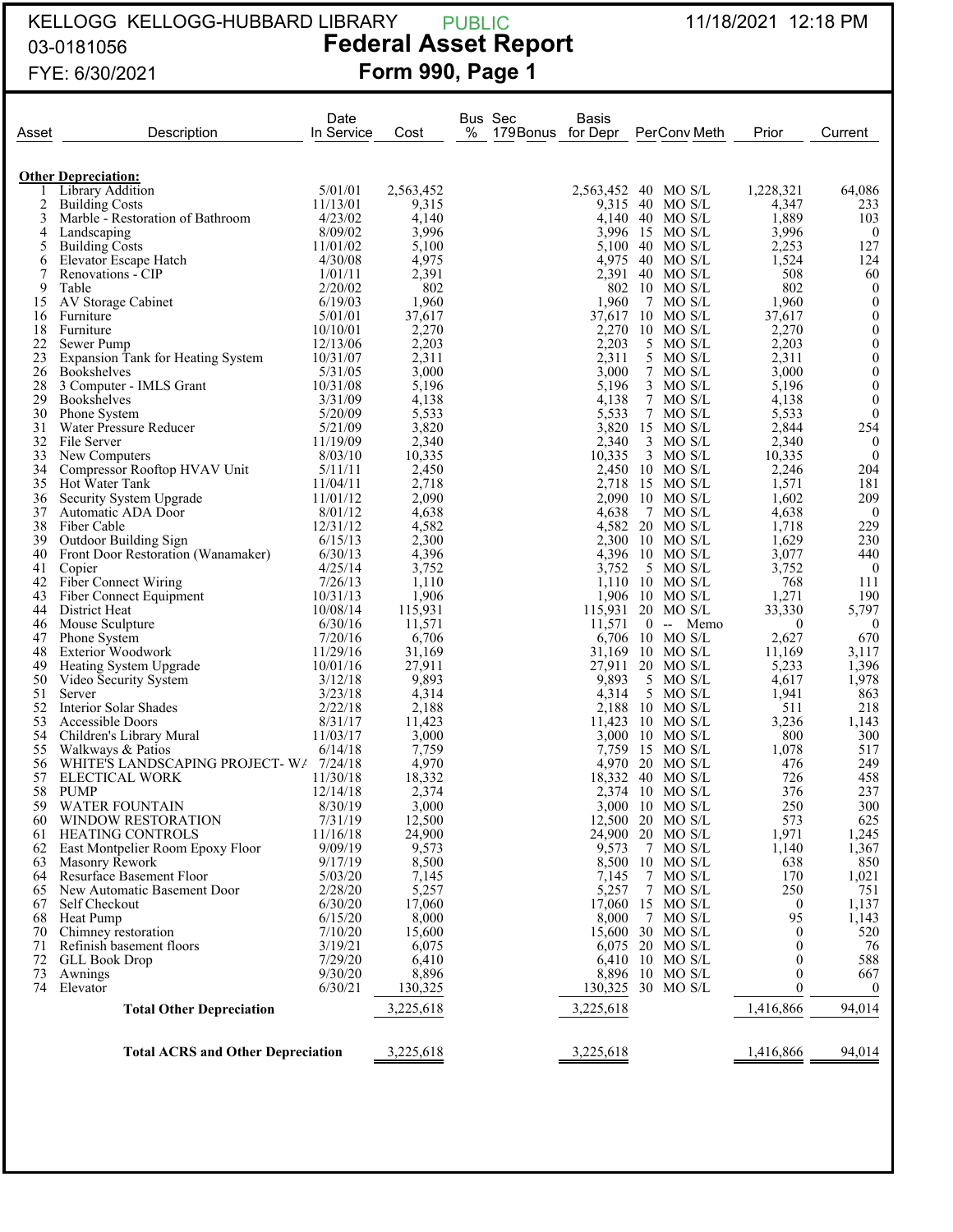# KELLOGG KELLOGG-HUBBARD LIBRARY 11/18/2021 12:18 PM PUBLIC03-0181056 **Federal Asset Report** FYE: 6/30/2021 **Form 990, Page 1**

Date Bus Sec Basis Asset Description In Service Cost % 179Bonus for Depr PerConv Meth Prior Current **Grand Totals** 3,225,618 3,225,618 1,416,866 94,014 **Less: Dispositions and Transfers**  $\hspace{1.6cm} 0 \hspace{1.2cm} 0 \hspace{1.2cm} 0 \hspace{1.2cm} 0 \hspace{1.2cm} 0$ **Less: Start-up/Org Expense** 0 0 00 **Net Grand Totals** 3,225,618 3,225,618 3,225,618 1,416,866 94,014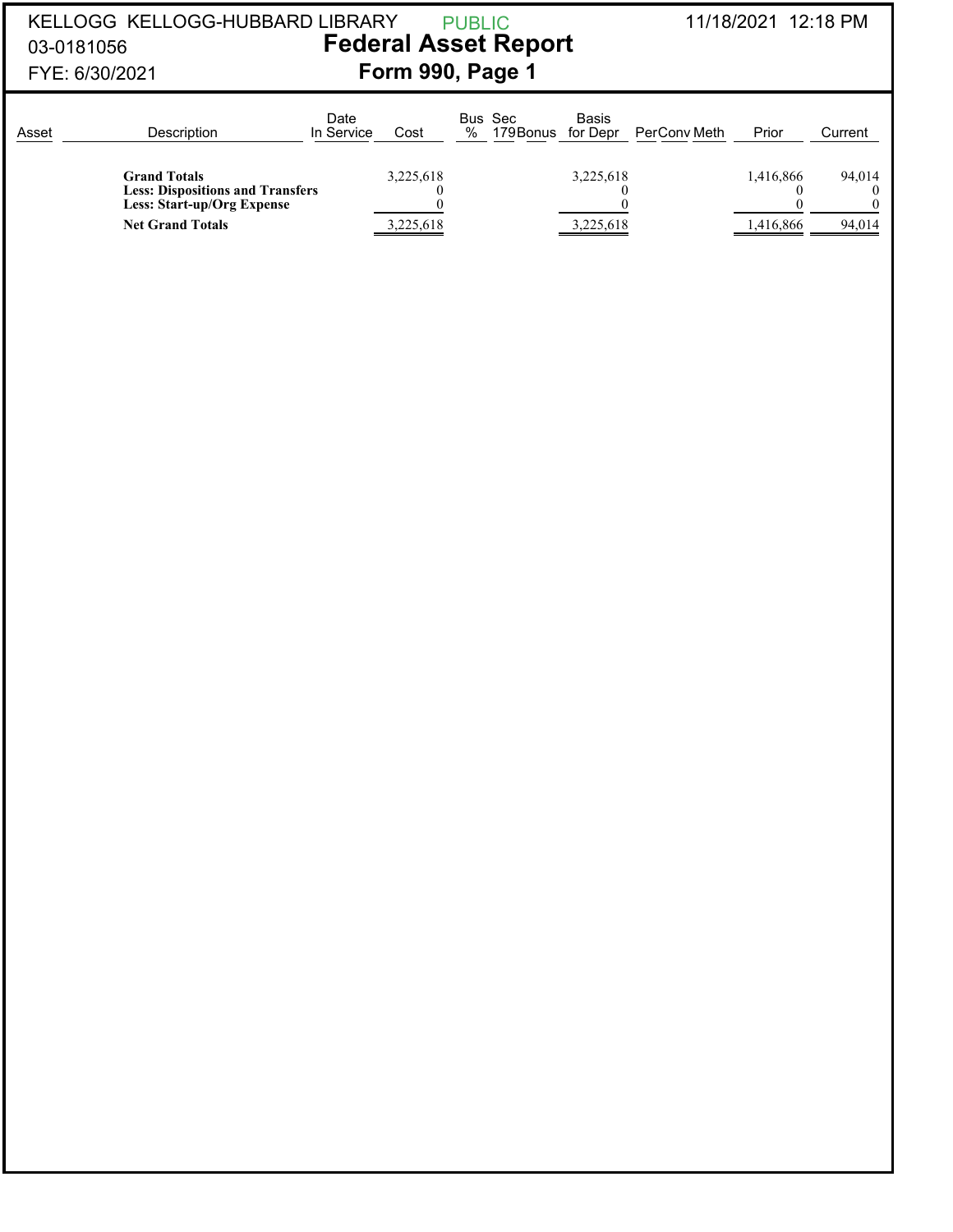| KELLOGG KELLOGG-HUBBARD LIBRARY<br>11/18/2021 12:18 PM<br><b>PUBLIC</b><br>7/01/20 - 6/30/21 |                                                 |                     |                         |                              |                  |                                  |                                    |                       |                                 |               |                |
|----------------------------------------------------------------------------------------------|-------------------------------------------------|---------------------|-------------------------|------------------------------|------------------|----------------------------------|------------------------------------|-----------------------|---------------------------------|---------------|----------------|
| 03-0181056                                                                                   |                                                 |                     |                         | Tax Asset Detail             |                  |                                  |                                    |                       |                                 |               | Page 1         |
| FYE: 6/30/2021                                                                               |                                                 |                     |                         |                              |                  |                                  |                                    |                       |                                 |               |                |
|                                                                                              |                                                 |                     |                         |                              |                  |                                  |                                    |                       |                                 |               |                |
| d<br>t<br>Asset                                                                              | <b>Property Description</b>                     | Date In<br>Service  | Tax<br>Cost             | Sec 179 Exp<br>Current $= c$ | Tax<br>Bonus Amt | <b>Tax Prior</b><br>Depreciation | <b>Tax Current</b><br>Depreciation | Tax<br>End Depr       | Tax Net<br><b>Book Value</b>    | Tax<br>Method | Tax<br>Period  |
|                                                                                              | Library Addition                                | 5/01/01             | 2,563,452.05            | 0.00                         | 0.00             | 1,228,320.75                     | 64,086.30                          | 1,292,407.05          | 1,271,045.00 S/L                |               | 40.00          |
| $\overline{\mathbf{c}}$                                                                      | <b>Building Costs</b>                           | 11/13/01            | 9,315.00                | 0.00                         | 0.00             | 4,347.09                         | 232.88                             | 4,579.97              | 4,735.03 S/L                    |               | 40.00          |
| $\mathfrak{Z}$<br>4                                                                          | Marble - Restoration of Bathroom<br>Landscaping | 4/23/02<br>8/09/02  | 4,140.00<br>3,996.00    | 0.00<br>0.00                 | 0.00<br>0.00     | 1,888.88<br>3,996.00             | 103.50<br>0.00                     | 1,992.38<br>3,996.00  | 2,147.62 S/L<br>0.00 S/L        |               | 40.00<br>15.00 |
| 5                                                                                            | <b>Building Costs</b>                           | 11/01/02            | 5,100.00                | 0.00                         | 0.00             | 2,252.50                         | 127.50                             | 2,380.00              | 2,720.00 S/L                    |               | 40.00          |
| 6                                                                                            | Elevator Escape Hatch                           | 4/30/08             | 4,975.00                | 0.00                         | 0.00             | 1,523.65                         | 124.38                             | 1,648.03              | 3,326.97 S/L                    |               | 40.00          |
| 7                                                                                            | Renovations - CIP                               | 1/01/11             | 2,391.23                | 0.00                         | 0.00             | 508.13                           | 59.78                              | 567.91                | 1,823.32 S/L                    |               | 40.00          |
| 9                                                                                            | Table                                           | 2/20/02             | 801.60                  | 0.00                         | 0.00             | 801.60                           | 0.00                               | 801.60                | 0.00 S/L                        |               | 10.00          |
| 15                                                                                           | AV Storage Cabinet                              | 6/19/03             | 1,959.97<br>37,616.99   | 0.00                         | 0.00             | 1,959.97                         | 0.00                               | 1,959.97              | 0.00 S/L                        |               | 7.00           |
| 16<br>18                                                                                     | Furniture<br>Furniture                          | 5/01/01<br>10/10/01 | 2,270.00                | 0.00<br>0.00                 | 0.00<br>0.00     | 37,616.99<br>2,270.00            | 0.00<br>0.00                       | 37,616.99<br>2,270.00 | 0.00 S/L<br>0.00 S/L            |               | 10.00<br>10.00 |
| $22\,$                                                                                       | Sewer Pump                                      | 12/13/06            | 2,203.00                | 0.00                         | 0.00             | 2,203.00                         | 0.00                               | 2,203.00              | 0.00 S/L                        |               | 5.00           |
| $\overline{23}$                                                                              | Expansion Tank for Heating System 10/31/07      |                     | 2,311.00                | 0.00                         | 0.00             | 2,311.00                         | 0.00                               | 2,311.00              | 0.00 S/L                        |               | 5.00           |
| 26                                                                                           | <b>Bookshelves</b>                              | 5/31/05             | 3,000.00                | 0.00                         | 0.00             | 3,000.00                         | 0.00                               | 3,000.00              | 0.00 S/L                        |               | 7.00           |
| 28                                                                                           | 3 Computer - IMLS Grant                         | 10/31/08            | 5,196.00                | 0.00                         | 0.00             | 5,196.00                         | 0.00                               | 5,196.00              | 0.00 S/L                        |               | 3.00           |
| 29                                                                                           | <b>Bookshelves</b>                              | 3/31/09             | 4,137.59                | 0.00                         | 0.00             | 4,137.59                         | 0.00                               | 4,137.59              | 0.00 S/L                        |               | 7.00           |
| 30<br>31                                                                                     | Phone System<br>Water Pressure Reducer          | 5/20/09<br>5/21/09  | 5,533.20<br>3,820.00    | 0.00<br>0.00                 | 0.00<br>0.00     | 5,533.20<br>2,843.81             | 0.00<br>254.67                     | 5,533.20<br>3,098.48  | 0.00 S/L<br>721.52 S/L          |               | 7.00<br>15.00  |
| 32                                                                                           | File Server                                     | 11/19/09            | 2,340.00                | 0.00                         | 0.00             | 2,340.00                         | 0.00                               | 2,340.00              | 0.00 S/L                        |               | 3.00           |
| 33                                                                                           | New Computers                                   | 8/03/10             | 10,335.00               | 0.00                         | 0.00             | 10,335.00                        | 0.00                               | 10,335.00             | 0.00 S/L                        |               | 3.00           |
| 34                                                                                           | Compressor Rooftop HVAV Unit                    | 5/11/11             | 2,450.00                | 0.00                         | 0.00             | 2,245.83                         | 204.17                             | 2,450.00              | $0.00$ S/L                      |               | 10.00          |
| 35                                                                                           | Hot Water Tank                                  | 11/04/11            | 2,718.42                | 0.00                         | 0.00             | 1,570.65                         | 181.23                             | 1,751.88              | 966.54 S/L                      |               | 15.00          |
| 36                                                                                           | Security System Upgrade                         | 11/01/12            | 2,090.00                | 0.00                         | 0.00             | 1,602.33                         | 209.00                             | 1,811.33              | 278.67 S/L                      |               | 10.00          |
| 37<br>38                                                                                     | Automatic ADA Door<br>Fiber Cable               | 8/01/12<br>12/31/12 | 4,637.74<br>4,582.27    | 0.00<br>0.00                 | 0.00<br>0.00     | 4,637.74<br>1,718.33             | 0.00<br>229.11                     | 4,637.74<br>1,947.44  | 0.00 S/L<br>2,634.83 S/L        |               | 7.00<br>20.00  |
| 39                                                                                           | Outdoor Building Sign                           | 6/15/13             | 2,300.00                | 0.00                         | 0.00             | 1,629.17                         | 230.00                             | 1,859.17              | 440.83                          | S/L           | 10.00          |
| 40                                                                                           | Front Door Restoration (Wanamake                | 6/30/13             | 4,395.85                | 0.00                         | 0.00             | 3,077.13                         | 439.59                             | 3,516.72              | 879.13 S/L                      |               | 10.00          |
| 41                                                                                           | Copier                                          | 4/25/14             | 3,751.58                | 0.00                         | 0.00             | 3,751.58                         | 0.00                               | 3,751.58              | 0.00 S/L                        |               | 5.00           |
| 42                                                                                           | Fiber Connect Wiring                            | 7/26/13             | 1,110.00                | 0.00                         | 0.00             | 767.75                           | 111.00                             | 878.75                | 231.25 S/L                      |               | 10.00          |
| 43                                                                                           | Fiber Connect Equipment                         | 10/31/13            | 1,906.00                | 0.00                         | 0.00             | 1,270.67                         | 190.60                             | 1,461.27              | 444.73 S/L                      |               | 10.00          |
| 44<br>46                                                                                     | District Heat<br>Mouse Sculpture                | 10/08/14<br>6/30/16 | 115,930.65<br>11,571.01 | 0.00<br>0.00                 | 0.00<br>0.00     | 33,330.05<br>0.00                | 5,796.53<br>0.00                   | 39,126.58<br>0.00     | 76,804.07 S/L<br>11,571.01 Memo |               | 20.00<br>0.00  |
| 47                                                                                           | Phone System                                    | 7/20/16             | 6,705.95                | 0.00                         | 0.00             | 2,626.51                         | 670.60                             | 3,297.11              | 3,408.84                        | S/L           | 10.00          |
| 48                                                                                           | <b>Exterior Woodwork</b>                        | 11/29/16            | 31,168.51               | 0.00                         | 0.00             | 11,168.71                        | 3,116.85                           | 14,285.56             | 16,882.95 S/L                   |               | 10.00          |
| 49                                                                                           | Heating System Upgrade                          | 10/01/16            | 27,911.09               | 0.00                         | 0.00             | 5,233.32                         | 1,395.55                           | 6,628.87              | 21,282.22 S/L                   |               | 20.00          |
| 50                                                                                           | Video Security System                           | 3/12/18             | 9.893.00                | 0.00                         | 0.00             | 4.616.73                         | 1,978.60                           | 6,595.33              | 3.297.67                        | S/L           | 5.00           |
| 51                                                                                           | Server                                          | 3/23/18             | 4,314.00                | 0.00                         | 0.00             | 1,941.30                         | 862.80                             | 2,804.10              | 1,509.90 S/L                    |               | 5.00           |
| 52<br>53                                                                                     | Interior Solar Shades                           | 2/22/18<br>8/31/17  | 2,188.00<br>11,422.62   | 0.00<br>0.00                 | 0.00             | 510.53<br>3,236.41               | 218.80<br>1,142.26                 | 729.33<br>4,378.67    | 1,458.67<br>7,043.95 S/L        | S/L           | 10.00<br>10.00 |
| 54                                                                                           | Accessible Doors<br>Children's Library Mural    | 11/03/17            | 3,000.00                | 0.00                         | 0.00<br>0.00     | 800.00                           | 300.00                             | 1,100.00              | $1,900.00$ S/L                  |               | 10.00          |
| 55                                                                                           | Walkways & Patios                               | 6/14/18             | 7,759.00                | 0.00                         | 0.00             | 1,077.65                         | 517.27                             | 1,594.92              | 6,164.08                        | S/L           | 15.00          |
| 56                                                                                           | WHITE'S LANDSCAPING PROJE                       | 7/24/18             | 4,970.00                | 0.00                         | 0.00             | 476.29                           | 248.50                             | 724.79                | 4,245.21 S/L                    |               | 20.00          |
| 57                                                                                           | <b>ELECTICAL WORK</b>                           | 11/30/18            | 18,332.29               | 0.00                         | 0.00             | 725.66                           | 458.31                             | 1,183.97              | 17,148.32 S/L                   |               | 40.00          |
| 58                                                                                           | <b>PUMP</b>                                     | 12/14/18            | 2,373.50                | 0.00                         | 0.00             | 375.80                           | 237.35                             | 613.15                | 1,760.35 S/L                    |               | 10.00          |
| 59                                                                                           | <b>WATER FOUNTAIN</b>                           | 8/30/19             | 3,000.00                | 0.00                         | 0.00             | 250.00                           | 300.00                             | 550.00                | 2,450.00 S/L                    |               | 10.00          |
| 60<br>61                                                                                     | WINDOW RESTORATION<br><b>HEATING CONTROLS</b>   | 7/31/19<br>11/16/18 | 12,500.00<br>24,900.00  | 0.00<br>0.00                 | 0.00<br>0.00     | 572.92<br>1,971.25               | 625.00<br>1,245.00                 | 1,197.92<br>3,216.25  | 11,302.08 S/L<br>21,683.75 S/L  |               | 20.00<br>20.00 |
| 62                                                                                           | East Montpelier Room Epoxy Floor                | 9/09/19             | 9,573.00                | 0.00                         | 0.00             | 1,139.64                         | 1,367.57                           | 2,507.21              | 7,065.79 S/L                    |               | 7.00           |
| 63                                                                                           | Masonry Rework                                  | 9/17/19             | 8,500.00                | 0.00                         | 0.00             | 637.50                           | 850.00                             | 1,487.50              | 7,012.50 S/L                    |               | 10.00          |
| 64                                                                                           | Resurface Basement Floor                        | 5/03/20             | 7,145.00                | 0.00                         | 0.00             | 170.12                           | 1,020.71                           | 1.190.83              | 5,954.17 S/L                    |               | 7.00           |
| 65                                                                                           | New Automatic Basement Door                     | 2/28/20             | 5,257.28                | 0.00                         | 0.00             | 250.35                           | 751.04                             | 1,001.39              | 4,255.89 S/L                    |               | 7.00           |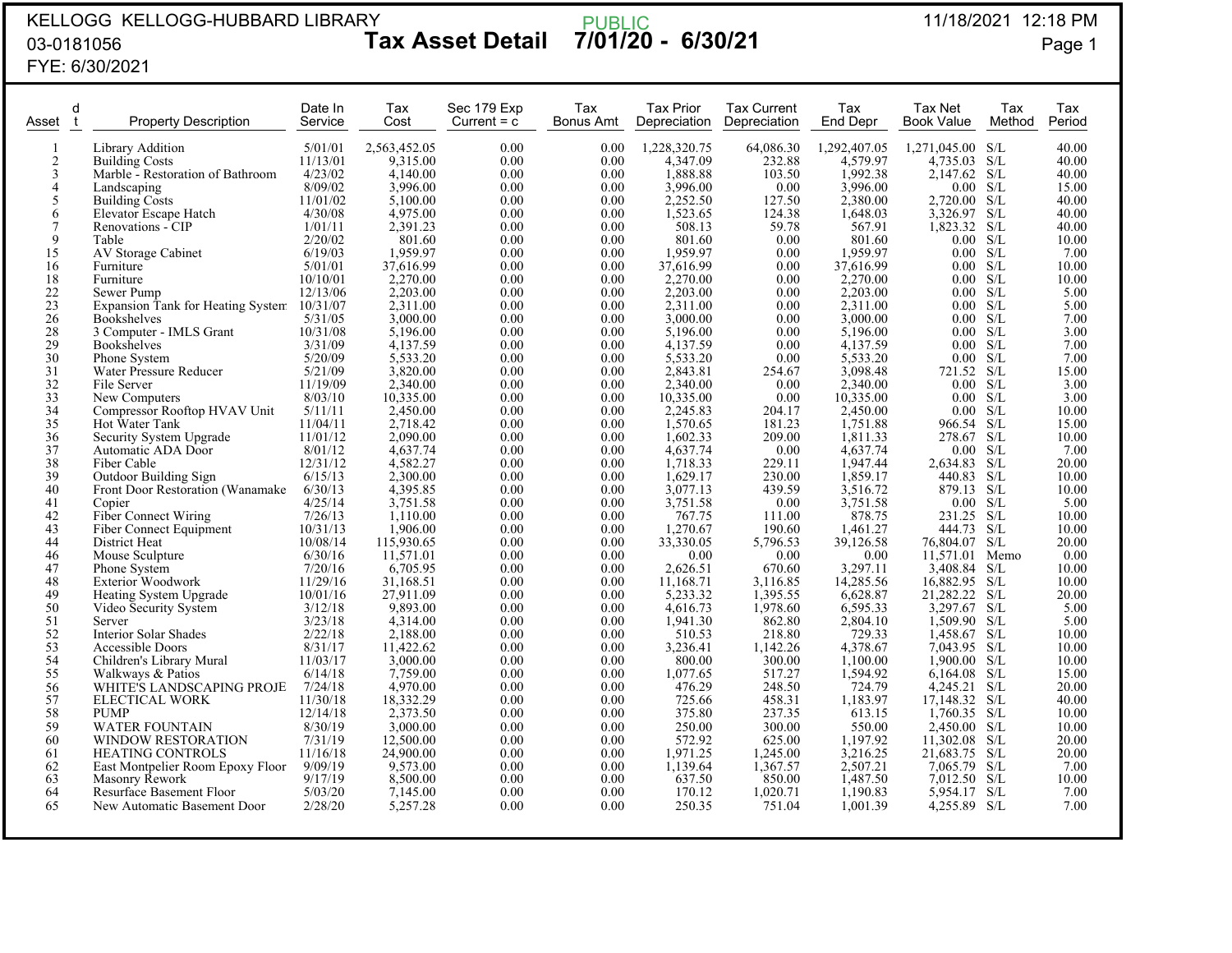| KELLOGG KELLOGG-HUBBARD LIBRARY<br>12:18 PM<br>11/18/2021<br><b>PUBLIC</b><br>$7/01/20 -$<br>6/30/21<br>Tax Asset Detail<br>03-0181056<br>FYE: 6/30/2021 |                             |                    |              |                              |                         |                                  |                             | Page 2          |                              |               |               |
|----------------------------------------------------------------------------------------------------------------------------------------------------------|-----------------------------|--------------------|--------------|------------------------------|-------------------------|----------------------------------|-----------------------------|-----------------|------------------------------|---------------|---------------|
| d<br>Asset                                                                                                                                               | <b>Property Description</b> | Date In<br>Service | Tax<br>Cost  | Sec 179 Exp<br>Current $= c$ | Tax<br><b>Bonus Amt</b> | <b>Tax Prior</b><br>Depreciation | Tax Current<br>Depreciation | Tax<br>End Depr | Tax Net<br><b>Book Value</b> | Tax<br>Method | Tax<br>Period |
| 67                                                                                                                                                       | Self Checkout               | 6/30/20            | 17,060.00    | 0.00                         | 0.00                    | 0.00                             | 1,137.33                    | 1,137.33        | 15.922.67 S/L                |               | 15.00         |
| 68                                                                                                                                                       | Heat Pump                   | 6/15/20            | 8,000.00     | 0.00                         | 0.00                    | 95.24                            | 1,142.86                    | 1,238.10        | $6.761.90$ S/L               |               | 7.00          |
| 70                                                                                                                                                       | Chimney restoration         | 7/10/20            | 15,600.00    | 0.00c                        | 0.00                    | 0.00                             | 520.00                      | 520.00          | 15,080.00 S/L                |               | 30.00         |
| 71                                                                                                                                                       | Refinish basement floors    | 3/19/21            | 6,075.00     | 0.00c                        | 0.00                    | 0.00                             | 75.94                       | 75.94           | 5.999.06 S/L                 |               | 20.00         |
| 72                                                                                                                                                       | <b>GLL Book Drop</b>        | 7/29/20            | 6,410.00     | 0.00c                        | 0.00                    | 0.00                             | 587.58                      | 587.58          | 5,822.42 S/L                 |               | 10.00         |
| 73                                                                                                                                                       | Awnings                     | 9/30/20            | 8.896.00     | 0.00c                        | 0.00                    | 0.00                             | 667.20                      | 667.20          | 8,228.80 S/L                 |               | 10.00         |
| 74                                                                                                                                                       | Elevator                    | 6/30/21            | 130,325.00   | 0.00c                        | 0.00                    | 0.00                             | 0.00                        | 0.00            | 130,325.00 S/L               |               | 30.00         |
|                                                                                                                                                          |                             | <b>Grand Total</b> | 3,225,616.39 | 0.00c                        | 0.00                    | 1,416,862.32                     | 94,017.36                   | 1,510,879.68    | 1,714,736.71                 |               |               |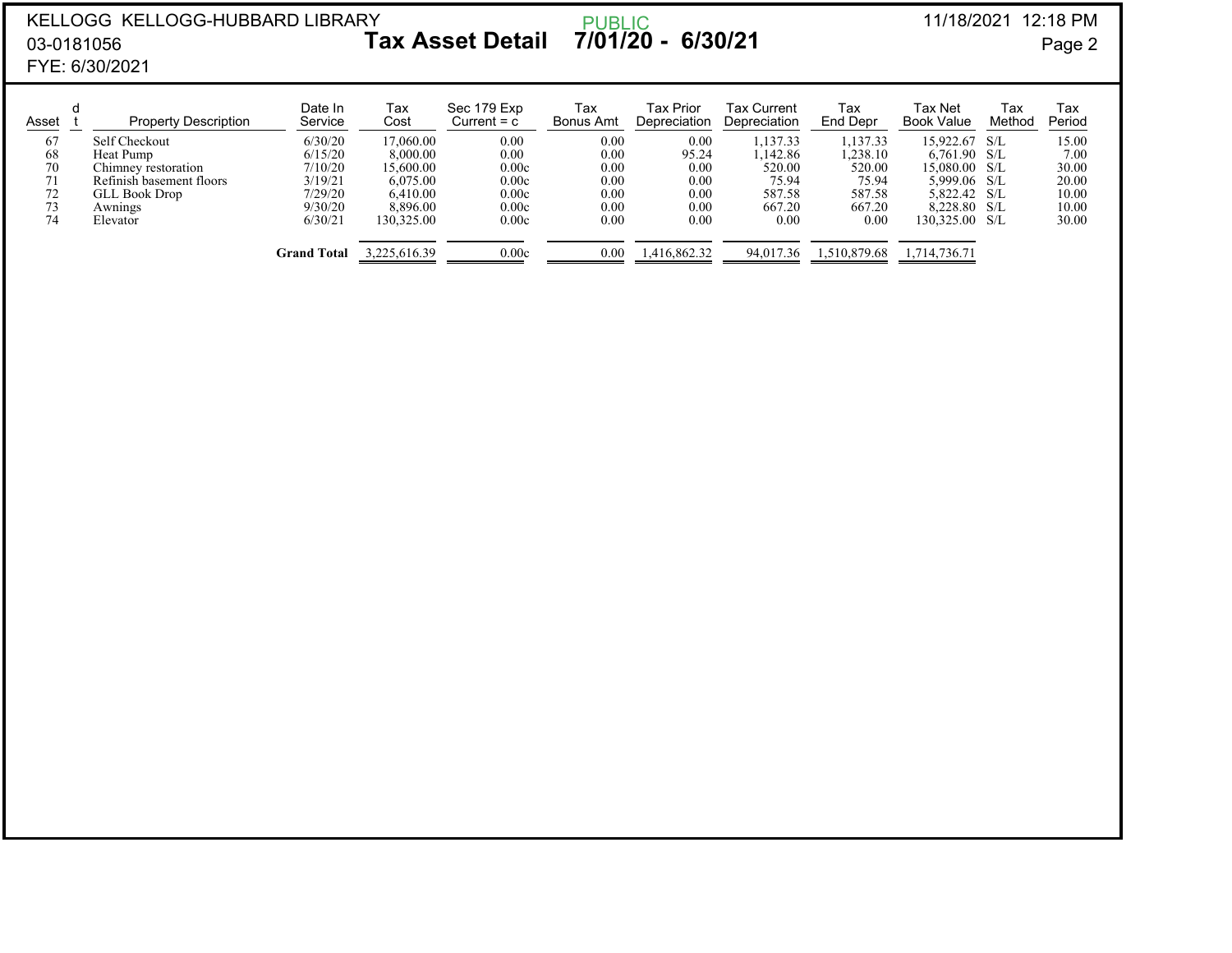|                        | Amount | <b>Business</b> | Code | Code | 6/30/75 | Muni $(\$ \ or \ \%)$ |
|------------------------|--------|-----------------|------|------|---------|-----------------------|
| INTEREST AND DIVIDENDS |        |                 |      |      |         |                       |
|                        | 94,633 |                 |      |      |         |                       |
| TOTAL                  | 94,633 |                 |      |      |         |                       |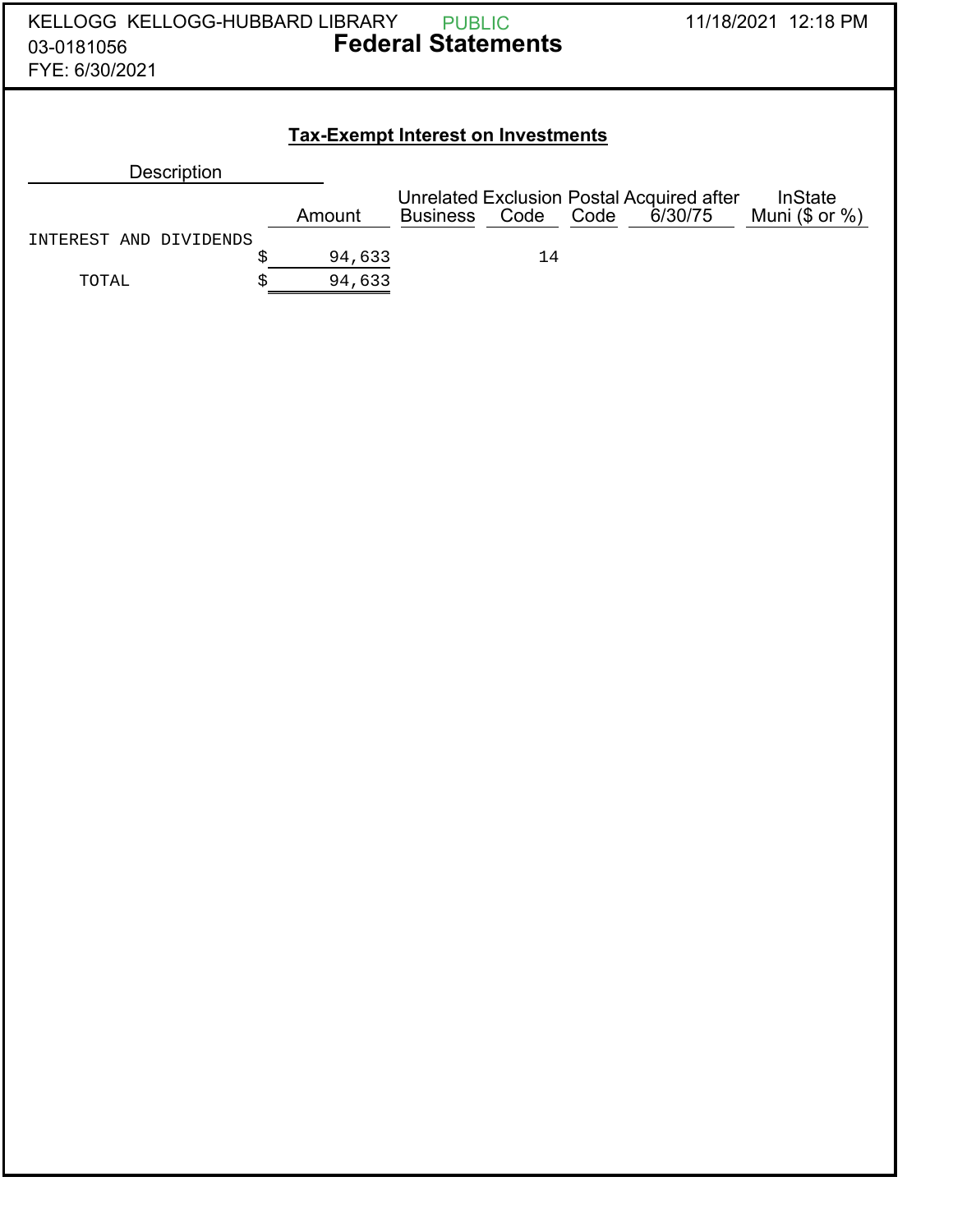#### 11/18/2021 12:18 PMPUBLIC

## **Form 990, Part IX, Line 11g - Other Fees for Service (Non-employee)**

| <b>Description</b>   | Total<br>Expenses |                      | Program<br>Service |  | Management &<br>' eneral |       | Fund<br>Raising |          |
|----------------------|-------------------|----------------------|--------------------|--|--------------------------|-------|-----------------|----------|
| CONSULTANTS<br>OTHER |                   | ,725<br><u>، ، ،</u> |                    |  |                          | 2,350 |                 | つワに<br>ັ |
| TOTAL                |                   | 2,725                |                    |  |                          | 2,350 |                 | つワロ<br>ັ |